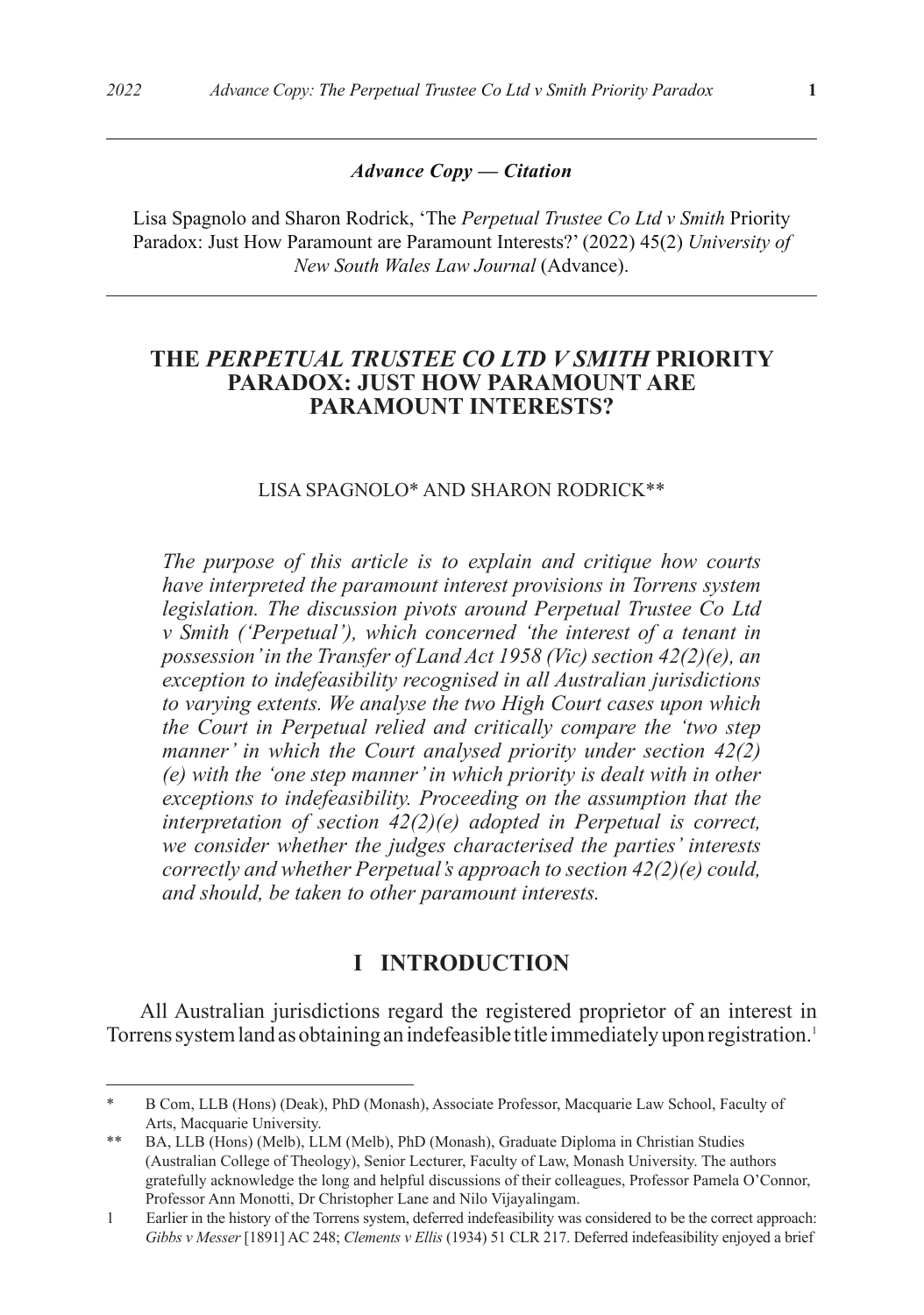Courts consistently affirm that it is 'registration and not its antecedents' which 'is effective to vest and to divest title and to protect the registered proprietor against adverse claims'.<sup>2</sup> Such protection is afforded upon registration even where a prospective purchaser fails to inquire or ascertain the circumstances in which the registered proprietor with whom they are dealing became registered, or takes with notice of a trust or prior unregistered interest, notwithstanding that the rules of law or equity may have provided to the contrary.3 Indeed, abolition of the doctrine of notice was one of the main and distinguishing features of the Torrens system.<sup>4</sup>

However, Torrens system statutes in all Australian jurisdictions contain statutory exceptions to indefeasibility, and courts have recognised two further exceptions, one that arises from the personal actions of the registered proprietor or their agent (the *in personam* exception)<sup>5</sup> and another that results from a longstanding law of statutory interpretation (the inconsistent legislation exception). The statutory exceptions include a list of paramount interests, which are interests<sup>7</sup> to which Torrens system land is expressed to be subject.<sup>8</sup>

This article is concerned with the statutory paramount interest exceptions, and will focus on the Victorian legislation. Although not the primary focus of this article, the arguments developed below may also bear relevance to the interpretation of the Torrens legislation in other jurisdictions within Australia, to the extent that they protect similar interests, should similar interpretive questions arise. Our analysis has been prompted by cases that interpret the Victorian provisions, and therefore concentrates primarily upon Victorian legislation. Legislative differences naturally warrant that an appropriate degree of caution be exercised in applying our analysis to the interpretation of Torrens legislation in other jurisdictions.

Section 42(2) of the *Transfer of Land Act 1958* (Vic) ('*TLA*') contains the paramount interest list for Victoria. It provides:

Notwithstanding anything in the foregoing the land which is included in any folio of the Register or registered instrument shall be subject to –

(a) the reservations exceptions conditions and powers (if any) contained in the Crown grant of the land;

renaissance in Victoria following the decision in *Chasfild Pty Ltd v Taranto* [1991] 1 VR 225, but it was shortlived: see *Pyramid Building Society (in liq) v Scorpion Hotels Pty Ltd* [1998] 1 VR 188.

<sup>2</sup> *Frazer v Walker* [1967] 1 AC 569, 580, 584 (Lord Wilberforce for the Board) ('*Frazer*').

<sup>3</sup> *Land Titles Act 1925* (ACT) s 59 ('*ACT LTA*'); *Real Property Act 1900* (NSW) s 43(1) ('*NSW RPA*'); *Land Title Act 2000* (NT) s 188(2) ('*NT LTA*'); *Land Title Act 1994* (Qld) s 184(2) ('*QLD LTA*'); *Real Property Act 1886* (SA) ss 186–7 ('*SA RPA*'); *Land Titles Act 1980* (Tas) s 41 ('*Tas LTA*'); *Transfer of Land Act 1958* (Vic) s 43 ('*Vic TLA*'); *Transfer of Land Act 1893* (WA) s 134 ('*WA TLA*').

<sup>4</sup> The principles upon which the Torrens system rests are succinctly summed up by Ruoff as the mirror and curtain principles: Theodore BF Ruoff, 'An Englishman Looks at the Torrens System Part I: The Mirror Principle' (1952) 26(2) *Australian Law Journal* 118 ('*Mirror Principle*'); Theodore BF Ruoff, 'An Englishman Looks at the Torrens System Part II: Simplicity and the Curtain Principle' (1952) 26(3) *Australian Law Journal* 162.

<sup>5</sup> Some Australian jurisdictions now expressly provide for the *in personam* exception in their Torrens legislation: see *NT LTA* (n 3) s 189(1)(a); *QLD LTA* (n 3) s 185(1)(a).

<sup>6</sup> See, eg, *South-Eastern Drainage Board (SA) v Savings Bank of South Australia* (1939) 62 CLR 603; *Calabro v Bayside City Council* [1999] 3 VR 688 ('*Calabro*').

<sup>7</sup> As explained below, not all of these paramount interests are proprietary in nature.<br>8  $\angle ACTLTA$  (n 3) s 58: NSW RPA (n 3) s 42(1): NT LTA (n 3) s 189: OLD NTA (n 3) s

<sup>8</sup> *ACT LTA* (n 3) s 58; *NSW RPA* (n 3) s 42(1); *NT LTA* (n 3) s 189; *QLD NTA* (n 3) s 185(1); *SA RPA* (n 3) s 69; *Tas LTA* (n 3) s 40(3); *Vic TLA* (n 3) s 42(2); *WA TLA* (n 3) s 68(1).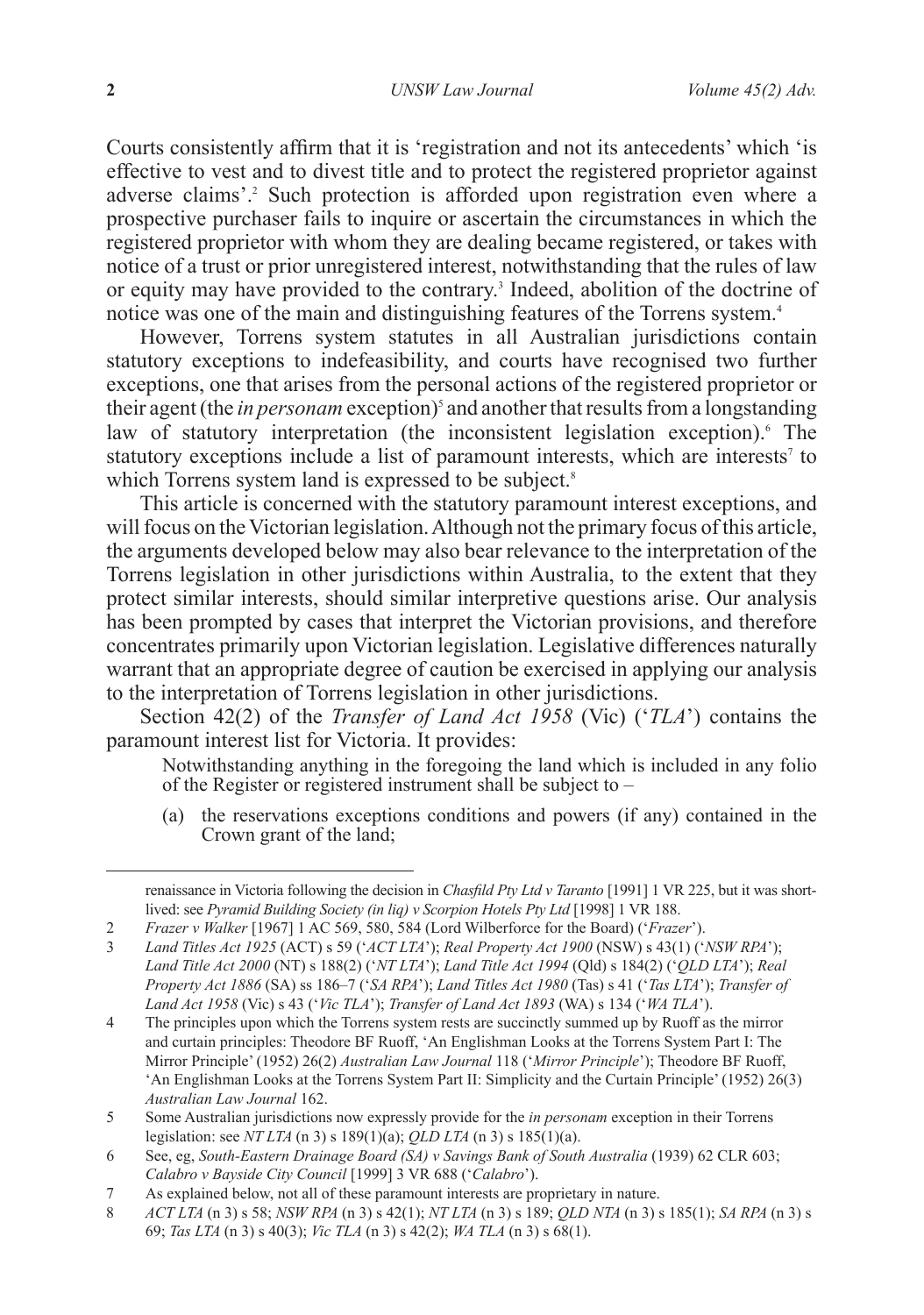- (b) any rights subsisting under any adverse possession of the land;
- (c) any public rights of way;
- (d) any easements howsoever acquired subsisting over or upon or affecting the land:
- (e) the interest (but excluding any option to purchase) of a tenant in possession of the land;
- (f) any unpaid land tax, and also any unpaid rates and other charges which can be discovered from a certificate issued under section 121 of the *Local Government Act 2020*, section 158 of the *Water Act 1989* or any other enactment specified for the purposes of this paragraph by proclamation of the Governor in Council published in the Government Gazette –

notwithstanding the same respectively are not specially recorded as encumbrances on the relevant folio of the Register.

Since the land itself is expressed to be subject to these paramount interests, all registered proprietors are subject to them, not only registered proprietors of the fee simple.<sup>9</sup>

The purpose of this article is to explain and critique how courts have interpreted and applied the paramount interest provisions. The discussion pivots around *Perpetual Trustee Co Ltd v Smith* ('*Perpetual*'),<sup>10</sup> which concerned 'the interest … of a tenant in possession' in section 42(2)(e) of the *TLA*. Such an exception to indefeasibility for tenancies is recognised in all Australian jurisdictions to varying extents, with Victorian legislation providing the most expansive protection.<sup>11</sup> *Perpetual* purported to follow two earlier High Court decisions, which were also concerned with tenants in possession. The approach taken by these cases to the interpretation of section  $42(2)(e)$  is outlined in Part II of this article and analysed in Part III. Part IV critically compares the manner in which these cases analysed priority under section  $42(2)(e)$  with the manner in which priority is dealt with in other exceptions to indefeasibility. Proceeding on the assumption that *Perpetual* approached section 42(2)(e) in the correct manner, Part V questions whether the judges characterised the interests of the parties correctly under general law. Finally, Part VI considers whether the *Perpetual* approach to section 42(2)(e) could, and should, be taken to all the other paramount interests listed in section 42(2).

<sup>9</sup> However, timing constraints (discussed below) and other issues may preclude or qualify the impact of a paramount interest. In addition, some paramount interests might not directly affect registered proprietors of certain types of interests. This may follow from the nature of the rights involved (proprietary, nonproprietary; possessory, non-possessory), since in some situations there may be no real 'competition' between them. For example, the rates and taxes exception might not directly affect the holder of a registered easement.

<sup>10</sup> (2010) 186 FCR 566 ('*Perpetual*').

<sup>11</sup> In Victoria, tenancies in possession of any length are protected: *Vic TLA* (n 3) s 42(2)(e). Elsewhere, protection is more confined. The maximum term for protected leases in the other jurisdictions is one year (South Australia ('SA')), three years (New South Wales ('NSW'), Queensland ('Qld'), Tasmania ('Tas'), the Australian Capital Territory ('ACT') and the Northern Territory ('NT')) or five years (Western Australia ('WA')): *SA RPA* (n 3) s 69(h); *NSW RPA* (n 3) s 42(1)(d); *QLD NTA* (n 3) s 185(1)(b), (2); *Tas LTA* (n 3) s 40(3)(d)(ii); *ACT LTA* (n 3) s 58(1)(d); *NT LTA* (n 3) s 189(2)(b); *WA TLA* (n 3) s 68(1A).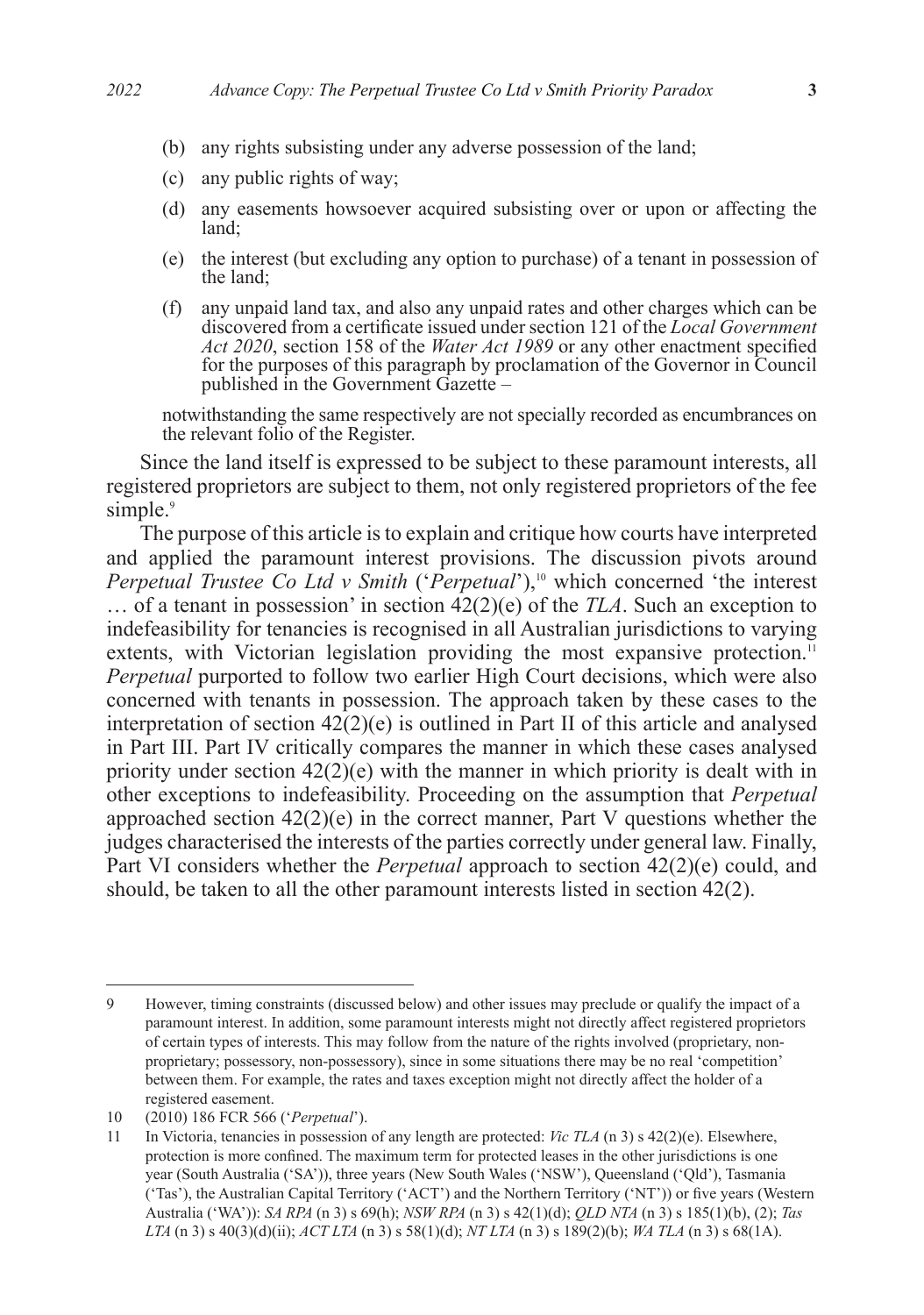## **II THE PARAMOUNT INTEREST LANDSCAPE: DECISIONS ON TENANTS IN POSSESSION**

#### **A** *Perpetual Trustee Co Ltd v Smith*

## *1 The Facts*

The case concerned a reverse mortgage facility known as the 'Money for Living' Scheme, whereby retirees would use the equity in their home to generate an income stream during their retirement. To that end, Money for Living Property Holdings Pty Ltd ('MFL')<sup>12</sup> arranged to buy houses from a number of retirees in return for a package comprised of the following benefits: payment to the retirees of a lump sum, payment of an annuity in monthly instalments for a fixed period, and the right to remain in their homes for the duration of their lives or until they had vacated the property for a period exceeding six months. To fund its purchase of the retirees' properties, MFL entered into loans with Perpetual, secured by registered first mortgages over the homes. The agreement under which each vendor retiree was permitted to continue occupation as a tenant after purchase of the home by MFL was entered into 'before execution of the mortgage to Perpetual, before payment under the mortgage, and before registration of the transfer and the mortgage'.<sup>13</sup> In most cases, registration of the transfers to MFL occurred on the same date as registration of the mortgages to Perpetual.

When MFL subsequently defaulted on the mortgages and Perpetual sought to exercise its power of sale, numerous retirees issued class action proceedings to protect their interests. Most settled, but the remaining retirees claimed that they each had a lease for life and an equitable vendor's lien securing the unpaid balance of the purchase price, and that Perpetual's registered mortgages were subject to both these interests. In respect of the leases, they argued they were 'tenants in possession' for the purposes of section 42(2)(e) of the *TLA*14 at the time Perpetual acquired its interest as a mortgagee, and that this provision gave them absolute priority over the mortgages. For its part, Perpetual argued that it had an indefeasible title to its mortgages, and thus it was not subject to the leases or the vendors' liens. Accordingly, it was entitled to sell the properties with vacant possession.

The Federal Court of Australia, both at first instance and on appeal, held that the retirees' vendors' liens were independent of their tenancies,<sup>15</sup> such that section  $42(2)(e)$  did not render them an exception to indefeasibility.<sup>16</sup> Accordingly, the liens did not have priority over Perpetual's registered mortgages. This aspect of the case is irrelevant to paramount interests and will not be considered further in this article.

<sup>12</sup> Although not relevant for present purposes, the scheme was operated by Money for Living (Australia) Pty Ltd and Money for Living Property Holdings Pty Ltd ('MFL').

<sup>13</sup> *Perpetual* (n 10) 578 [36] (Moore and Stone JJ).

<sup>14</sup> The case at first instance concerned properties in Victoria and Tas but all of the properties relevant to the appeal were located in Victoria: *Perpetual* (n 10) 578 [37] (Moore and Stone JJ).

<sup>15</sup> That is, the liens were not part of the retirees' interests as tenants in possession.

<sup>16</sup> *Perpetual* (n 10) 588 [79] (Moore and Stone JJ), citing *Haslam v Money for Living (Aust)* (2008) 172 FCR 301, 335 [106] (Middleton J) ('*Haslam*').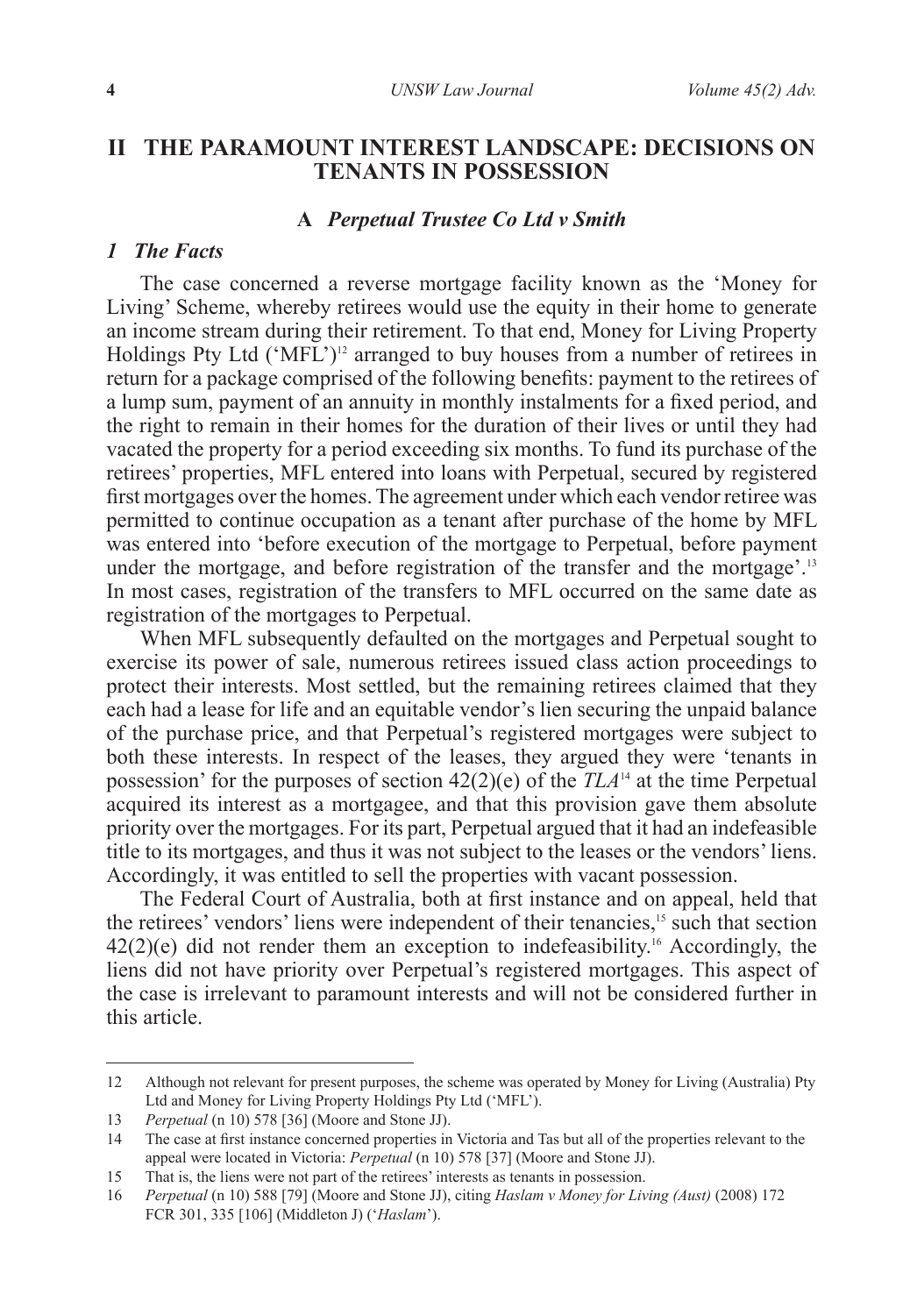The Court then considered the retirees' status as tenants in possession. This raised two broad issues: the meaning and ambit of the phrase 'tenant in possession' in section  $42(2)(e)$ , and the timing of the retirees' leases vis-a-vis Perpetual's mortgages.

## *2 Meaning of 'Tenant in Possession' in Section 42(2)(e)*

Perpetual argued that the retirees could not be 'tenants' because a lease for life has an indefinite term and is therefore void for uncertainty under *Lace v Chantler*, which requires that a valid lease must be for a certain term.<sup>17</sup> The Court rejected this argument and affirmed that the retirees had valid leases for life which fell within the protection afforded by section  $42(2)(e)$ .<sup>18</sup> The Court adopted the reasoning of the trial judge who said:

I see no reason to depart from the views expressed by Gobbo J in *Greco v Swinburne*  Ltd [1991] 1 VR 304 that a lease for life or lives is not void for uncertainty. Whilst the essential characteristic of a fixed term lease is that it must be of a specified maximum duration, this rule may not apply to periodic leases or leases for life ...<sup>19</sup>

This aspect of the decision was consistent with the longstanding, generous interpretation given to the phrase 'tenant in possession' in section 42(2)(e). Previous cases had affirmed that the phrase 'tenant in possession' is 'not intended to apply merely to a tenancy as commonly understood<sup> $\cdot$ </sup>,<sup>20</sup> but should be construed widely to include 'any person in actual occupation of the land ... provided ... his occupation is referable to a tenancy of some sort, whether at will or for years'.21 Thus, the provision has been held to protect both a purchaser granted possession by the vendor and therefore only a tenant at will,<sup>22</sup> and  $a$  vendor who remains in possession until the purchase price is paid: he is a tenant "whatever might be the legal denomination of the tenancy"'.<sup>23</sup> Holders of life estates have also been held to fall within the definition.<sup>24</sup>

<sup>17</sup> [1944] KB 368, 370 (Lord Greene MR).

<sup>18</sup> *Perpetual* (n 10) 581 [50] (Moore and Stone JJ).

<sup>19</sup> *Haslam* (n 16) 317 [23] (Middleton J).

<sup>20</sup> *Australian Securities Investment Commission v Money for Living (Aust) Pty Ltd (admin apptd) [No 2]* (2006) 155 FCR 349, 355 [24] (Finkelstein J) ('*Money for Living [No 2]*').

<sup>21</sup> *Downie v Lockwood* [1965] VR 257, 259 (Smith J) ('*Downie*'), quoting *Burke v Dawes* (1938) 59 CLR 1, 17 (Dixon J) ('*Burke*').

<sup>22</sup> *Money for Living [No 2]* (n 20), 355 [24] (Finkelstein J), citing *Robertson v Keith* (1870) 1 VLR(E) 11. Such a purchaser is protected in respect of their equitable ownership.

<sup>23</sup> *Money for Living [No 2]* (n 20), 355 [24] (Finkelstein J), citing *The Commercial Bank of Australia Ltd v McCaskill* (1897) 23 VLR 10, 12 (Hodges J). In the latter case, the purchaser had managed to obtain the certificate of title to land even though he had not paid the balance of the purchase monies and was not due to do so for some time. In the meantime, the vendor remained in possession of the property and was held to be a tenant in possession pursuant to the predecessor to section  $42(2)(e)$ . As such, the vendor's interest had priority over the mortgage that the purchaser had given to the bank by way of deposit of title deeds.

<sup>24</sup> *Money for Living [No 2]* (n 20), 355 [24] (Finkelstein J), citing *Black v Poole* (1895) 16 ALT 155, which 'held that an equitable life estate prevailed over a subsequent registered interest'. At first instance, Middleton J was also prepared to construe the retirees' tenancy agreement 'as though it were a grant of a freehold life tenancy': *Haslam* (n 16) 317 [24] (Middleton J).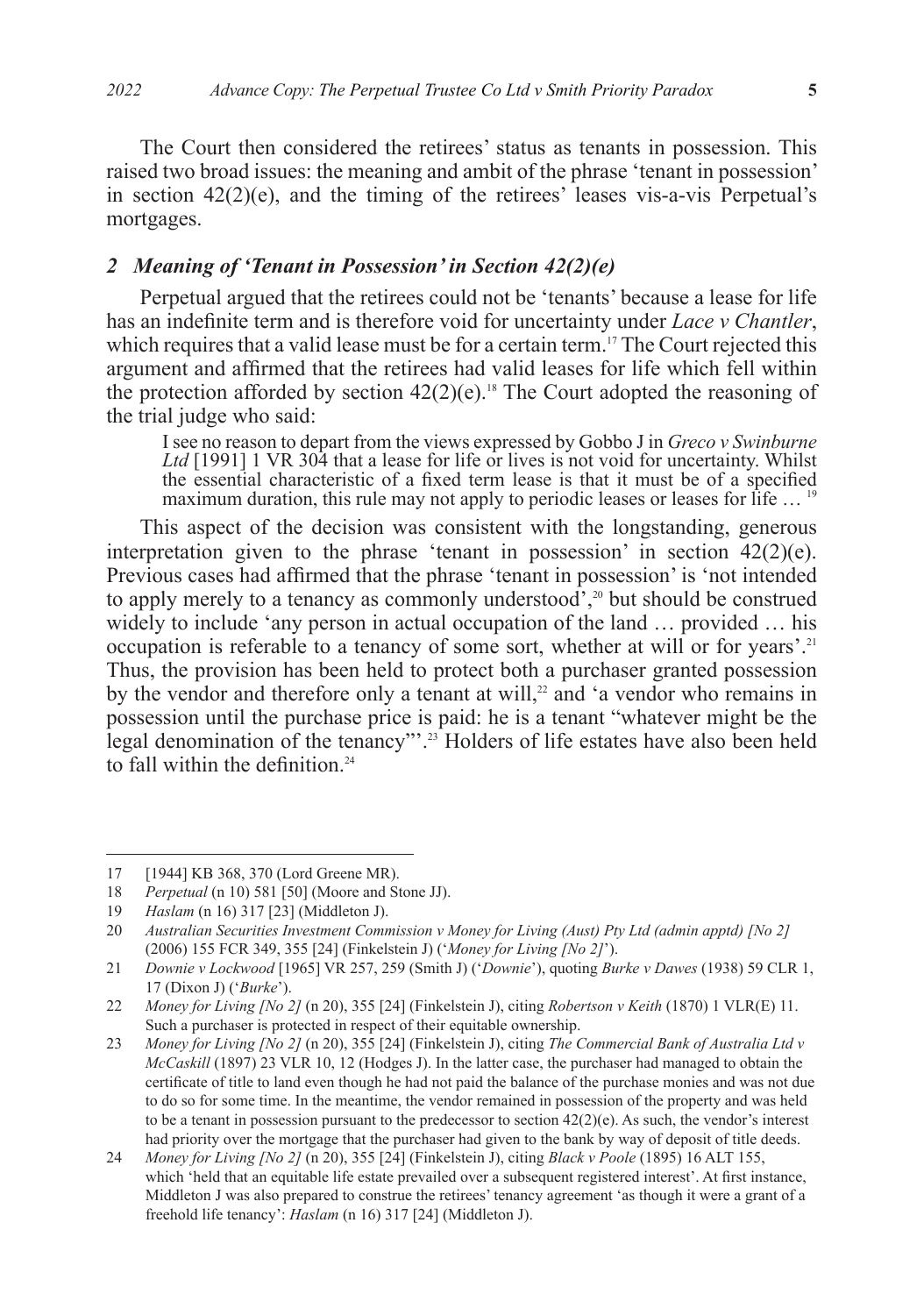## *3 Timing Qualification*

There was a further issue as to whether the retirees' leases came into existence prior to the creation and registration of Perpetual's mortgages. This was relevant for two reasons: whether the retirees enjoyed the protection conferred by section 42(2)(e) and, if so, how the priority dispute between their leases and Perpetual's mortgages was to be resolved.

As regards the first aspect, it might be arguable that section 42(2)(e) would only apply if the retirees' leases had pre-dated Perpetual's mortgages. Unlike provisions in South Australia, Western Australia, the Australian Capital Territory and New South Wales, which expressly adopt a timing qualification in relation to leases.<sup>25</sup> this notion is not explicit in the Victorian provision, which simply states the land is subject to the paramount interest without stipulating that the lease must arise before the registered interest in order to attract the statutory exception. There are two reasons why such a timing qualification might be appropriate for paramount interests. The first is that a timing qualification would recognise that the registered proprietor should have had an opportunity to discover the paramount interest, eg, because the tenant was in possession when the registered proprietor took their (subsequently registered) interest. This would imply that tenancies should already be in existence to gain protection, and that tenancies arising after the owner becomes registered are not protected.<sup>26</sup> This rationale is explored below in Part IV(B).

A second and more specific reason applies only to competitions between a lease or easement (or, not relevantly for present purposes, a restrictive covenant) on the one hand, and a registered mortgage on the other.27 Section 87C of the *TLA* provides that the creation of a lease or easement (or restrictive covenant) in respect of land subject to a mortgage will not be valid or binding against the mortgagee unless the mortgagee's prior written consent was obtained.28 The purpose underlying this section

<sup>25</sup> Only prior leases are protected in SA, WA, ACT and NSW: *ACT LTA* (n 3) s 58(1)(d); *NSW RPA* (n 3) s  $42(1)(d)$ ; *SA RPA* (n 3) s 69(h); *WA TLA* (n 3) s 68(1A). In NSW, the registered proprietor must also have taken notice of the lease.

<sup>26</sup> *Perpetual* (n 10) 590 [85] (Dowsett J). This is not necessarily true of all of the interests that make up the interest of a tenant in possession, such as an equity of rectification: *Downie* (n 21).

<sup>27</sup> See *Haslam* (n 16) 322 [46]–[47] (Middleton J).

<sup>28</sup> Section 88A of the *Vic TLA* (n 3) provides that the mortgagee may apply to remove a subsequent registered lease created without the mortgagee's consent. However, presumably a tenant with a registered lease would not seek to rely on section 42(2)(e). Sections 88A and 87C of the *Vic TLA* (n 3) were inserted in 2014. Prior to this, the former section 66(2) rendered registered leases created without the mortgagee's written consent invalid and not binding on the mortgagee. The *Transfer of Land Amendment Act 2014* (Vic) ('*TLAA 2014*') section 11 repealed section 66(2) and *TLAA 2014* section 17 transferred its content into the newly inserted section 87C: Explanatory Memorandum, Transfer of Land Amendment Bill 2014 (Vic) clause 11 ('Explanatory Memorandum'). However, section 87C appears to capture both registered and unregistered leases, unlike the former section 66(2). Moreover, previously, purchasers from a mortgagee sale were released from any potentially binding effect of (registered or unregistered) leases, easements or restrictive covenants obtained without the mortgagee's consent: *Vic TLA* (n 3) former sections 77(4)(a)–(b). These paragraphs were also repealed by the 2014 amendments: *TLAA 2014* (n 28) s 15(b). Strangely, clause 15 of the Explanatory Memorandum describes section 77(4) of the *Vic TLA* (n 3) as having been replaced by sections 88A and 88B (which were inserted by *TLAA 2014* (n 28) section 19) to achieve clarity about when such interests bind the mortgagee. In fact, sections 88A and 88B merely (albeit, quite clearly) outline the process for removal of registered leases, easements or restrictive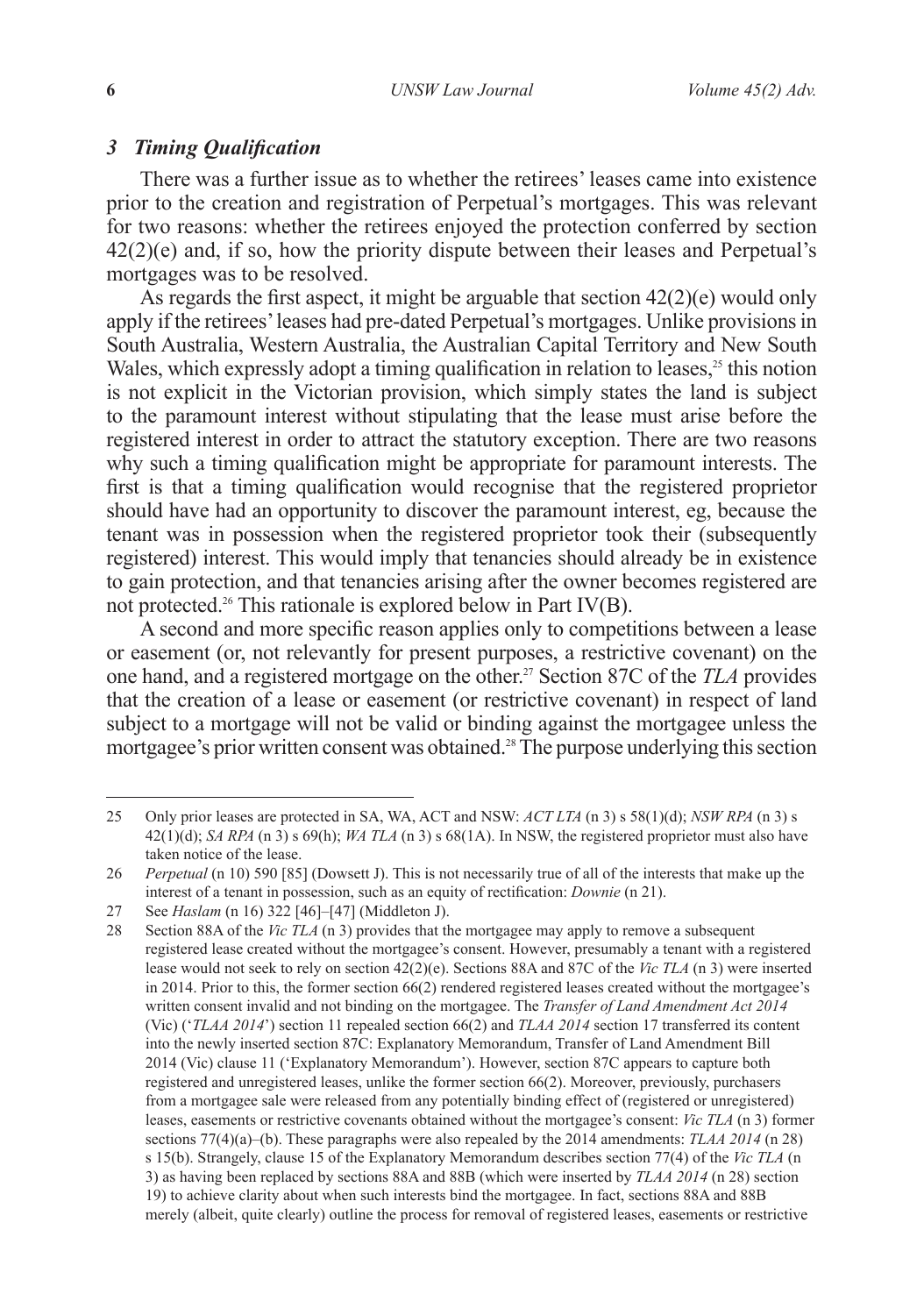is presumably to permit mortgagees to make the call on how best to protect their security, given they may in future need to exercise their power of sale upon default.<sup>29</sup> In the absence of consent or other basis for binding the registered mortgagee, this means that subsequent tenancies or easements (or restrictive covenants) cannot bind registered mortgagees, whereas prior tenancies in possession or easements may gain paramountcy pursuant to section  $42(2)(d)$  or (e).<sup>30</sup>

At first instance, Middleton J held that the retirees' leases predated the mortgages.31 On appeal, Perpetual argued that its mortgages arose from the time it contracted with MFL, rather than when they were registered. As a consequence, the mortgages predated the leases, with the result that section  $42(2)(e)$  did not apply. However, Moore and Stone JJ held that if the mortgages arose from the time Perpetual contracted with MFL, then the leases must also have arisen when the retirees entered their contractual arrangements with MFL.32 Moreover, the mortgages were dependent on the retirees' contracts of sale with MFL, without which MFL could not mortgage the land. Moore and Stone JJ reasoned that the contracts between the retirees and MFL were 'logically and chronologically' antecedent to the mortgage contracts between MFL and Perpetual.33 Thus, the registration of the transfer to MFL 'must logically precede the registration of the mortgage to Perpetual', 'even if only by an instant'.<sup>34</sup>

Dowsett J agreed that, for priority purposes, Perpetual's mortgages were created on their execution dates;<sup>35</sup> it was the dates of the retirees' interests that troubled his Honour*.* While the retirees' interests also dated from their creation, Dowsett J emphasised that only tenants *in possession* obtain the benefit of section  $42(2)(e)$ . Accordingly, his Honour thought it at least arguable that the critical date for the priority dispute was the date the retirees ceased to be in possession as owners and went into possession *in their capacity as tenants*. This occurred on the date of settlement of the contracts of sale, not when the contracts were entered into.36 Consistent with the first hypothesised reason for a paramount interest timing qualification mentioned above, Dowsett J's emphasis on the capacity in which

covenants, but do not deal with unregistered interests as the former sections 77(4)(a) and (b) did. Despite the confusion, as explained, section 87C makes leases, easements and restrictive covenants invalid and not binding on registered mortgagees without consent.

<sup>29</sup> For example, the fact that the property is leased might be advantageous to the mortgagee, particularly if the property is commercial in nature. Alternatively, the mortgagee may take the view that a sale with vacant possession is likely to attract more interest.

<sup>30</sup> Since there is no paramount interest exception in favour of restrictive covenants, they are irrelevant for the purposes of this article.

<sup>31</sup> *Haslam* (n 16) 323 [50].

<sup>32</sup> In all cases 'the agreement as to the continuing occupation of the vendor as tenant after the purchase by MFL was entered into before execution of the mortgage to Perpetual, before payment under the mortgage, and before registration of the transfer and the mortgage': *Perpetual* (n 10) 578 [36].

<sup>33</sup> Ibid 581–2 [51].

<sup>34</sup> Ibid 582 [55] (Moore and Stone JJ).<br>35 Ibid 589 [84].

<sup>35</sup> Ibid 589 [84].

<sup>36</sup> Ibid 590 [85] (Dowsett J). Ultimately Dowsett J remitted this matter to the primary judge 'for reconsideration of the priority question' and thus did not 'express a final view concerning the effective priority dates of the retirees' equities': at 590 [85].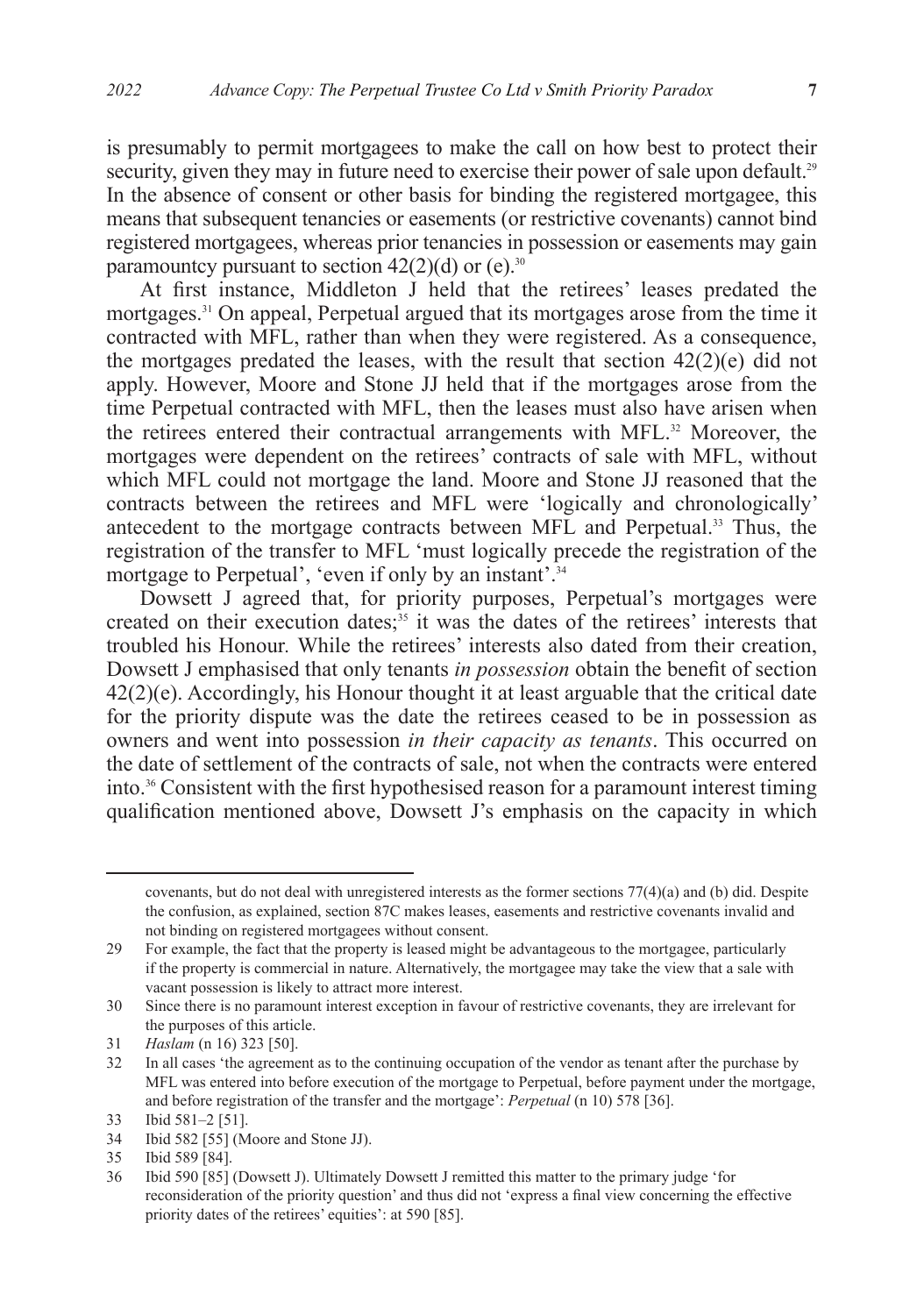possession was held revolved around whether the mortgagee had reasonable opportunity to discover the tenancy. $37$ 

Given that the majority regarded the tenancies as ranking first in time, section 42(2)(e) was enlivened. It was then necessary to consider its effect. Dowsett J also proceeded on this basis for the purpose of further discussion. At first instance, Middleton J had held that section  $42(2)(e)$  gave absolute priority to the tenant in possession, and that no comparison of the competing equities was required.<sup>38</sup> Accordingly, the retirees' leases automatically prevailed over Perpetual's mortgages, notwithstanding that the latter were registered. On appeal, all three judges disagreed with the reasoning of Middleton J on this issue, though not necessarily with his Honour's ultimate conclusion. That is, the Full Federal Court did not regard section  $42(2)(e)$  as giving the retirees' tenancies automatic priority over Perpetual's mortgages.<sup>39</sup> Rather, the provision had to be interpreted and applied in accordance with two High Court decisions which rejected the notion of *ipso facto* paramountcy. We now turn to these cases.

## **B** *Burke v Dawes* **('***Burke***')**<sup>40</sup>

Waller was the registered proprietor of land. His housekeeper, Emily Cummins, was living on the land prior to Waller's death. In his will, Waller devised a life interest to Cummins and she continued to live there after his death with the permission of Dawes, the executor of his estate. Dawes obtained probate shortly after Waller's death, but did not become the registered proprietor (in his capacity as executor) for eleven years. Six years after he became registered as proprietor, Dawes borrowed money from the Burkes and gave them a registered mortgage over the land. When Dawes defaulted under the mortgage, the mortgagees sought possession.

Cummins argued that she was a tenant for life, and that because the mortgage was granted after she was already a tenant in possession, the mortgagees took subject to her interest by virtue of section 72 of the *Transfer of Land Act 1928* (Vic), the predecessor to section 42(2)(e) of the *TLA*. Section 72 provided:

<sup>37</sup> Even so, it was at least arguable that, due to the nature of the MFL scheme, Perpetual's interest was effectively made subject to that of the tenants in possession; in other words, it was part and parcel of the scheme that the mortgages would be subject to the leases. Similarly, in the case of *Barba v Gas & Fuel Corporation of Victoria* (1976) 136 CLR 120 ('*Barba*'), the Barbas took subject to a contractual condition which anticipated the creation of the Gas & Fuel Corporation's easement which was subsequently created but which was contingent at the time the Barbas' interest was created. The latter case is discussed in detail in Part II(C) of this article. In the judgments of Moore and Stone JJ in *Perpetual* (n 10), evidence about this aspect was explored only in relation to the question of whether Perpetual took their mortgages with notice. Dowsett J did not refer to the *Barba* case at all.

<sup>38</sup> *Haslam* (n 16) 330 [83]. Notwithstanding his conclusion about the operation of section 42(2)(e), Middleton J proceeded to consider the question of conflicting equities in the event that he was wrong in his view that section  $42(2)(e)$  conferred absolute and automatic priority on the retirees: 330 [84]. His Honour appeared to decide the priorities not on the basis of the notice test laid down in *Moffett v Dillon* [1999] 2 VR 480, but by applying the merits test. On the merits test see below n 102.

<sup>39</sup> *Perpetual* (n 10) 583 [57] (Moore and Stone JJ).

<sup>40</sup> *Burke* (n 21).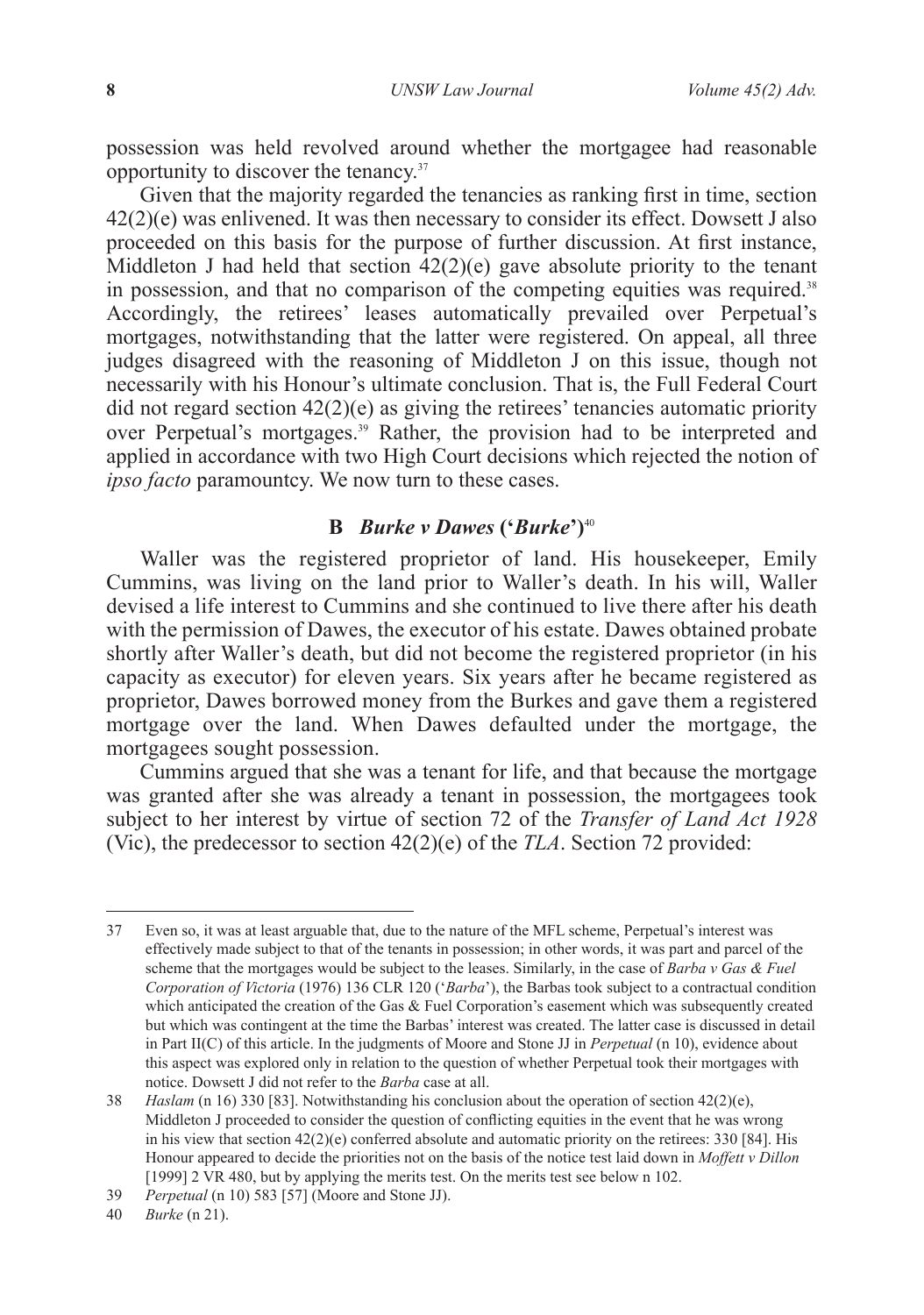[T]he land which is included in any certificate of title or registered instrument shall be deemed to be subject to the reservations exceptions conditions and powers (if any) contained in the grant thereof, and to any rights subsisting under any adverse possession of such land, and to any public rights of way and to any easements acquired by enjoyment or user or subsisting over or upon or affecting such land, and to any unpaid rates and other moneys which without reference to registration under this Act are by or under the express provisions of an Act of Parliament declared to be a charge upon land in favour of any responsible Minister or any Government department or officer or any public corporate body, and to any leases licences or other authorities granted by the Governor in Council or any responsible Minister or any Government department or officer or any public corporate body and in respect of which no provision for registration is made and also where the possession is not adverse to the interest of any tenant of the land, notwithstanding the same respectively are not specially notified as encumbrances on such certificate or instrument.

The case ultimately came before the High Court. Latham CJ, in dissent, held that section 72 was 'a positive provision to which full effect should be given'.41 His Honour said: '[t]he section has always been construed as providing that certain rights and interests, even though not mentioned on the certificate of title as encumbrances, are rights and interests to which the title of any registered proprietor is subject.<sup>242</sup> Accordingly, Latham CJ held that the tenant in possession automatically prevailed over the registered interest, and that the Burkes' mortgage was subject to Cummins' interest as an equitable tenant for life.

Evatt J agreed with the result reached by Latham CJ, but took an entirely different view of section 72. Evatt J considered the statutory effect of this provision was to deprive the registered proprietor (here, the registered mortgagees) of an indefeasible title, leaving the competition between the tenant in possession and registered proprietor to be resolved by the application of general law principles:

In my opinion the effect of the exception in favour of every tenant of the land is to deprive the proprietor of the registered interest of the paramountcy which registration would normally confer. It follows that, in determining the competition between the tenant and the proprietor of the registered interest, the latter must be regarded as having been stripped of the benefit conferred by the fact of registration and as having been remitted to the position of holding an unregistered interest. This hypothesis is made solely for the purpose of determining the priority of the tenant's interest. If such question is determined in the tenant's favour, the proprietor of the registered interest still holds an interest which is valid and effective and registered; but which must yield priority to the interest of the tenant.<sup>43</sup>

On Evatt J's view, since registration no longer created indefeasibility vis-a-vis the unregistered interest of the tenant, the resulting competition was analogous to any other competition between two unregistered interests in the same land. Applying these principles, Evatt J held that Cummins' interest as a tenant in possession prevailed over the mortgage because her possession meant the mortgagees knew, or should have known, of her interest. It was beside the point that they had dealt with an executor.<sup>44</sup>

<sup>41</sup> Ibid 9.

<sup>42</sup> Ibid.

<sup>43</sup> Ibid 25.

<sup>44</sup> Ibid 27.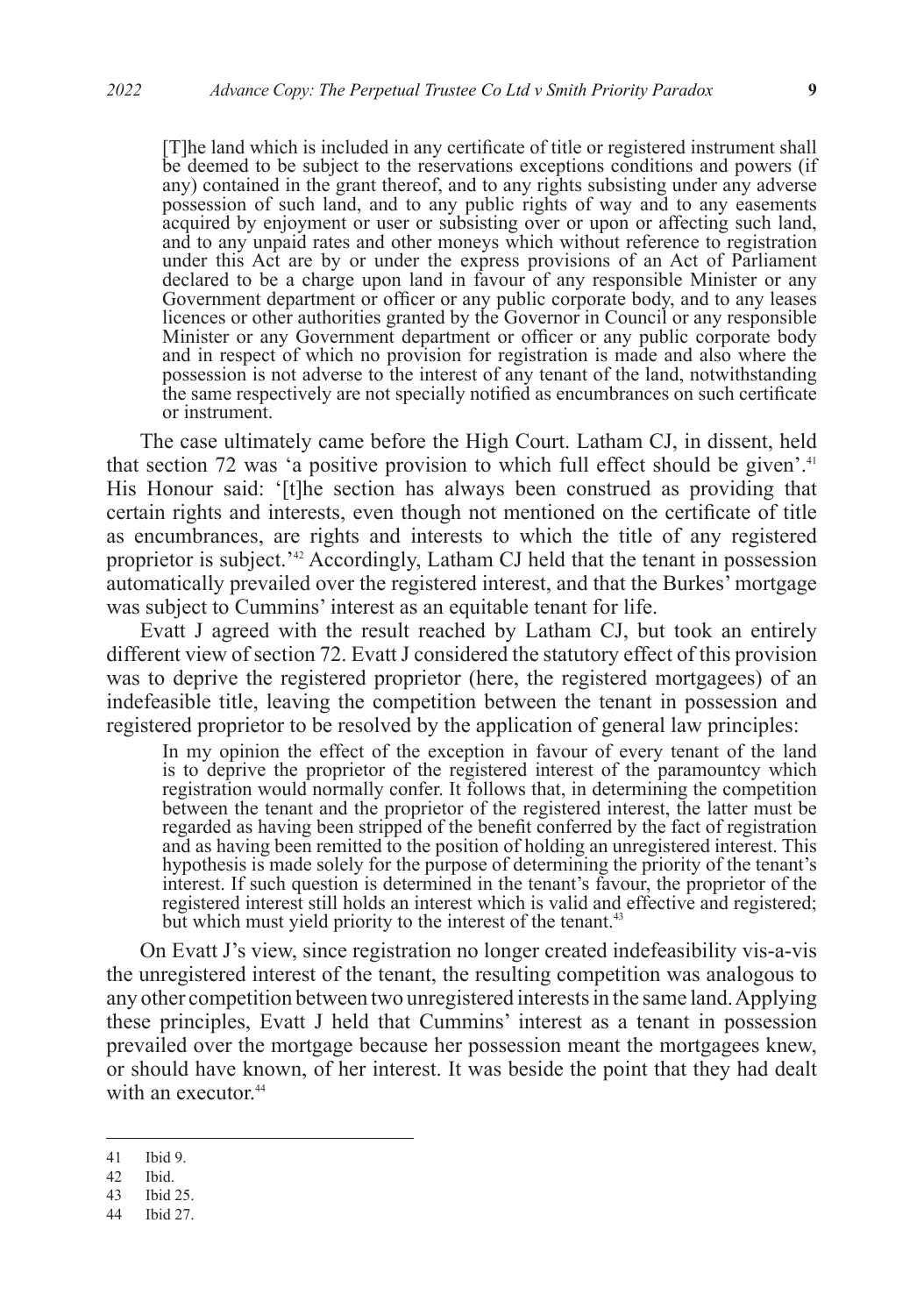Although the headnote states that all judges other than Latham CJ adopted this interpretation of section 72, the judgments themselves do not bear this out.<sup>45</sup> Starke, Dixon and McTiernan JJ held that the mortgagees' interest prevailed. For these judges, the case turned on the nature and extent of the executor's powers. Although Cummins inherited a life estate under Waller's will, that estate had never been formally transferred to her. This meant that she derived her right to possession as a tenant at will from the registered executor, not the testator; that is, she was there with Dawes' consent.46 As such, her interest was subject to the rights and duties of the executor, including his power to mortgage the land for the purposes of administering the estate.47 The mortgagees had dealt with the executor in good faith, and had no actual or constructive notice that he was not acting bona fide in performance of his duties.48 Whilst Starke, Dixon and McTiernan JJ mentioned section 72, they did not endorse Evatt J's view of its operation, nor did they apply general law priority rules.49 McTiernan J, who agreed with Dixon J, stated it was irrelevant whether the registered mortgagees took with notice of the tenant in possession; the two relevant questions were whether they knew the mortgage had not been taken out for the purposes of administration and whether, at the time the mortgage was created, Cummins held possession subject to exercise of the executor's powers. In respect of the first question, McTiernan J could not find that the mortgagees had dealt with the executor otherwise than in good faith (without fraud). The second question was answered in the affirmative. Section 72 could only protect 'such interest as [Cummins] had as a tenant in possession of the land with the executor's consent'.<sup>50</sup> Her interest was subject to the executor's statutory

<sup>45</sup> Thus, Gibbs J refers to the decision in *Burke* (n 21) as supporting the view that section 42(2)(e) of the *Vic TLA* (n 3) 'does not give to a tenant in possession any greater protection than he would have had if the land were under the general law': *Barba* (n 37) 140–1. In support, his Honour cites Dixon J in *Burke* (n 21) 18*,* where Dixon J engages in what appears to be a *hypothetical* analysis of what would have happened if the land were not Torrens land (see below n 49), rather than an application of general law rules. Dixon J's analysis ultimately turns on the fact that Cummins' possession was subject to the executor's powers. Gibbs J also cites Starke J for this proposition: *Barba* (n 37) 141, citing *Burke* (n 21) 13. However, Starke J simply states that '[i]n my opinion the section affords no protection to Emily Cummins. She takes and is in possession as a beneficiary under the will, and her interests rise no higher. They are and must be subject to the rights and duties of the executor': *Burke* (n 21) 13. This arguably states no more than was explained by McTiernan J, namely, that section 72 could only protect 'such interest as [Cummins] had' and not more: *Burke* (n 21) 28. In other words, McTiernan J reasons that the section cannot protect a tenant from an interest to which their tenancy is subject, whether by reason of a condition upon which it was granted (as in *Barba* (n 37)), or as a result of the nature of their interest (as in *Burke* (n 21)). Nowhere does McTiernan J endorse the methodology of Evatt J.

<sup>46</sup> *Burke* (n 21) 28 (McTiernan J).<br>47 The court rejected Cummins' at

<sup>47</sup> The court rejected Cummins' argument that Dawes had become a bare trustee of the property, as the will made no provision for the fee simple. Hence, Dawes had ongoing duties in relation to the estate.

<sup>48</sup> Dawes had misused the proceeds of the mortgage by not applying them for the purposes of the estate.

<sup>49</sup> At one point, Dixon J engages in a hypothetical exercise, and considers what the result would be 'if the land were under the general law and not under the *Transfer of Land Act*': *Burke* (n 21) 18. It can be argued that by this, his Honour intended to apply general law priority rules. However, the hypothetical nature of the exercise renders this unclear, and nowhere does his Honour refer to, or engage with, the notion put forward by Evatt J of stripping the registered interest of indefeasibility. Ultimately, Dixon J determines the matter on the basis that Cummins' possession was still subject to the administration of the estate under probate law: at 21–2.

<sup>50</sup> *Burke* (n 21) 28 (McTiernan J).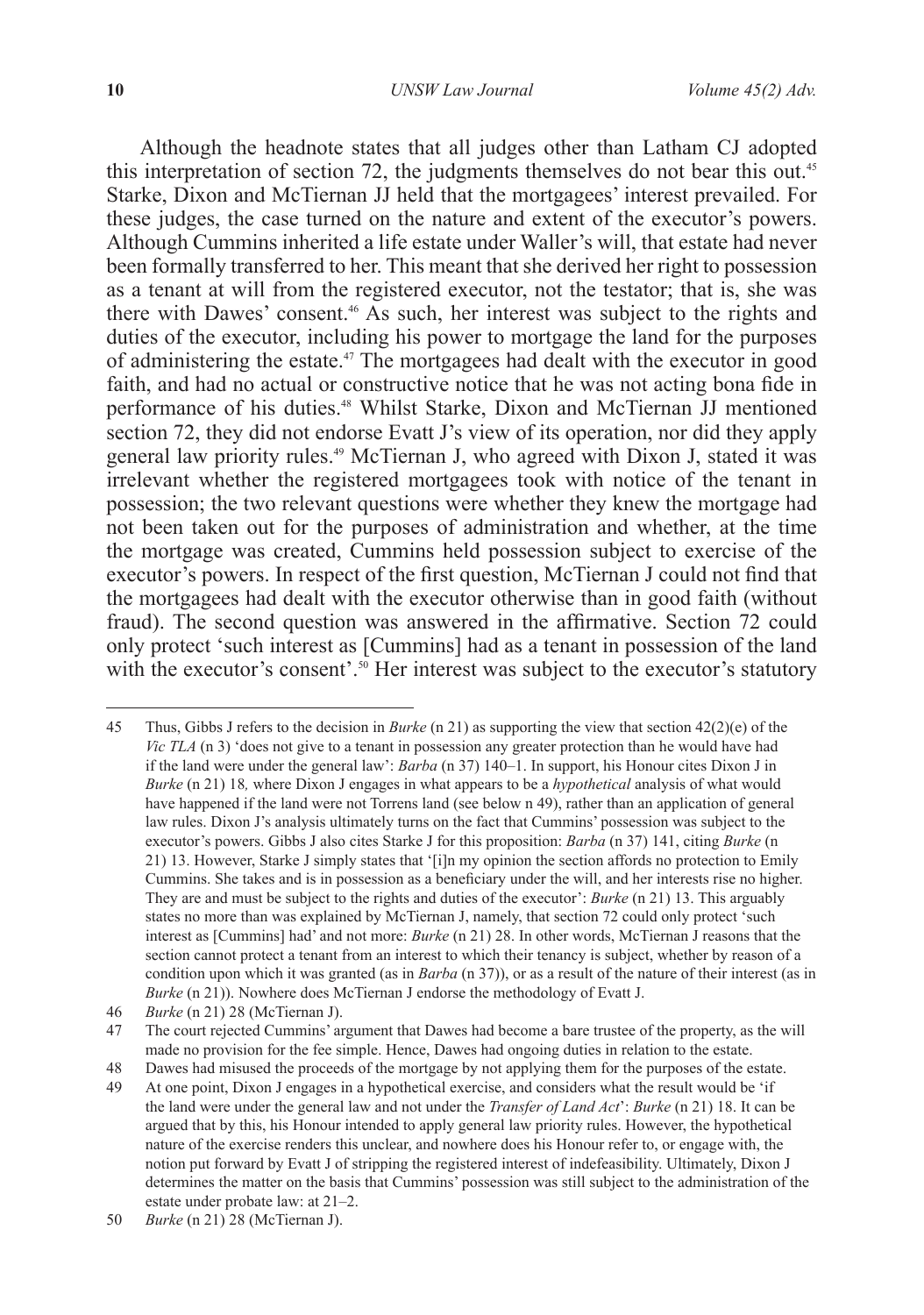power to 'mortgage the land for any purpose of administration and was liable to be set aside by the exercise of that power'.<sup>51</sup> Once the mortgage was granted, section 72 could not keep Cummins' interest alive.<sup>52</sup>

The ultimate outcome in *Burke* is not intrinsically important for present purposes. It is the principle enunciated by Evatt J that is directly on point. Effectively, the judgment of Evatt  $J<sup>53</sup>$  sets out the rule which would be elaborated in later cases, namely, that where section  $42(2)(e)$  applies, the priority dispute between the earlier tenant in possession and the later registered interest will stand not as a priority dispute between an unregistered and registered interest, but as a dispute between two unregistered interests.

Before considering subsequent cases, we should pause to consider the context in which *Burke* was decided. At the time, deferred indefeasibility held sway in Victoria and elsewhere within Australia. Indeed, the decision which shifted our Torrens system toward immediate indefeasibility – that of the Privy Council in *Frazer v Walker*<sup>54</sup> – would not take place for another 30 years. This may have led to a greater willingness to cast aside indefeasibility for the purposes of priority disputes, and to revert to old general law priority rules. The concept of stripping indefeasibility for the purposes of the priority dispute arguably bears the era's hallmark deference and reversion to general law priority rules.

### **C** *Barba v Gas & Fuel Corporation of Victoria* **('***Barba***')**<sup>55</sup>

The Gas & Fuel Corporation of Victoria ('G&F') was granted an option for an easement over land which, if exercised, would give it the right to construct, maintain and operate a gas pipeline through land owned by Craigie (Clays) Pty Ltd ('Craigie'). Craigie subsequently sold the land to the Barbas under a contract of sale signed on 15 August 1975. Payment of the purchase price was to occur over a period of two years and six months. Since it was a terms contract of sale, Craigie remained registered proprietor of the fee simple, and the Barbas went into possession on 3 November 1975 as tenants at will. On 29 November 1975 and 2 December 1975, the Barbas refused to allow G&F's workers onto the land to do preliminary work for the construction of the pipeline. G&F sought an injunction to restrain the Barbas from preventing it from doing so, as well as damages. G&F was initially successful but lost in the High Court because the option had not been exercised at the time it was prevented from entering the land.<sup>56</sup> Accordingly, G&F had no right to enter. On 17 December 1975, the option was duly exercised. The easement thereby brought into existence was registered on 12 January 1976. For present purposes, it is the position of the parties following the creation and registration of the easement that is relevant. The Barbas argued that, as purchasers

<sup>51</sup> Ibid.

<sup>52</sup> Ibid.

<sup>53</sup> This is despite the fact that the principle is attributed to Starke, Dixon and McTiernan JJ in the headnote.

<sup>54</sup> *Frazer* (n 2).

<sup>55</sup> *Barba* (n 37).

<sup>56</sup> Ibid 135–8 (Gibbs J).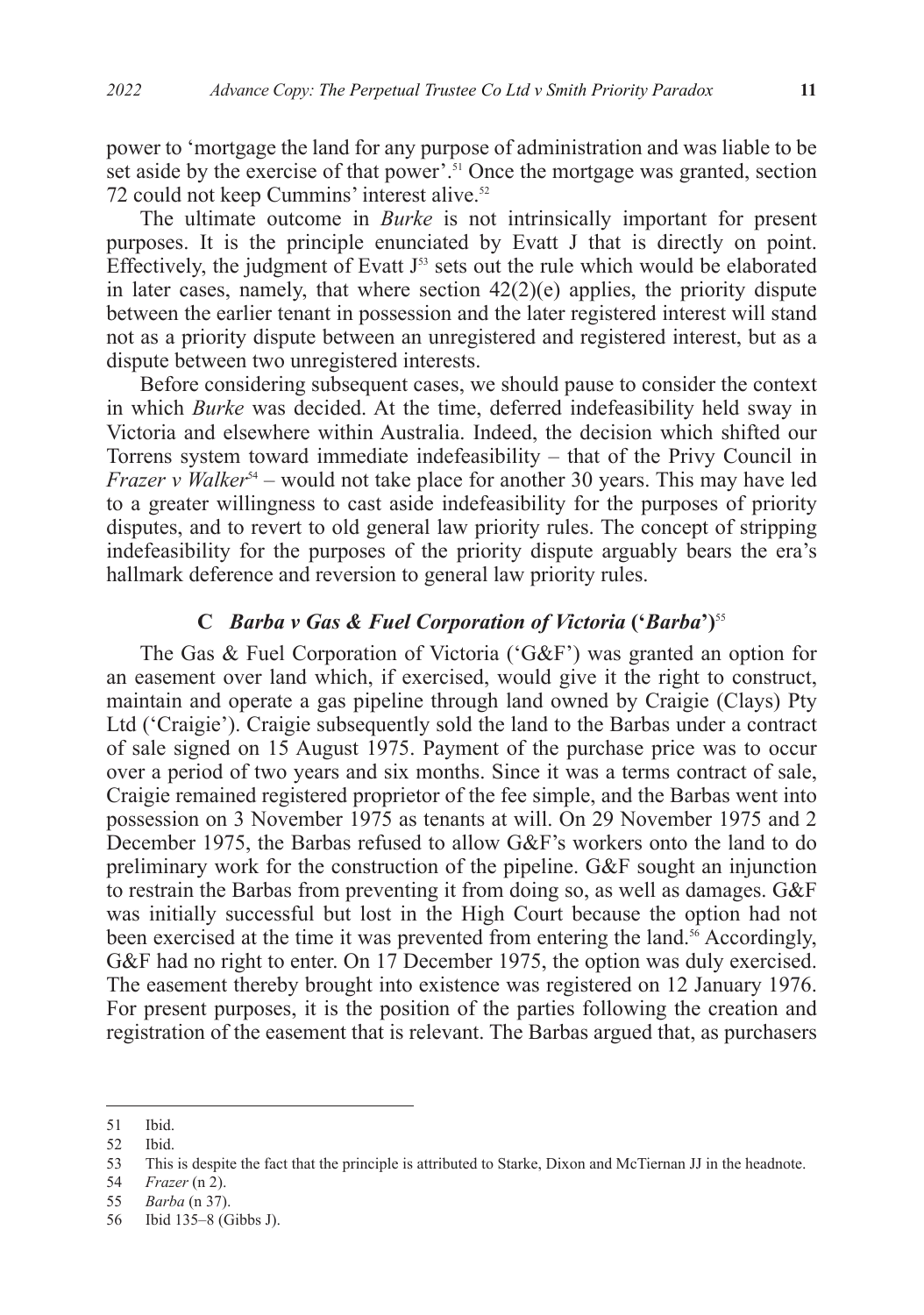in possession prior to settlement, and therefore as tenants in possession under section  $42(2)(e)$ , their rights prevailed over G&F's registered easement.

The High Court adopted the reasoning of Evatt J in *Burke*. The Barbas became 'tenants in possession' under section  $42(2)(e)$  from the time they entered into possession on 3 November 1975, and the effect of section  $42(2)(e)$  was that G&F was deprived of the paramountcy that its easement would have ordinarily attracted by virtue of its registration. Accordingly, Gibbs J (with whom Stephen and Jacobs JJ agreed) held that priority should be determined in accordance with the principles laid down in *Burke* without reference to the registered status of G&F.<sup>57</sup> Ultimately, the Barbas lost priority to G&F because their contract of sale with Craigie contained a special condition 8, which stated that the vendor proposed to create an easement (being the easement that G&F subsequently registered) and would be entitled to the compensation paid by G&F when it was granted, and this was made clear to prospective purchasers at the auction.<sup>58</sup> Although special condition 8 did not explicitly state that the sale was subject to the anticipated easement, it did so implicitly, as the condition would be 'meaningless if the rights of the purchasers prevailed over the easement when it was created'.<sup>59</sup> Accordingly, the tenant in possession implicitly waived the right to cut down the registered interest created by the vendor.<sup>60</sup>

In sum, *Barba* treated the priority dispute as one between a tenant in possession and unregistered easement, despite the easement's registration. Although the easement holder prevailed, this was not due to its indefeasible status, but because the tenants in possession had effectively taken their interest subject to the contingent easement interest.

Timing may have played a part in *Barba.* Arguably, the tenant came into possession before the easement was created. Yet the tenancy postdated the contingent easement. Ultimately, the fact that the tenants knew or ought to have known of G&F's contingent interest was influential*.* 61

## **D Returning to** *Perpetual Trustee Co Ltd v Smith*

As noted above, at first instance, Middleton J rejected Perpetual's argument that a comparison of the competing interests was required once section  $42(2)$ 

<sup>57</sup> Ibid 140–1. The authors have argued above that, despite the view taken of *Burke* (n 21) by Gibbs J, the majority judges in *Burke* did not adopt the reasoning of Evatt J (who dissented in the outcome). See above nn 45, 49.

<sup>58</sup> Gibbs J recounted the findings of the trial judge:

<sup>[</sup>A]t the auction there was available for inspection a copy of a printed draft of the Creation of Easement, to which copy survey plans were attached showing the area proposed to be subject to the easement ... [T]he auctioneer had marked out the measurements of the proposed easement on an outline sketch of the land on his copy of an advertising brochure, which was held up for those present to see; it was doubtful whether what was marked on the sketch could be seen, but the auctioneer described the width and depth of the proposed easement, and read out the substantive part of the draft Creation of Easement. He read also the special conditions from the draft contract of sale that had been prepared by the solicitors for the vendor ... and upon which the sale was to take place, including special condition 8: *Barba* (n 37) 128.

<sup>59</sup> *Barba* (n 37) 142 (Gibbs J).

<sup>60</sup> See also *Chesterfield v Pitisano* [1964] VR 709, 713 (Smith J).

<sup>61</sup> See above n 58.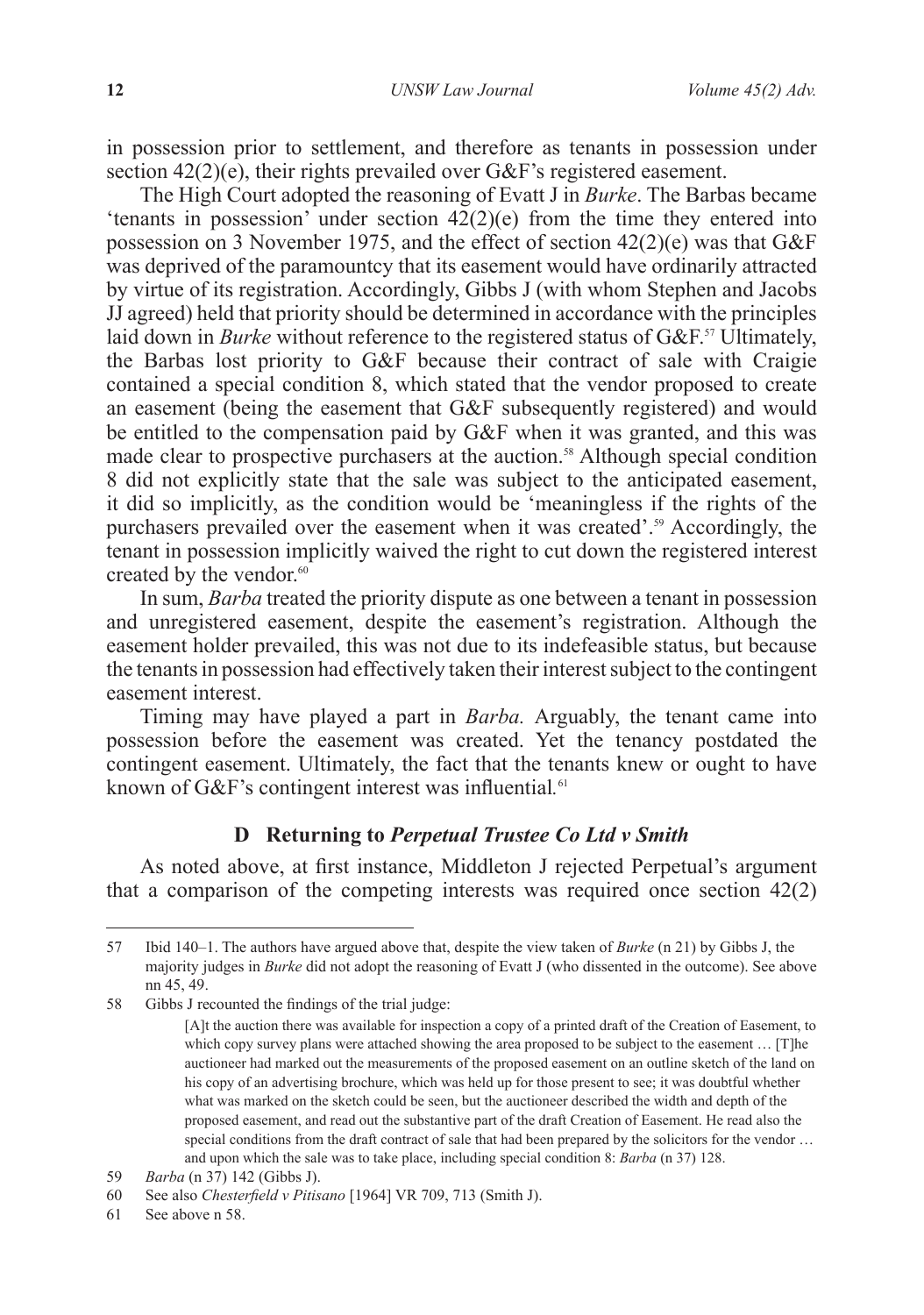(e) was enlivened.<sup>62</sup> Perpetual had posited that section  $42(2)(e)$  gave tenants in possession no greater protection than if the land was under the general law.63 Middleton J disagreed and proffered two reasons for this conclusion. The first was that in *Downie v Lockwood*, <sup>64</sup> Smith J did not undertake a comparative examination of the equities.65 Secondly, his Honour perceived that *Barba* turned on special condition 8:

*Barba*, in reliance on comments in *Burke v Dawes*, merely decided that effect had to be given to special condition 8, and to that extent the application of the general law applied, and the person claiming to come under the exception to indefeasibility could have no greater rights than he or she would have under the general law. It will be recalled that special condition 8 made the sale subject to the easement to be granted, which special condition the High Court gave effect to by applying the general law.<sup>66</sup>

By contrast, on appeal, all three members of the Full Federal Court understood *Burke* and *Barba* to require comparison of the competing interests under the general law. Nonetheless, there were some discrepancies between their views as to whether section 42(2)(e) invalidates the registered proprietor's *registration* or whether it merely deprives the registered proprietor of *indefeasibility*.

In their joint judgment, Moore and Stone JJ observed that section 42(2)(e) 'does not invalidate registration, it merely deprives the registered proprietor of indefeasibility'.67 Their Honours summarised their interpretation of the effect of section  $42(2)(e)$  in the following propositions:

- (a) the interest of a tenant in possession does not, merely by virtue of the tenant being in possession, take priority over a subsequent registered proprietor;
- (b) a registered proprietor in competition with a tenant in possession, cannot rely on the indefeasibility of title that would, were it not for s  $42(2)(e)$ , otherwise accrue to the registered proprietor.<sup>68</sup>

Since the provision deprives the registered proprietor of the indefeasibility otherwise accorded to it, Moore and Stone JJ held that the competition between the registered proprietor and tenant in possession must be resolved by application of common or general law principles *as if* it were a dispute between two unregistered interests. Their Honours thus applied the merits test, which is used to resolve disputes between competing equitable interests.<sup>69</sup> They held that, given the nature of the 'Money for Living' scheme, Perpetual must have had, at the very least,

<sup>62</sup> *Haslam* (n 16) 330 [83].

<sup>63</sup> Ibid 327 [69].

<sup>64</sup> *Downie* (n 21).

<sup>65</sup> *Haslam* (n 16) 330 [83] (Middleton J).

<sup>66</sup> Ibid.

<sup>67</sup> *Perpetual* (n 10) 585 [65]. It is not evident from their joint judgment that Moore and Stone JJ regarded themselves as adopting a different interpretation of what section 42(2)(e) invalidates than Dowsett J. In fact, we believe it is likely that they meant that the registered proprietor would be stripped of their registration. 68 Ibid.

<sup>69</sup> See, eg, *Abigail v Lapin* [1934] AC 491 ('*Abigail*'); *Heid v Reliance Finance Corp Pty Ltd* (1983) 154 CLR 326 ('*Heid*'); *Jacobs v Platt Nominees Pty Ltd* [1990] VR 146.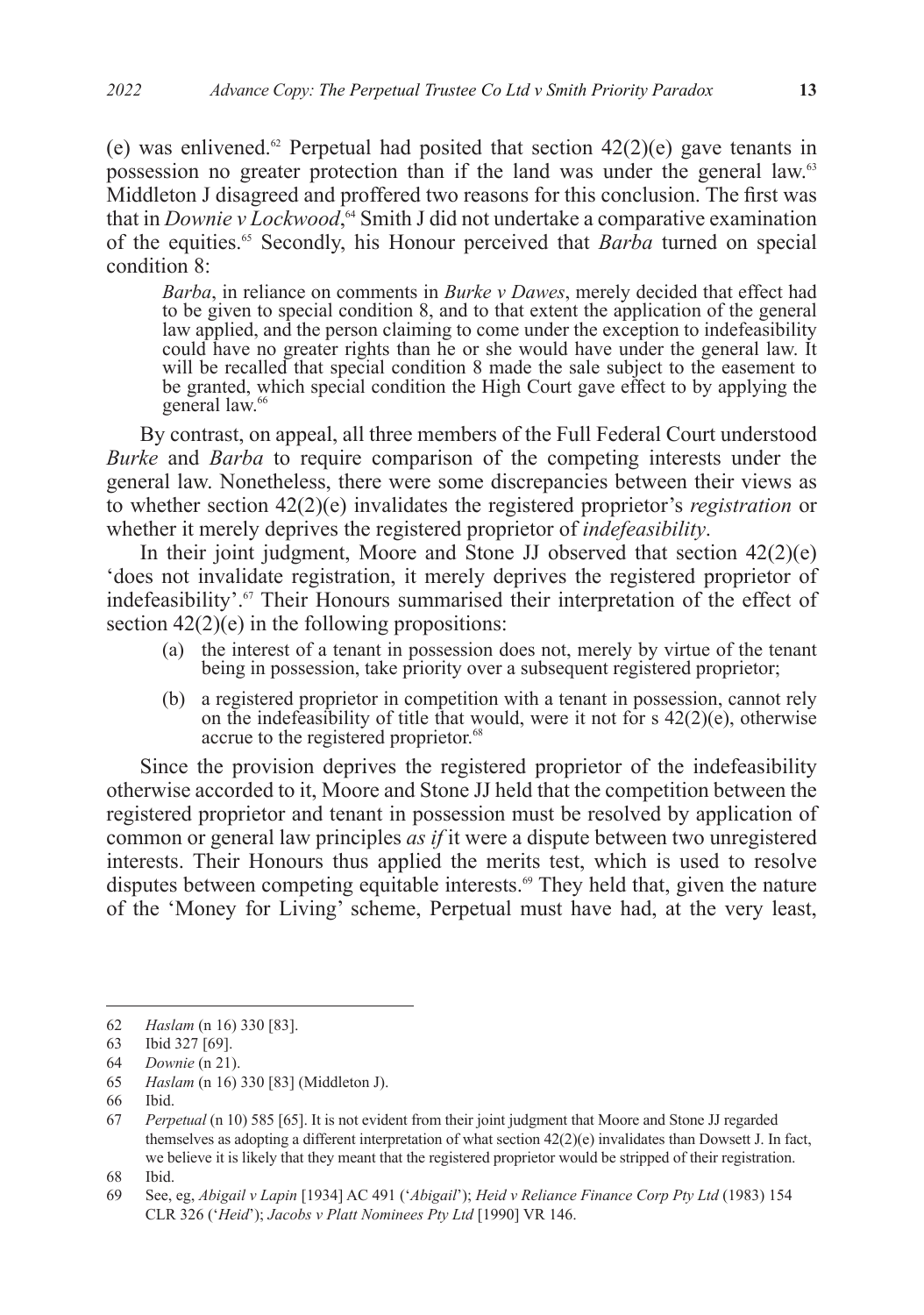constructive notice of the capacity in which the retirees were in possession, thereby rendering their claim less meritorious.<sup>70</sup>

However, if simply stripped of indefeasibility but not registration (as Moore and Stone JJ suggested), then arguably Perpetual should have been treated as having a *legal* interest, on the basis that *TLA* section 40(2) (at the time) provided that every instrument, when registered, 'shall be of the same efficacy as if under seal and shall be as valid and effectual to all intents and purposes as a deed duly executed and acknowledged'.71 Yet Moore and Stone JJ resolved the dispute via the merits test, which at general law resolves disputes between competing equitable interests, rather than the bona fide purchaser for value without notice test, which applies to competitions between prior equitable and subsequent legal interests.<sup>72</sup> By contrast, Dowsett J stated:

The operation of s 42 deprives the appellant (Perpetual) of the benefit of *registration*  of its mortgages. As a result we must consider the respective priorities of each of the interests held by the … retirees … as against the respective competing interests held by Perpetual pursuant to its *notionally unregistered mortgages*. 73

In a similar vein to Evatt J in *Burke*, Dowsett J was likely conveying the notion that registration is ignored only for the purpose of the priority dispute. In Evatt J's words, the hypothesis 'is made solely for the purpose of determining the priority of the tenant's interest …[and] the proprietor of the registered interest still holds an interest which is valid and effective and registered'.<sup>74</sup> By extrapolation, this arguably means that, to the outside world, the interest remains registered, and section  $40(2)$  (as it was) continues to perform its function. It is only for the purposes of the priority dispute that the fact of registration, including its conferral of status as a legal interest (or deed), is suspended.

<sup>70</sup> *Perpetual* (n 10) 587 [72] (Moore and Stone JJ).

<sup>71</sup> *Vic TLA* (n 3) section 40(2) has since been repealed. In the repeal of this provision, which was effected by the *TLAA 2014* (n 28) section 10, it seems the potential consequential effects on priority disputes involving paramount interests under the approach in *Perpetual* may have been overlooked. The Explanatory Memorandum (n 28) acknowledges the following in clause 10: (1) that *Vic TLA* (n 3) section 40(1) provides that registration gives effect to instruments; (2) that the *Property Law Act 1958* (Vic) section 52(1) requires all conveyances of land to be by deed; (3) that instruments registered under the *Vic TLA* (n 3) are not usually deeds; and (4) *Vic TLA* (n 3) section 40(2) deemed registered instruments to be deeds. It then explains the basis of the reform as follows: 'It is believed that section 40(2) was included to cure any perceived defect in a registered instrument. However, as section 40(1) provides that registration gives effect to the instrument, it is considered that section 40(2) is unnecessary and could cause confusion.' It therefore appears that the only potential effect contemplated by the legislature was the usual situation whereby registered interests enjoy indefeasibility, and that the situation under present discussion, being where the '*Perpetual* principle' is applied to strip an instrument of its registered status for the purposes of the priority dispute with a paramount interest, has been perhaps rendered more complex by the 2014 reform.

<sup>72</sup> *Pilcher v Rawlins* (1872) 7 LR Ch App 259 ('*Pilcher*'). Presumably, the retirees would be deemed to hold an equitable lease, pending execution of the tenancy agreement.

<sup>73</sup> *Perpetual* (n 10) 589 [84] (emphasis added). Dowsett J did not appear to appreciate that this approach was different to that taken by Moore and Stone JJ, as he referred to Moore and Stone JJ as having 'demonstrated that  $s$  42(2)(e) deprives Perpetual of the protection of registration': at 590 [88].

<sup>74</sup> *Burke* (n 21) 25.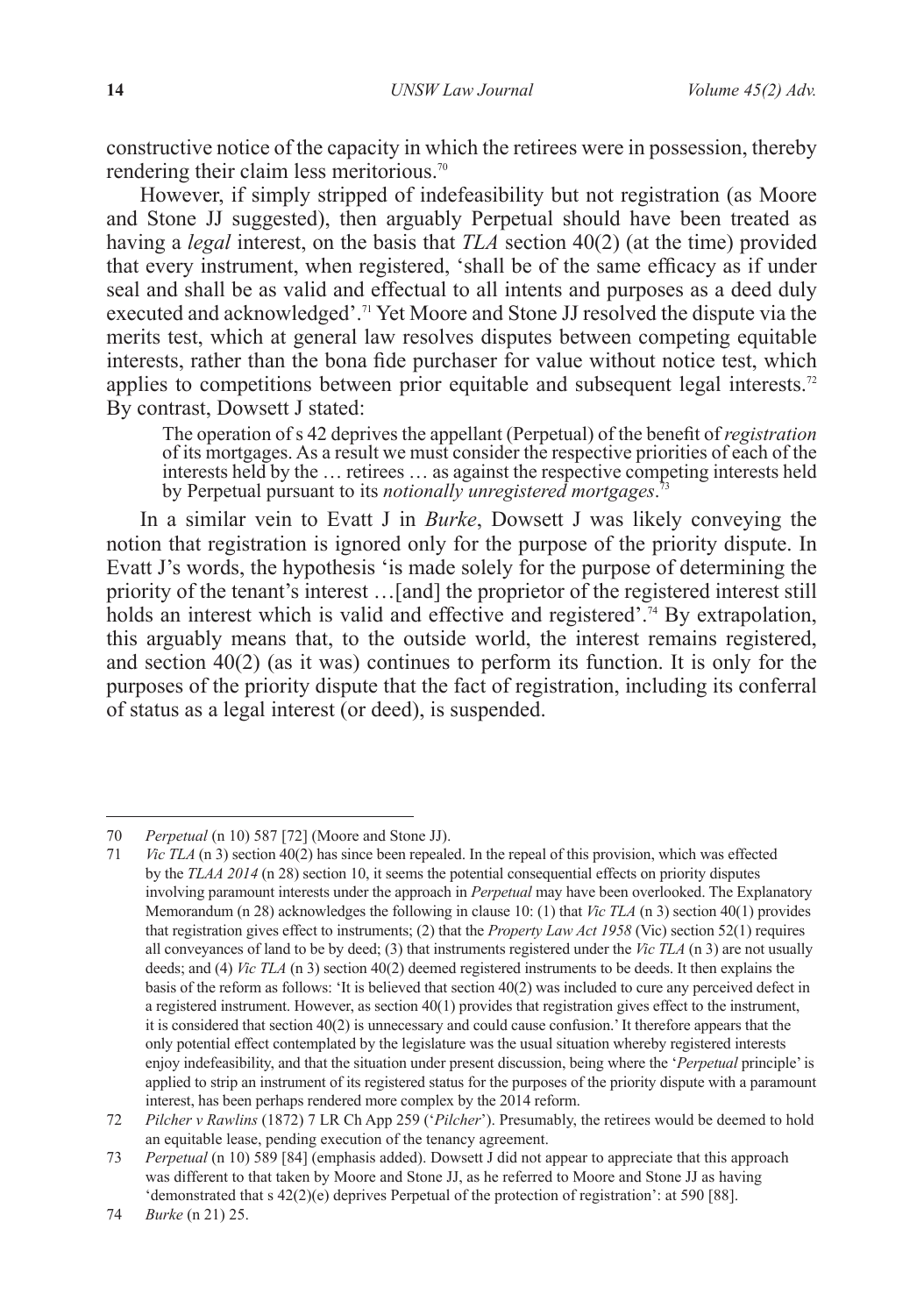If Dowsett J is correct, and Perpetual was to be regarded as stripped of registration, then on the particular facts of the case,<sup>75</sup> Perpetual's interest could only be equitable and a resolution using the notice and merits tests would be consistent with his Honour's reasoning.

Notably, Dowsett J was troubled by the fact that the trial judge, Middleton J, did not appear to apply the notice test.76 The trial judge resolved the dispute upon comparison of the merits, rather than whether Perpetual took with notice of the retirees' leases pursuant to the test in *Moffett v Dillon.*77 Had a notice test been applied, Dowsett J observed that the capacity of the retirees as tenants would not have been obvious, since a competing interest holder would have reasonably presumed the retirees to have been continuing in possession in their capacity as vendors until settlement.78 This would be relevant in ascertaining whether Perpetual took with notice of the retiree's interest *as tenants*, a matter not explored by the trial judge. Dowsett J also found that relevant issues of fact had not been addressed in the application of the merits test and remitted the matter back to the trial judge for a reconsideration of the priorities question. By contrast, Moore and Stone JJ did not apply the notice test separately but considered issues of notice within their merits test analysis.

We return to this issue in Part III.

## **III ANALYSIS OF THE DIVERGENT APPROACHES TO SECTION 42(2)(e) AND THEIR IMPLICATIONS FOR OTHER PARAMOUNT INTERESTS**

## **A To Whose Interest is the Notion of Paramountcy Directed?**

One reason which may possibly lie behind a preference for either the 'automatically paramount' approach of Latham CJ in *Burke* and Middleton J in *Haslam*, or the 'revert to general law priority rules' approach taken by Evatt J in *Burke,* by all judges in *Barba* and by all Full Federal Court judges in *Perpetual,* is a difference in perception as to whom the concept of 'paramountcy' is directed.<sup>79</sup>

In *Burke*, Latham CJ considered that the 'paramountcy' notion related to the status of the tenant in possession. His Honour therefore gave literal and positive effect to section  $42(2)(e)$ , such that the tenant in possession automatically prevailed over the registered interest. By contrast, Evatt J in *Burke* effectively regarded the concept as directed to the registered proprietor, and perceived that it operated negatively to deprive them of the otherwise paramount effect of registration. That

<sup>75</sup> In some cases, the putatively registered interest would, even without registration, be considered legal in nature at general law, for example, a prescription easement, or title pursuant to adverse possession.

<sup>76</sup> See *Perpetual* (n 10) 590 [86]. Middleton J applied the merits test as a fall-back position in case he was held to be wrong in his interpretation of section 42(2)(e): *Haslam* (n 16) 330 [84].

<sup>77</sup> [1999] 2 VR 480.

<sup>78</sup> *Perpetual* (n 10) 594–6 [108]–[110].

<sup>79</sup> The word 'paramountcy' is not used in section 42(2), but it has become the descriptor for this group of exceptions.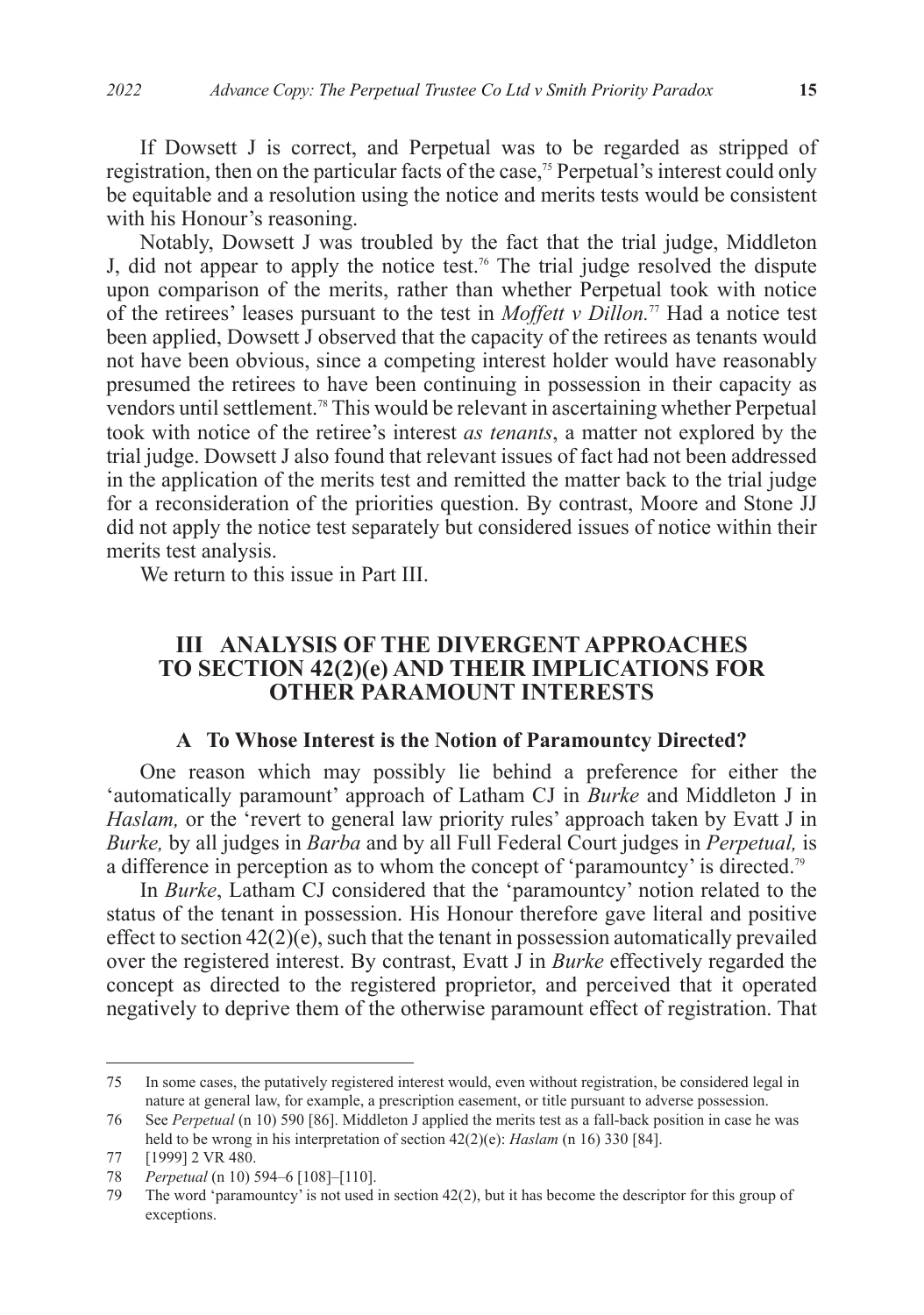is, his Honour framed the effect of section  $42(2)(e)$  as a deprivation of the registered proprietor's erstwhile paramountcy, rather than a conferral of paramountcy upon the tenant in possession.<sup>80</sup>

### **B Arguments For and Against the 'Automatic Paramountcy' Approach**<sup>81</sup>

While both approaches detract from the general principle of the Torrens system – that registration confers on the proprietor an unassailable title – the automatic paramountcy approach has the advantage of not cluttering the situation by reintroducing general law concepts such as notice. It therefore does the least damage to the first principles of the Torrens system outlined in Part I of this article. Accordingly, why not just let paramount mean paramount? Although not worded as clearly as the legislation in South Australia, which states that the tenant 'shall prevail',<sup>82</sup> the plain, literal meaning of section  $42(2)(e)$  suggests a tenant in possession automatically takes priority over the interest of the registered proprietor, meaning that the land is automatically subject to the tenancy without the need to resort to any general law principles (the phrase 'shall be subject to' seems tolerably clear). Indeed, Moore and Stone JJ acknowledged that the plain meaning of the section might be thought to have this effect.83 Undeniably, the benefit of the 'automatically paramount' approach is that it gives effect to the plain wording of section 42(2)(e) of the *TLA*.

Another compelling argument in favour of the 'automatically paramount' view is that this approach is amenable to application in the same way to all interests listed in section 42(2), not just those which are proprietary in nature. It should be recalled that some paramount interests are not proprietary, such as unpaid rates and taxes.<sup>84</sup> Internal coherence within section  $42(2)$  is clearly a desirable attribute which would enhance clarity of the law and its jurisprudential underpinnings.<sup>85</sup> This is discussed further in Part VI below.

The downside of the 'automatically paramount' interpretation, which may give pause to its proponents, is that in some circumstances it would be fairer to allow the registered interest to prevail. This might be so where the tenant had notice of a forthcoming registered interest and waived priority by agreeing to take subject to it. In such cases it might be fairly contended that tenants in possession should not automatically attain priority over the registered interest simply by virtue of their inclusion in the list in section 42(2).

<sup>80</sup> Notably, Dixon J stated that all incidents of tenancy in possession received, by virtue of the forerunner to section 42(2)(e), 'protection and priority': *Burke* (n 21) 17. For discussion on the legislative intent, see Part IV(B) of this article and below n 116.

<sup>81</sup> Further arguments for and against the automatic paramountcy approach are considered in Part IV(B) of this article.

<sup>82</sup> The *SA RPA* (n 3) section 69(h) states that 'the title of the tenant under such lease … *shall prevail*' (emphasis added).

<sup>83</sup> *Perpetual* (n 10) 583 [57].

<sup>84</sup> *Vic TLA* (n 3) s 42(2)(f).

<sup>85</sup> One of the main forms of doctrinal reasoning within private law is internal coherence: Ernest J Weinrib, *The Idea of Private Law* (Oxford University Press, rev ed, 2012) 8–16 <https://doi.org/10.1093/ acprof:oso/9780199665815.003.0001>.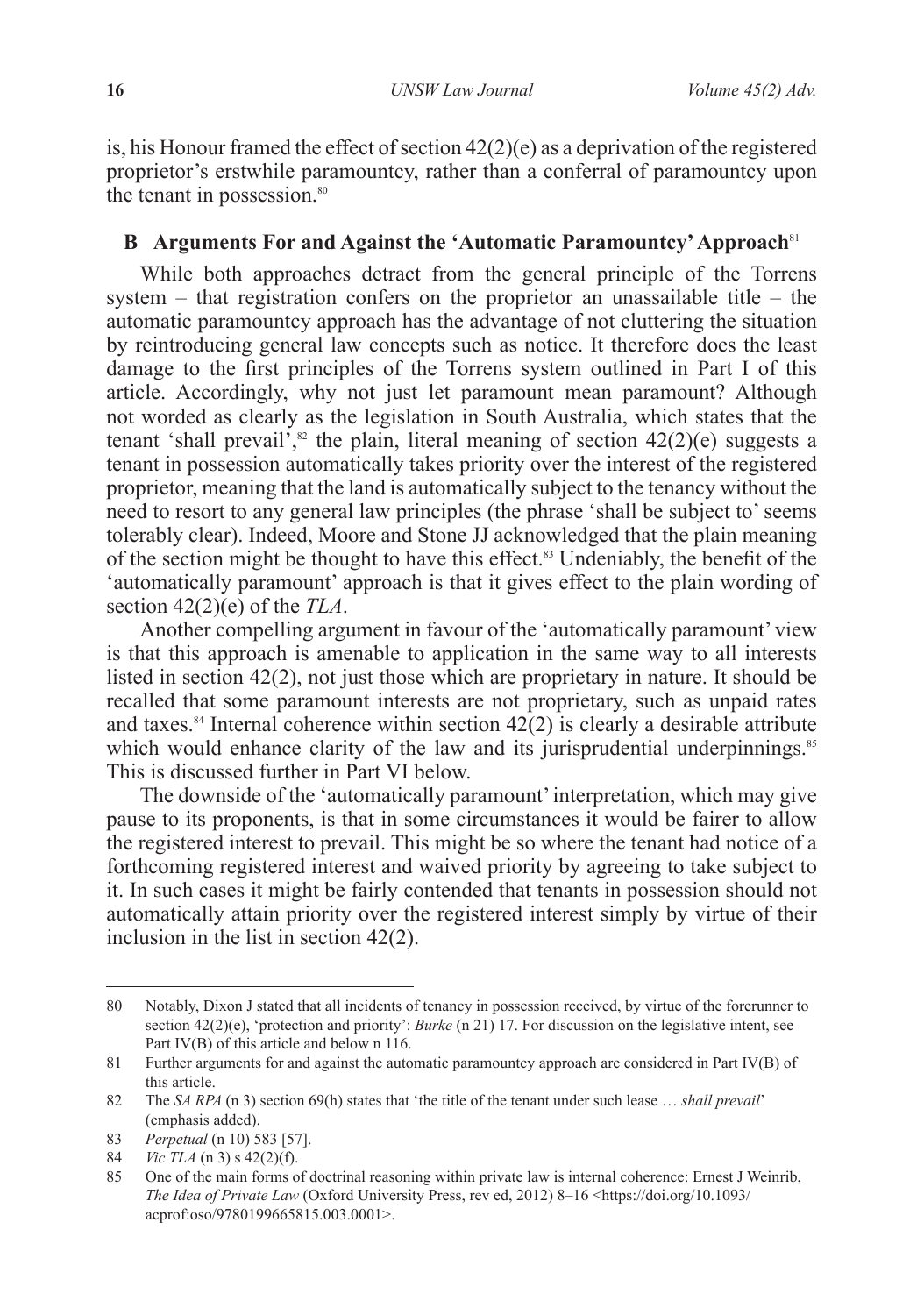However, section  $42(2)(e)$  cannot overreach in this way, even if automatic paramountcy applies. This is because the scope of the tenant's interest that receives protection from section 42(2)(e) cannot be expanded by virtue of that protection. Thus, where the tenant takes their tenancy subject to a contractual term binding the tenant to observe a contingent equitable interest, such as an easement which is subsequently registered, the tenant's lease, although 'paramount', is nonetheless, on its own terms, subject to a carve out in favour of the easement that later becomes registered. The paramountcy cannot fill a gap in the rights of the tenant where that gap arises from the lease itself. Indeed, this was the view that Middleton J took of the decision in *Barba*, stating that it turned on the effect of special condition 8. The same point can be made in relation to the tenancy interest in *Burke*.<sup>86</sup>

Aside from situations where automatic paramountcy is attenuated by carve outs in the scope of the relevant paramount interest, one might still query whether automatic priority reflects the justificatory principles underlying the statutory exception. For example, if automatic paramountcy were to apply, should only pre-existing paramount interests receive priority, due to a presumption that the registered interest holder ought to have been aware of the paramount interest? Moreover, is priority in time sufficient justification for automatic paramountcy in every instance, or are there situations in which this could be manifestly unfair, or even open to abuse?

#### **C Arguments For and Against Reverting to General Law Priority Rules**<sup>87</sup>

The main benefit of an approach favouring application of general law rules to determine priority between the registered interest and the paramount interest is that it does not pre-empt the result but, rather, allows the court to take account of unique circumstances to reach a more nuanced, and therefore a potentially fairer, result. Factors which would be considered include: whether one party took their interest with notice of the other's interest; whether there was a failure to caveat, lodge a priority notice or retain title deeds or electronic certificate of title ('e-CT') control; whether a title search was performed; and whether the land was inspected to determine who was in possession and in what capacity.<sup>88</sup> These factors might justify different outcomes in the interests of justice than the outcome attained under the automatic paramountcy approach.

Whilst this appears logical for some paramount interests, a strong argument against reversion to general law priority rules is that not all paramount 'interests' listed in section  $42(2)$  are truly proprietary in nature. Section  $42(2)(f)$  favours the rights of government to recover unpaid rates and taxes,<sup>89</sup> as do similar exceptions

<sup>86</sup> The tenant Cummins' possession was by its nature (as a tenancy at will by consent of the executor in administration of a deceased estate) subject to the executor's powers being exercised in favour of the mortgagee, and therefore subject to the mortgage. See above n 45.

<sup>87</sup> Further arguments for and against reverting to general law priority rules are considered in Part IV(B) of this article.

<sup>88</sup> Notably, legislative drafters were keenly aware of the general law rule that possession was considered good notice of the interest pursuant to which the possessor held. See below n 117.

<sup>89</sup> It will be recalled that similar rights reserved to government were protected under the predecessor to section 42(2), being section 72 of the *Transfer of Land Act 1928* (Vic).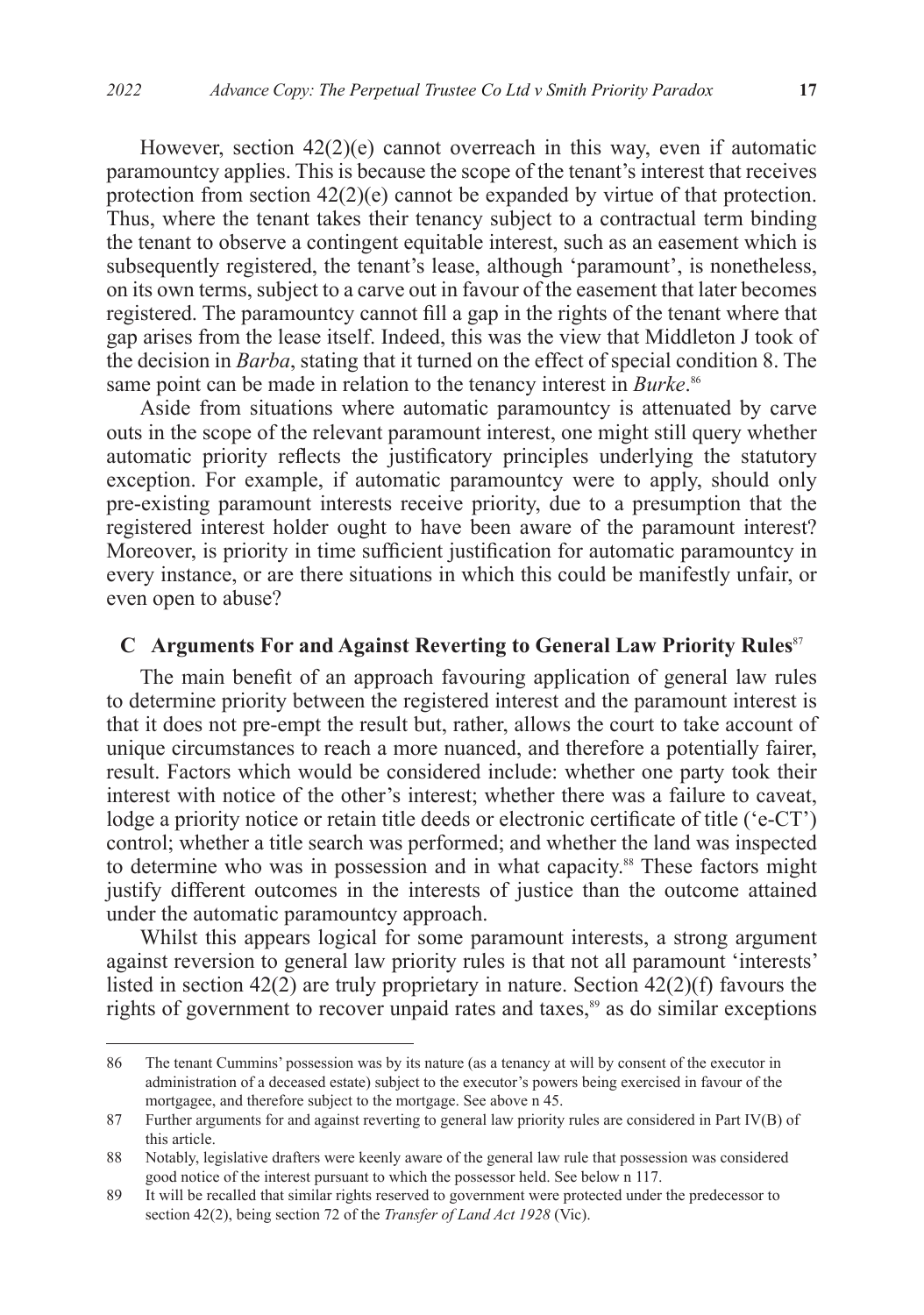in Western Australia, the Australian Capital Territory and Tasmania.<sup>90</sup> Application of general law priority rules does not sit comfortably with unpaid rates and taxes which have not yet led to a statutory charge on the land. However, arguably the purpose of their inclusion in section  $42(2)$  itself provides for enforcement of government rights as security interests in the nature of 'liens' prior to overdue periods specified in relevant legislation, the expiry of which creates statutory charges and empowers relevant authorities to sell land to recover rates and taxes*.* 91

Another undesirable consequence of reverting to general law priority rules is that it requires the court to overlook the plain words of section  $42(2)$  and to read far more into the provision than it actually states. It is not apparent on the words of the provision itself that a more complex analysis must be undertaken before priority is determined. As explained above, the plain words of section 42(2) literally state that the land itself is 'subject to' the listed paramount interests. The Statute Law Revision Committee which drafted the *Transfer of Land Act 1954* (Vic), which became consolidated as the 1958 *TLA*, also used the words 'overriding', 'binding' and 'prevailing' to describe paramount interests.<sup>92</sup>

A downside of any nuanced approach is lack of predictability and certainty. The *Perpetual* principle treats paramount interests as involving a complex 'two-step' analysis: the first, to determine whether the registered interest should be stripped of its status due to the unregistered interest falling within the list of paramount interests under section 42(2); and the second, to determine priority between the two interests by application of the appropriate general law priority rule.

A final shortcoming of this approach is that it resurrects the very general law priorities which the Torrens system was designed to avoid and effectively revives the doctrine of notice. Indeed, the very first Torrens statute in South Australia remarks in its Preamble on the undesirable 'perplexity' of 'cumbrous' general laws.<sup>93</sup>

## **IV SHOULD THE METHOD OF ALLOCATING PRIORITY FOR OTHER EXCEPTIONS TO INDEFEASIBILITY DIFFER TO THE METHOD USED FOR PARAMOUNT INTEREST EXCEPTIONS?**

The 'two-step analysis' of paramount interests advocated in *Perpetual*  arguably marks the paramount interests exception out as different to almost all other exceptions to indefeasibility in terms of how it operates. In this Part we

<sup>90</sup> *ACT LTA* (n 3) s 58(1)(f) (unpaid duties, rates and taxes charged on land under any Act); *Tas LTA* (n 3) s 40(3)(g) (any money charged on land under any Act); *WA TLA* (n 3) s 68(1A) (unpaid rates).

<sup>91</sup> See, eg*, Local Government Act 1989* (Vic) s 181 ('*Vic LGA*') which imposes a charge after rates are overdue by three years.

<sup>92</sup> For discussion of the descriptions used throughout the legislative history of the *Vic TLA*, see Lisa Spagnolo, 'A Conceptual Framework: What the Forgotten History of Victorian Torrens Legislation Tells Us about Priority Disputes Involving Paramount Interests' (2022) 44 *Sydney Law Review* (forthcoming) Part III(C).

<sup>93</sup> *Real Property Act 1858* (SA) Preamble. The dissatisfaction with the application of general law rules to priority disputes between unregistered interests, and the failed attempts to overcome this in the Transfer of Land Bill 1949 (Vic) ('1949 Bill') are discussed in Spagnolo (n 92) Part III(B).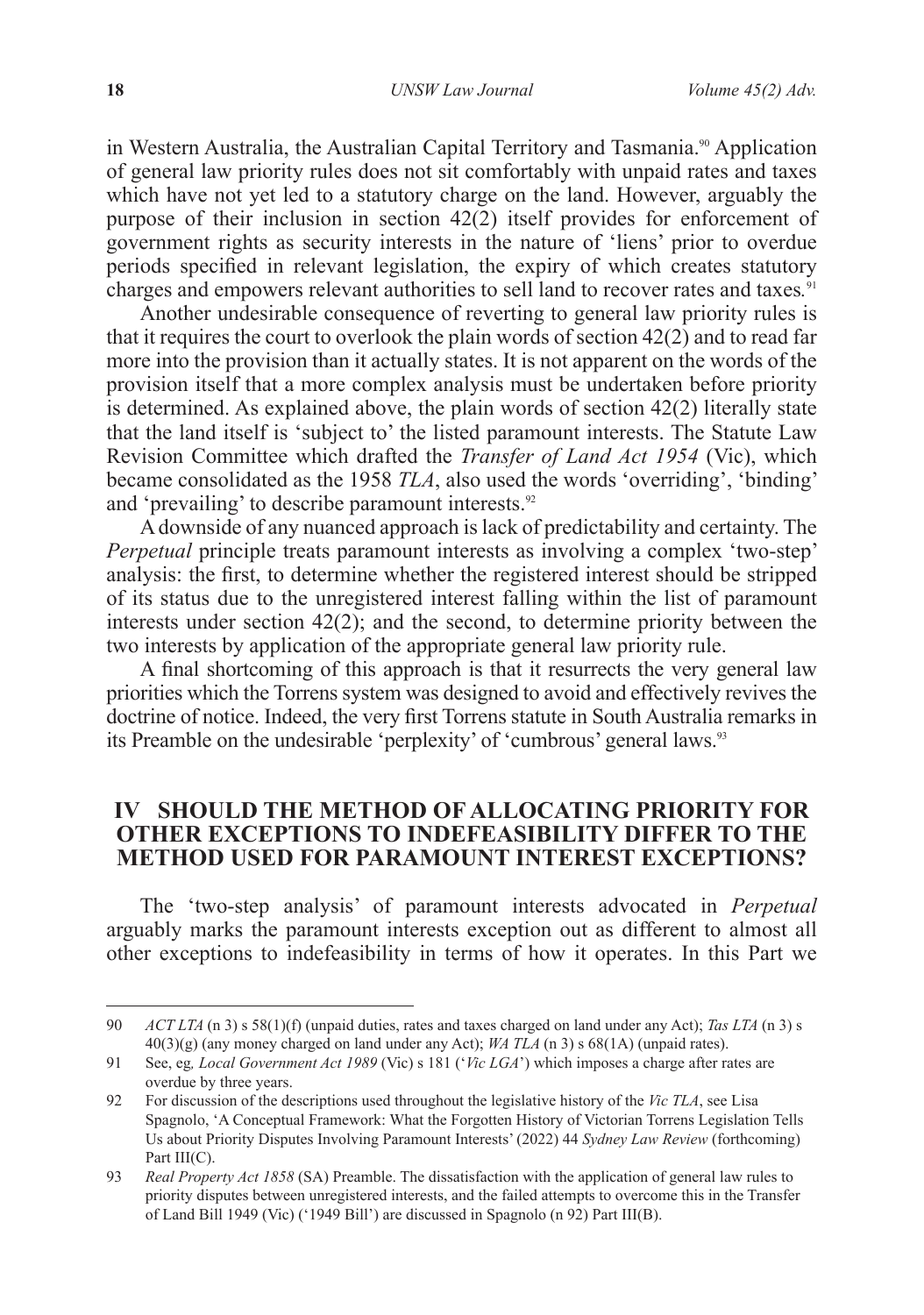argue that this creates an undesirable lack of consistency between this exception to indefeasibility and other statutory and common law exceptions to indefeasibility.

For the purposes of Part IV, we assume that the two-step approach taken in *Perpetual* to tenants in possession under section 42(2)(e) is applicable to all paramount interests. Whether this is feasible or desirable is also explored further below.

## **A The Method of Allocating Priority for Other Exceptions to Indefeasibility**

Where the fraud exception applies, it generally operates in favour of the defrauded party and no other.<sup>94</sup> The defrauded party is given priority because the fraud is brought home to the registered interest holder, either personally or via their agent.95 As 'bringing it home' to the registered proprietor (or their agent) is part of the definition of statutory fraud in the cases interpreting the Torrens fraud provisions, it could be said that there is only one step in the application of the exception, that being the finding of statutory fraud, and that this single step allocates priority without further analysis.

94 We note that there are cases in which the actionable fraud was held to be fraud against the registrar, although the party defrauded of their interest in the land as a result of the fraud was able to have the registration set aside. These cases concern situations where documents were lodged for registration despite knowledge on the part of the lodging party of non-compliance with the requisite formalities, usually the attestation of signatures. In such cases the actionable fraud was held to be against the registrar, as the lodging party misrepresented to the registrar that the document was one on which the registrar could properly act. See, eg, *Australian Guarantee Corp Ltd v De Jager* [1984] VR 483; *Beatty v Australia and New Zealand Banking Group Ltd* [1995] 2 VR 301. For an argument that the notion of fraud against the registrar is unnecessary and unhelpful, see Natalie Skead and Penny Carruthers, 'Fraud Against the Registrar: An Unnecessary, Unhelpful and Perhaps, No Longer Relevant Complication in the Law on Fraud under the Torrens System' (2014) 40(3) *Monash University Law Review* 821. We also note that there are cases where an improper attestation resulted in the mortgagee being deprived of the advantage of indefeasibility ordinarily conferred by registration, and yet the underlying agreement between the parties remained valid and enforceable. For example, in *Hickey v Powershift Tractors Pty*  Ltd (1999) NSW ConvR 55-889, the deception pertaining to the witnessing of the mortgagor's signature was held to be actual fraud involving turpitude – with the result that the mortgagee could not rely on the advantage of registration, namely, an indefeasible title – but the mortgage was nevertheless found to be a true written agreement executed by the mortgagor to mortgage the land to the mortgagee upon the security of which loan monies were advanced. As such, it was enforceable in equity despite the irregular attestation of the mortgagor's signature: at 56-940 (Bryson J); and judgment was given to the mortgagee for possession: at 56-942 (Bryson J). Although not articulated as such, the court was essentially enforcing an *in personam* right of the equitable mortgagee against the registered owner. Thus, although the fraud exception was enlivened, the usual 'automatic' priority did not follow because another exception dictated otherwise. An overlap situation in which two exceptions apply means there are two potential 'automatic priority' situations, with the result that one might trump the other.

The same reasoning is found in *Bank of South Australia Ltd v Ferguson* (1998) 192 CLR 248 at 259, where the High Court held that even if Ferguson had succeeded in proving the registered mortgage was subject to the fraud or *in personam* exceptions (Ferguson's *in personam* claims included, inter alia, negligent misrepresentation and breach of contract), there was

95 *Assets Co Ltd v Mere Roihi* [1905] AC 176; *Schultz v Corwill Properties Pty Ltd* [1969] 2 NSWR 576.

no reason to deny the application of the requirement of restitutio in integrum. It is scarcely to be supposed that the land might be relieved of the burden imposed by the registered security and the creditor be left not only unsecured but with an irrecoverable loan.: at 259 (Brennan CJ, Gaudron, McHugh, Gummow and Kirby JJ).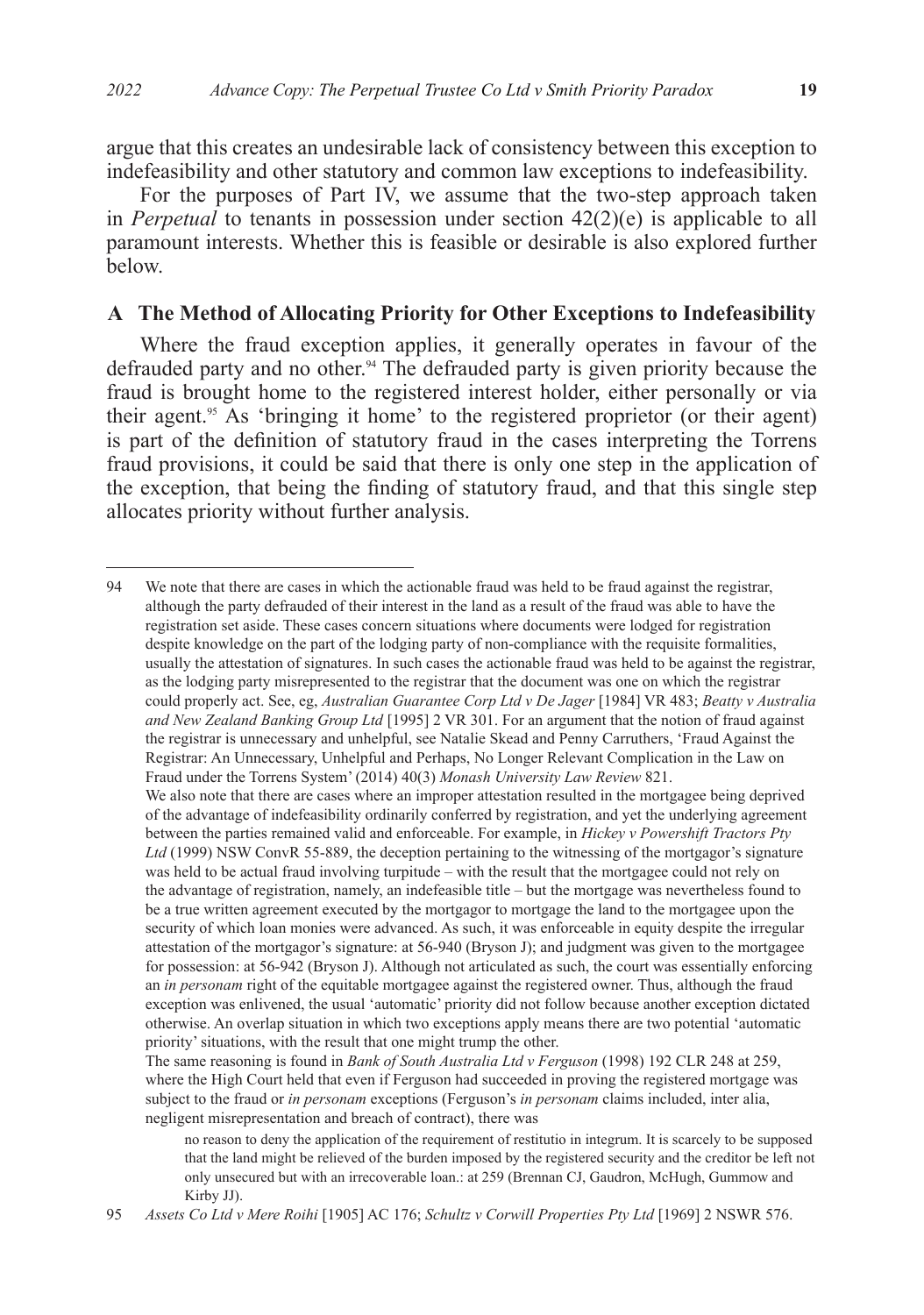Where an *in personam* exception is made out, no further step requires the court to weigh up whether the party with the cause of action has the more meritorious interest. The very reason for the existence of this exception is to ensure that a person cannot hide behind their registration to escape the consequences of their own actions where these give rise to legal or equitable causes of action in another.<sup>96</sup> Again, as observed with the fraud exception, the *in personam* exception allocates priority in favour of the party with the cause of action and no other. It makes sense for both exceptions that no second step is required to determine who should lose priority, since the registered proprietor (or their agent) was responsible for the fraud or situation giving rise to the cause of action. $97$ 

It could be argued, however, that for *in personam* exceptions, even after an equitable cause of action is made out, the court must still exercise discretion as to the appropriate remedy. Consequently, it will balance the prima facie remedy against equitable 'bars', such as the claimant's conduct (clean hands) and the impact of remedies on innocent third parties (for example, a court might decline a remedial constructive trust in favour of equitable compensation, a charge or a lien).<sup>98</sup> This exercise of discretion bears some semblance to the application of a general law merits test, or at least involves a second-step test. However, it still falls short. Exercise of the discretion does not determine priority; it simply determines which available remedy is most apt to be awarded to the party which has been accorded priority.99

Only inconsistent legislation comes close to a nuanced analysis approaching the complexity of the two-step analysis for paramount interests. Wherever possible, courts strive to find that the two statutes can operate within their own respective spheres such that there is no inconsistency, due to a strong presumption that Parliament does not intend to contradict itself.100 Where this presumption is rebutted and an inconsistency is found, this may or may not affect the registered title. The general principle is that the most recent legislation will prevail, all else being equal.<sup>101</sup> If all else is not equal, the earlier statute might be held to prevail. In determining whether 'all else is equal' the court will consider a range of matters, including preference for protection of public interests over private, preference accorded to specific over general legislation and other public policy principles.

<sup>96</sup> *Frazer* (n 2) 585 (Lord Wilberforce for the Board); *Bahr v Nicolay [No 2]* (1988) 164 CLR 604, 638 (Wilson and Toohey JJ).

<sup>97</sup> The cause of action must have a nexus with the property, eg, breach of a contract of sale for the property, rather than breach of an unrelated contract. However, this qualification simply delineates the nature of the relevant causes of action for the exception to operate at all; it does not operate as a priority rule.

<sup>98</sup> See, eg, *Giumelli v Giumelli* (1999) 196 CLR 101; *Sidhu v Van Dyke* (2014) 251 CLR 505.

<sup>99</sup> It may, of course, sometimes lead to a lesser remedy than a proprietary interest. In particular, the operation of proprietary estoppel comes to mind. However, this might be more a function of the structure of the cause of action, rather than priority rules per se. Unfortunately, an exploration of the borderline between institutional and remedial structures lies outside the scope of this article.

<sup>100</sup> *Butler v Attorney-General (Vic)* (1961) 106 CLR 268, 275–6 (Fullagar J), 290 (Windeyer J); *South Australia v Tanner* (1989) 166 CLR 161, 171 (Wilson, Dawson, Toohey and Gaudron JJ); *Horvath v Commonwealth Bank of Australia* [1999] 1 VR 643, 657 (Ormiston JA) ('*Horvath*'); *Calabro* (n 6) 700 (Balmford J).

<sup>101</sup> *Horvath* (n 100) 656 (Ormiston JA); *Calabro* (n 6) 700 (Balmford J).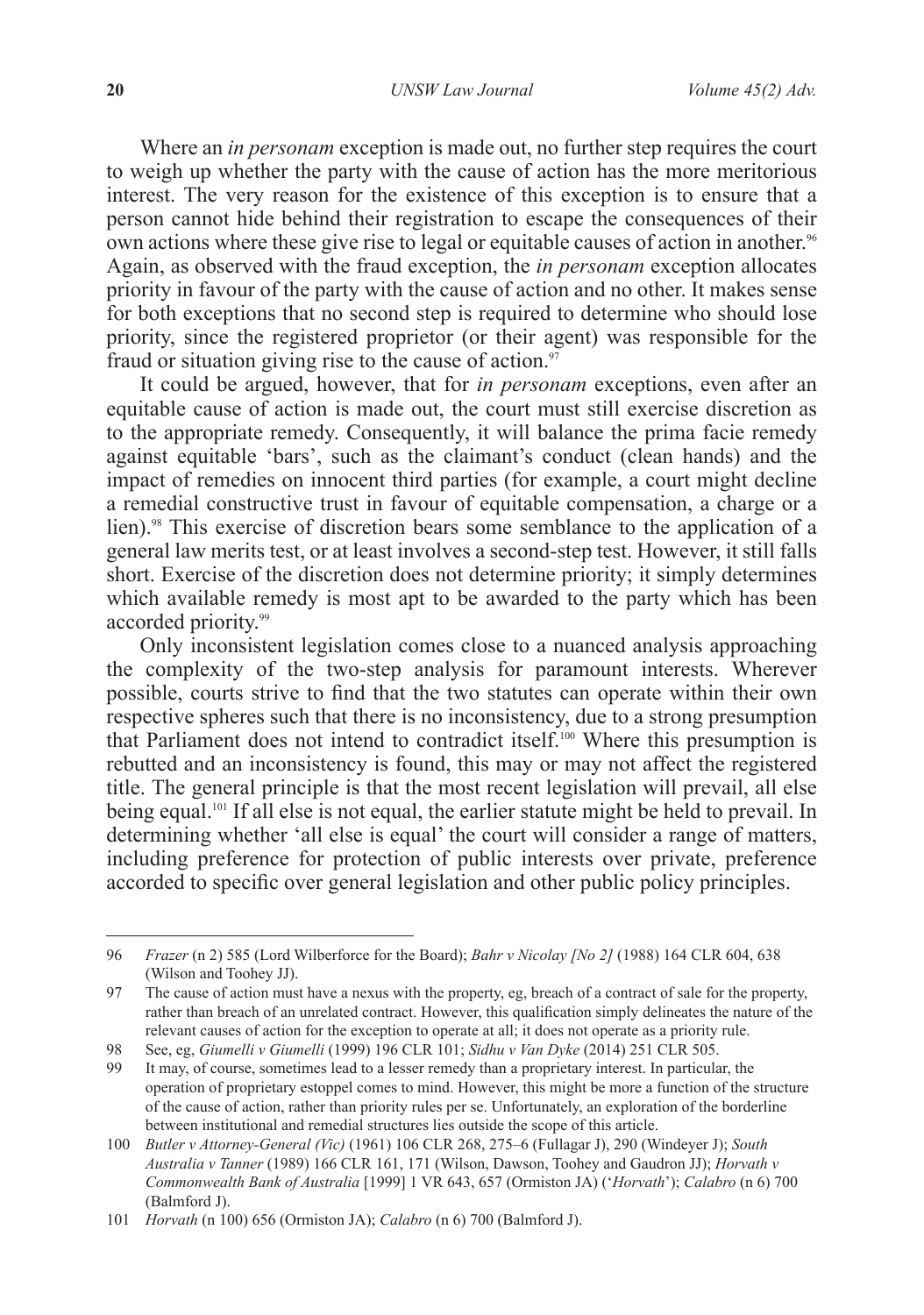There are obvious parallels between the general principle of 'the later legislation prevailing unless all else is equal' and the *Rice v Rice* formulation of the priority rule applied to disputes between two equitable interests, that priority is accorded to the better equity but, if all else is equal, to the earliest in time.<sup>102</sup> Nonetheless, despite the comforting similarity, these principles exist to achieve different ends. The priority rule deals with conflicts between proprietary interests in the same land, whereas the determination of which legislation prevails is an exercise in statutory interpretation, which can indirectly affect proprietary interests regulated by Torrens statutes but which is of far broader application, since it also resolves legislative inconsistencies that have nothing to do with property rights.

Consequently, the nuance evident in interpreting statutes is more properly categorised as a singular inquiry into which Act should prevail.<sup>103</sup> Once it is held that another Act prevails as a question of legislative construction, the priority otherwise enjoyed under the Torrens legislation by the registered proprietor yields to the beneficiary of the prevailing inconsistent legislation and no other. Thus, ultimately, the 'exception' created by inconsistent legislation involves a singular question, with no secondary step.

Finally, Victorian law still (arguably) recognises an exception to indefeasibility regarding registered proprietors who are volunteers.104 This position has been reversed by legislative provisions in some States, and does not represent the common law position in New South Wales.105 It was commented upon in obiter dicta in *Farah Constructions Pty Ltd v Say-Dee Pty Ltd* in a five way joint judgment, in which the High Court expressed a preference for indefeasibility of volunteers.<sup>106</sup> The policy reasons and future of this exception are beyond the scope of the present article.107 However, it is instructive to consider the manner in which this exception operates by comparison with the paramount interest exception.

Should a registered proprietor take as a volunteer, the exception would automatically accord priority to the unregistered interest provided the latter bound the donor. Essentially, the volunteer is considered to stand in the shoes of the former registered proprietor and is regarded as bound by any interests which would have bound the donor, such as those applicable under the *in personam* exception. The volunteer alone would be bound by such interests, but no others. The nexus is the registered proprietor's lack of consideration in taking from the donor. It might be argued that this reflects the general law priority rule which deprives a legal interest holder of priority on the basis that they are not a 'bona fide purchaser for value

<sup>102</sup> *Rice v Rice* (1854) 61 ER 646. See also *Heid* (n 69). But see *Abigail* (n 69), which accords prima facie priority to the first in time and places the onus on the later interest holder to demonstrate that, due to the prior interest holder's conduct, the prior interest should be postponed.

<sup>103</sup> The inquiry into inconsistency simply determines whether a conflict exists, just as the priority rules do not come into play unless and until a finding is made that there are in fact two proprietary interests.

<sup>104</sup> *King v Smail* [1958] VR 273; *Rasmussen v Rasmussen* [1995] 1 VR 613. But see *Zekry v Zekry* [2020] VSCA 336.

<sup>105</sup> *Bogdanovic v Koteff* (1988) 12 NSWLR 472.

<sup>106</sup> (2007) 230 CLR 89, 172 [198] (Gleeson CJ, Gummow, Callinan, Heydon and Crennan JJ). The Court proffered no explanation for its preference.

<sup>107</sup> The policy behind the exception is discussed at length in Elise Histed, 'Fraud and the Volunteer: Harmonisation of Principle in Australia' (2007) 11(1) *Journal of South Pacific Law* 116.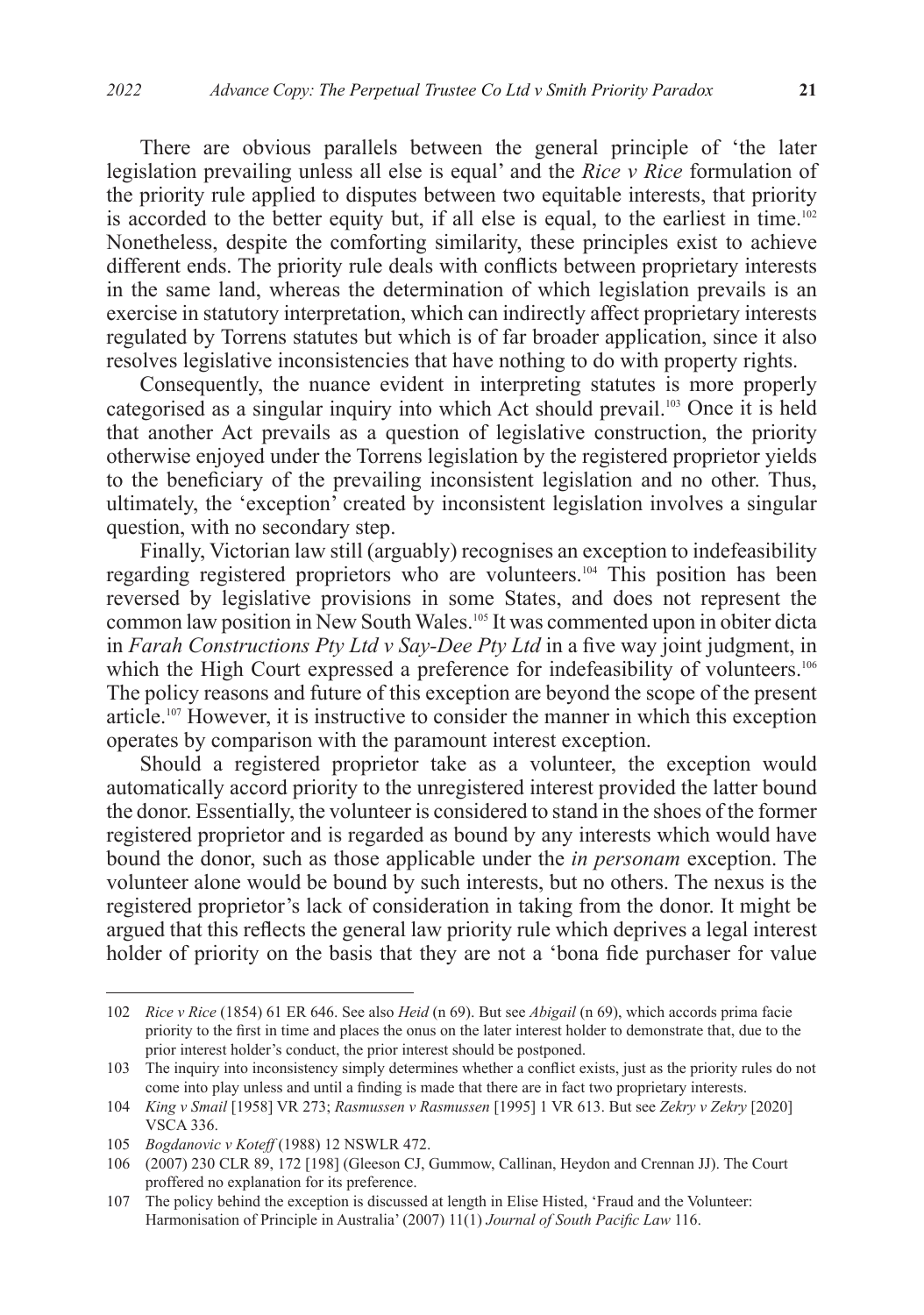without notice'.<sup>108</sup> Indeed, the policy basis justifying the exception is that, vis-avis those who gave consideration to acquire their interests, volunteers have a less meritorious claim to priority and should not be accorded any better position than their predecessor in title.109 However, these arguments merely explain the policy basis for the exception. They do not impose a second step of analysis to determine who has the better equity. Once it is found that the registered proprietor has taken as a volunteer, priority automatically flows to unregistered interests which bound the donor.

In sum, all other statutory and common law exceptions to indefeasibility employ a 'one-step' analysis to determination of priority. Thus, only the 'automatically paramount' approach to the paramount interest exception operates in a manner consistent with other exceptions to indefeasibility. The 'two-step' analysis is clearly out of step with the methods of establishing priority for the other exceptions. Accordingly, the question must be asked: is there anything unusual about paramount interests compared with interests protected by other exceptions which explains and justifies the need for a two-step approach?

## **B Justifications for Two-Step and One-Step Approaches to Paramount Interests**

There are reasons why paramount interests might justifiably be treated differently to other exceptions to indefeasibility. One matter which arguably sets paramount interests apart from other exceptions is that the registered interest holder frequently has little or nothing to do with the creation of the paramount interest in question. In fact, this will often be the reason the competing interest holder must rely on the paramount interest exception; the fraud and *in personam* exceptions cannot assist where the paramount interest did not arise as a result of the conduct of the registered proprietor or their agents. One might argue that volunteers have also not created the interests to which they are bound; however, the volunteer's relationship to the donor could amount to a justificatory nexus to interests created by the donor or otherwise binding on them.110 An analogy can be drawn to a registered principal being bound by interests created by their agent.<sup>111</sup>

By contrast, putting inconsistent legislation to one side, for every other exception, one reason why priority can be 'automatically' accorded via a 'onestep' analysis is the existence of a causal nexus between the registered proprietor and the creation (or imposition) of the competing interest. A causal nexus arguably provides a normative rationale based on the notion of corrective justice, whereby

<sup>108</sup> *Pilcher* (n 72).

<sup>109</sup> Other justifications for the exception are beyond the scope of this article. See further Histed (n 107).

<sup>110</sup> There are other convincing justifications for the volunteer exception. One is fairness. Victorian courts have taken the view that a person who has received an interest for no consideration should not be able to destroy an unregistered interest that has been purchased. Moreover, if volunteers get indefeasibility, registered proprietors could transfer their interest to a volunteer as a means of destroying an unregistered interest provided the registered volunteer was not privy to the fraud.

<sup>111</sup> Obviously, the situations are vastly different in terms of authorisation and policy justifications.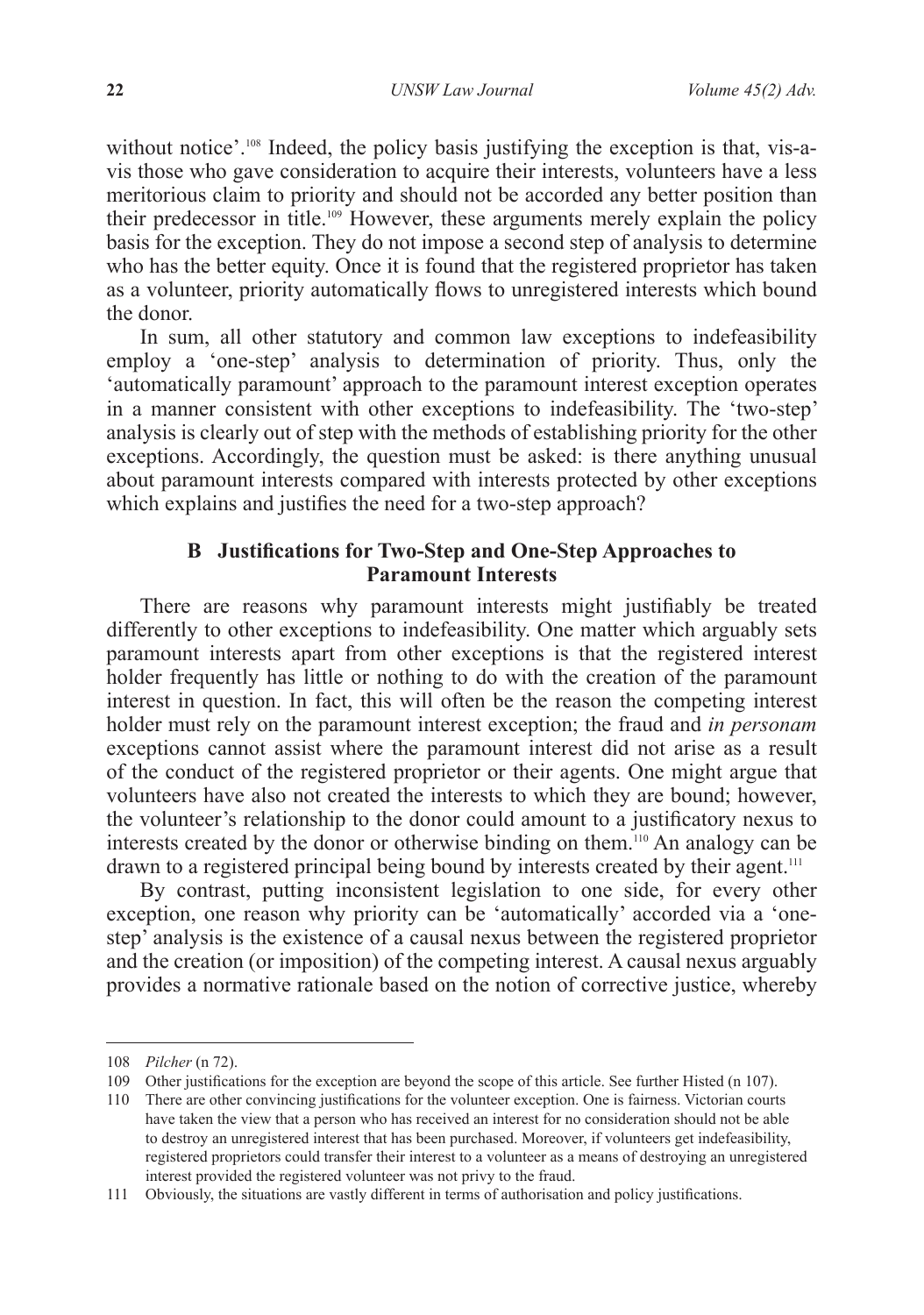the priority rule can be justified on the basis of correlativity, as a form of reparation for changes to the pre-existing status quo caused by actions or omissions of the registered proprietor, or those exercised on their behalf.112 This corrective justice rationale supplies the juridical basis for the exceptions of fraud, *in personam* and, arguably, volunteers. A further rationale for the latter exists, namely, the absence of any juridical basis for the volunteer's retention of the registered interest, especially consideration. This arguably leads to a correlative injustice, whereby, without the exception, the registered proprietor would receive a benefit at the expense of the donee's competing interest through indefeasibility.113

The same cannot be said of paramount interests. Each paramount interest noticeably lacks any *necessary* causal nexus between the registered proprietor and competing interest. Given this difference, one can appreciate why a court might query why a registered proprietor should be subjected to an interest in whose creation they played no part. Without a causal nexus and corresponding corrective justice rationale to justify shifting priority away from the registered proprietor, it seems natural to suppose that perhaps some other external reason must be found to justify a decision to protect the unregistered interest from the registered one. On this view, the paramount interest exception simply opens the door as the first step, leaving a second step vacuum within which justification must be found to grant priority. General law priority rules can fill this vacuum by supplying the missing external reasons to justify allocation of priority in either direction.

But is this the right approach? It can be posited that Parliament has already taken the view that there is an external justification for according 'automatic paramountcy', even without a causal nexus. As argued elsewhere, there is weighty historical evidence to support this view of Parliament's intent.<sup>114</sup> This begs the question: what were the external justifications for paramount interests? Four possibilities have been propounded: discoverability, practicability, protection of vulnerable private interests and the public interest.<sup>115</sup>

In the case of section  $42(2)(e)$ , a legislative policy favouring protection of the tenant's reliance interest in their possessory rights could arguably justify automatic protection. This posits a justification that Parliament simply considered that tenants in possession *should* prevail because their occupational security is at stake, combined with the high likelihood that the registered proprietor would have actual knowledge – or at least constructive notice – of their interest. Indeed, this policy was significant in the Victorian Parliament's reasons for retaining the

<sup>112</sup> Weinrib (n 85) 8–16. Note, however, that this notion might not be reflected in the *extent* to which the priority rule may deprive the registered proprietor of their interest, often in toto.

<sup>113</sup> Note that an 'absence of juridical basis for retention' rationale of corrective justice does not involve any reliance upon wrongdoing by the party that receives a benefit at the expense of the other party. Compare the treatment of unjust enrichment in Ernest J Weinrib, *Corrective Justice* (Oxford University Press, 2016) 185–229.

<sup>114</sup> Spagnolo (n 92) Part III.

<sup>115</sup> Ibid Part IV.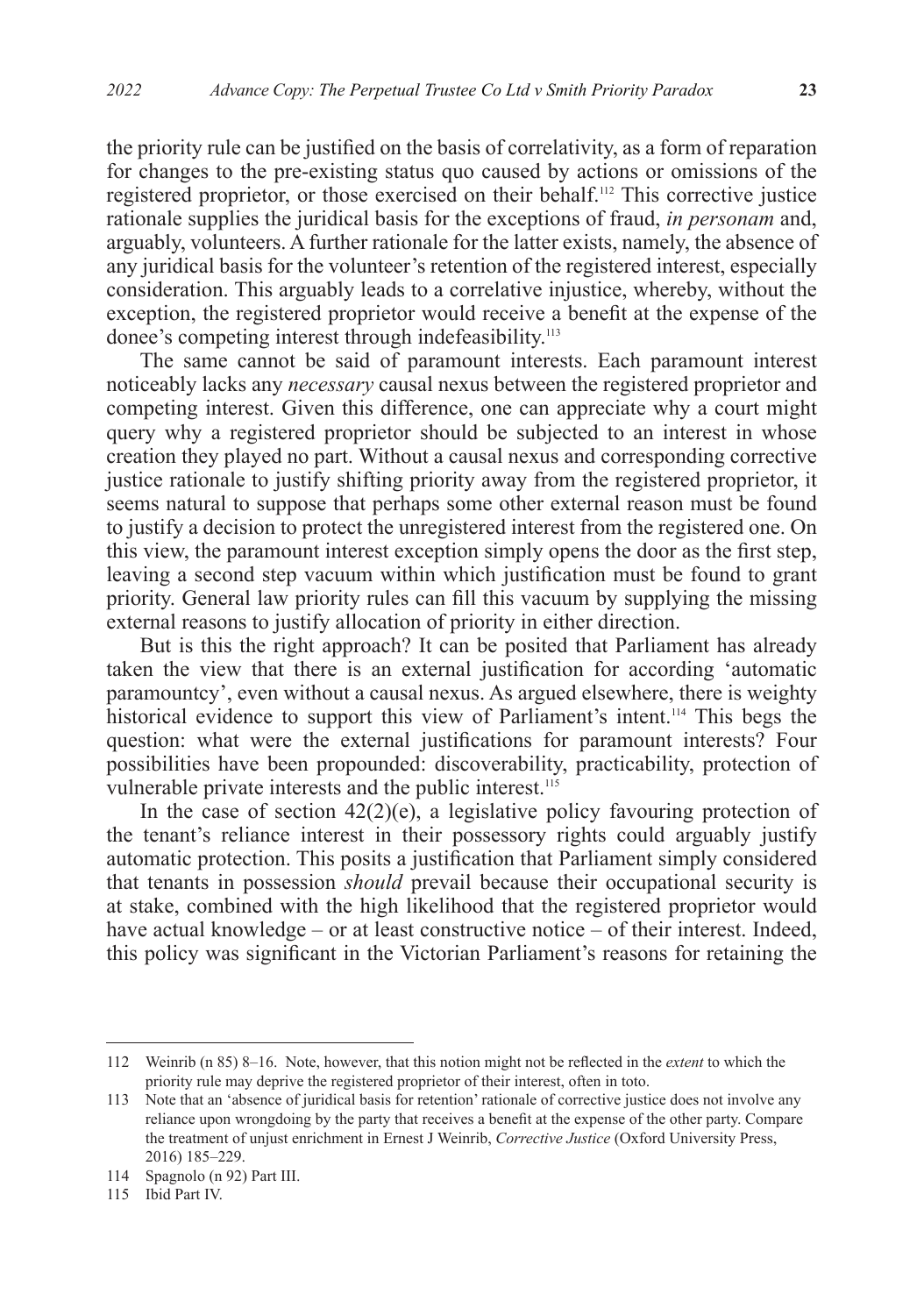paramount interest exception for tenants in possession in 1954.116 In other words, Parliament intended to set in place a rule which ossified the general law rule attributing constructive notice of a prior interest as a basis for allocating priority.<sup>117</sup> This indeed makes sense of the interpretation accorded to section  $42(2)(e)$  that the tenant must be *in possession* for the tenant to attain paramountcy; a leaseholder not yet in possession will not be protected in Victoria.

Notably, possession is not a universal prerequisite for protection of tenants in all jurisdictions. Like Victoria, possession is required in Western Australia, Northern Territory and South Australia.<sup>118</sup> New South Wales more generously extends protection to both tenants in possession and those 'entitled to immediate possession'.119 Legislation in Queensland and Australian Capital Territory does not expressly demand possession.<sup>120</sup> The Tasmanian position is more complex and depends on whether the lease is legal or equitable.<sup>121</sup> Thus, a jurisdictional distinction must be made with regard to possession, reliance and constructive notice as justifying automatic priority for tenants.

Possession, reliance and constructive notice also makes sense as a rationale for protection of adverse possessors under section  $42(2)(b)$ .<sup>122</sup> In fact, for most

<sup>116</sup> The matter was a point of significant deliberation by the Statute Law Revision Committee 1949–54 because of a proposal in the 1949 Bill (n 93) to abolish the paramount interest exception for tenants in possession. See, eg, Explanatory Paper, Transfer of Land Bill 1949 (Vic) 19; Statute Law Revision Committee, Parliament of Victoria, *Final Report from the Statute Law Revision Committee on the Transfer of Land Bill 1949 Together with an Appendix and Minutes of Evidence* (Final Report, 17 July 1951) 7 [18]; Statute Law Revision Committee, Parliament of Victoria, *Report from the Statute Law Revision Committee on the Proposals Contained in the Transfer of Land Bill 1953 Together with Minutes of Evidence and Appendices* (Report, 1952–53) 4 [5] ('*1953 SLRC Report*'); Victoria, *Parliamentary Debates*, Legislative Assembly, 15 September 1954, 629 (Samuel Merrifield, Minister of Public Works). For further discussion, see Spagnolo (n 92) Part IV.

<sup>117</sup> Moreover, it was frequently remarked that the general law rule in relation to possessory interests had always been that possession (by a tenant or adversely) was good notice of whatever interest the possessor had: *1953 SLRC Report* (n 116) 30 (Philip Morelin Fox); Statute Law Revision Committee, Parliament of Victoria, *Progress Report from the Statute Law Revision Committee on the Transfer of Land Bill Together with Minutes of Evidence* (Report, 20 September 1949) 19 (Hubert Dallas Wiseman); *1953 SLRC Report* (n 116) 13–14 (Hubert Dallas Wiseman and Sir Percy Thomas Byrnes). Prior to 1949, the difficulty of discovering a tenant was considered irrelevant. In *Sandhurst Mutual Permanent Investment Building Society v Gissing* (1889) 15 VLR 329, the Court held that it is not to be recognised as a 'principle of law that mere negligence [can] deprive a tenant of his statutory rights under this section': at 332 (Higinbotham CJ for the Court). See also *National Bank of Australasia Ltd v Joseph* [1922] SRSA 578, 584.

<sup>118</sup> As to the question of the timing of tenants in possession under section 42(2)(e), see discussion above at Part II(A). For Victoria, WA, NT and SA, tenants must be 'in possession' or have 'actual possession': *NT LTA* (n 3) s 189(1)(b); *SA RPA* (n 3) s 69(h); *Vic TLA* (n 3) s 42(2)(e); *WA TLA* (n 3) s 68(1A).

<sup>119</sup> *NSW RPA* (n 3) s 42(1)(d).

<sup>120</sup> *ACT LTA* (n 3) s 58(1)(d); *QLD NTA* (n 3) ss 185(1)(b), (2).

<sup>121</sup> In Tasmania, the legislation protects a lease taking effect in possession for a term not exceeding three years (whether or not the lessee is given power to extend the term) at the best rent that can be reasonably obtained without taking a fine, but also protects equitable leaseholders who are not in possession, except against *bona fide* purchasers for value without notice of the lease who have lodged a transfer for registration: *Tas LTA* (n 3) s 40(3)(d).

<sup>122</sup> Victoria's approach to adverse possession is not universal. Victoria, WA and Tas preserve the right of both inchoate and matured adverse possessory rights against new registered proprietors: *Tas LTA* (n 3) s 40(3)(h); *Vic TLA* (n 3) s 42(2)(b); *WA TLA* (n 3) s 68(1A). Qld only protects matured adverse possessory rights, that is, the interests of adverse possessors who would be entitled to registration: *QLD LTA* (n 3) s 185(1)(d). Similarly, in NSW, common law acquisition by adverse possession is curtailed by legislation: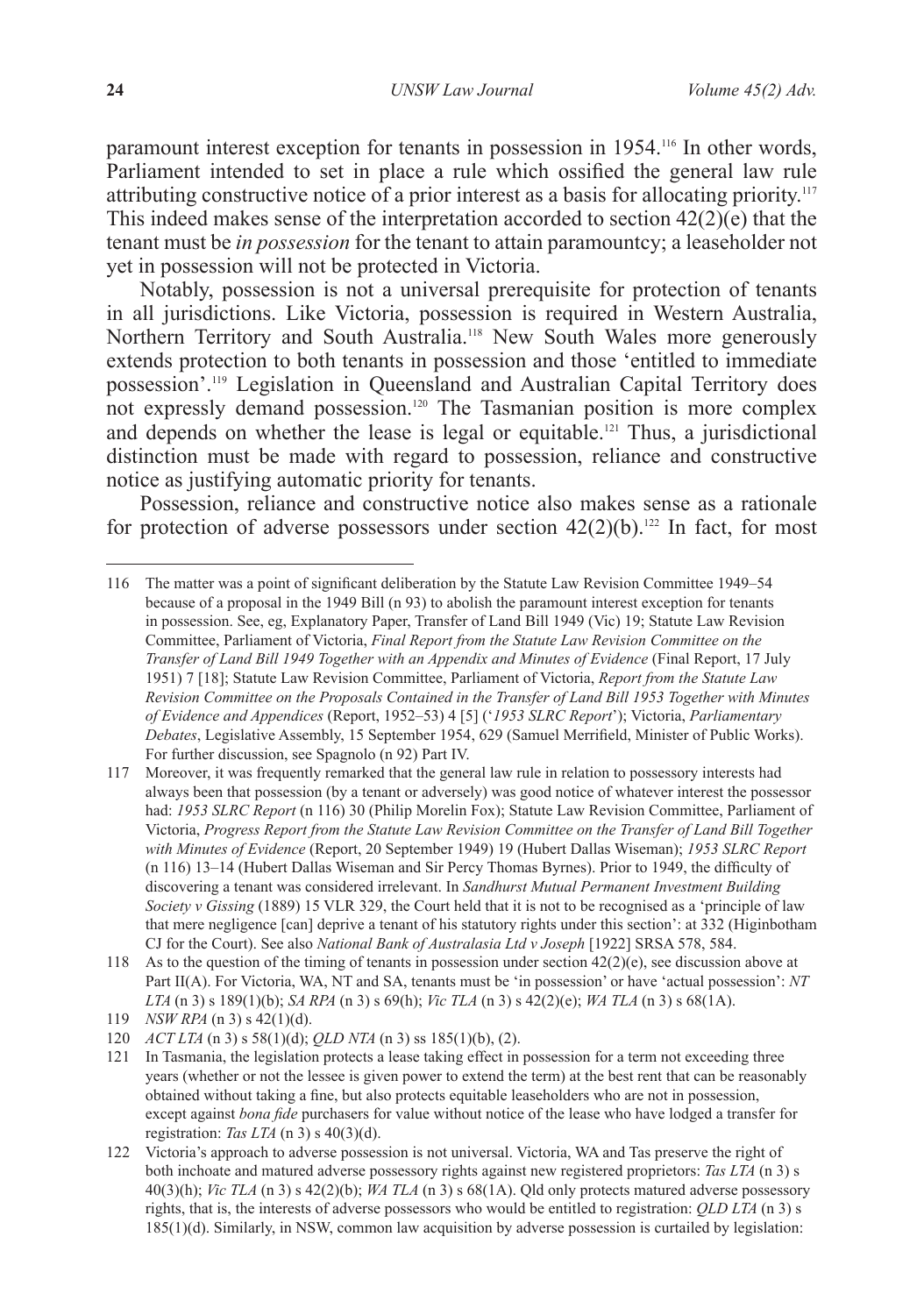paramount interests (easements, tenants in possession, adverse possession, and outstanding government charges), there is a high probability that the registered proprietor had the means to discover their existence before acquiring their own interest, even though the registered proprietor themselves did not create the paramount interest. It may seem counterintuitive to require purchasers to look 'behind the curtain' from a Torrens perspective, but inspection of the land would usually reveal an adverse possessor, a tenant in possession or an easement, although the latter might be more difficult to detect.<sup>123</sup> Relevant searches will usually uncover Crown reservations and public rights of way. The presumed ease of 'discoverability' of paramount interests is one of the major reasons why they were singled out for legislative protection in Victoria.<sup>124</sup>

New paramount interests remain 'discoverable' even after registration has occurred, through exercise of ordinary prudence by the registered interest holder. Whilst in Victoria section 42(2)(b) provides for paramountcy even if adverse possession commences after the registered proprietor becomes registered,<sup>125</sup> inchoate adverse possessory rights can easily be quashed by a reasonably observant and diligent registered proprietor, either by retaking possession or commencing proceedings for possession before the expiry of the limitation period.126 An ordinarily prudent registered proprietor would likewise ensure taxes and charges are paid rather than accrued and, by regular inspection of the land, ensure that any easements by prescription are thwarted by preventative action.

*NSW RPA* (n 3) s 45C(1). Thus in NSW subsequently registered proprietors are unaffected by an immature prior adverse possession (except over old title land converted to Torrens system: s 45C(2)). The only protection offered for adverse possession is where the requisite possession period is entirely accrued following the registration of the fee simple that the adverse possessor seeks to extinguish. In that case, the adverse possessor can apply for registration pursuant to *NSW RPA* (n 3) section 45D. In the ACT and NT adverse possessory rights are abolished: *ACT LTA* (n 3) s 69; *NT LTA* (n 3) s 198. On the very limited situations in which adverse possession might be recognised in SA: see Anthony Moore, Scott Grattan and Lynden Griggs, *Australian Real Property Law* (Thomson Reuters, 7<sup>th</sup> ed, 2020) 184–5.

<sup>123</sup> Notably, the originator of the 'curtain' principle, Mr Ruoff, acknowledged that 'overriding' paramount interests were inevitable: Statute Law Revision Committee, Parliament of Victoria, *Report on the Transfer of Land Bill 1949 Supplementary Report 1951*–*2* (Report, 19 August 1952) 12 (Theodore BF Ruoff); Ruoff, *Mirror Principle* (n 4) 118–19. On discoverability of easements: see also Victorian Law Reform Commission, *Easements and Covenants: Final Report 22* (2010) [4.61] ('*Vic Easements and Covenants Report*'). In WA and Victoria, prescriptive easements are covered by the respective paramount interest provisions: *Vic TLA* (n 3) 42(2)(d); *WA TLA* (n 3) s 68(1A). See also *Laming v Jennings* [2018] VSCA 335 ('*Laming*'); *Di Masi v Piromalli* [1980] WAR 57; *Maio v City of Stirling [No 2]* [2016] WASCA 45; *Maddi Developments Pty Ltd v Perpetual Trustees WA Ltd* [2019] WASC 253. However, prescriptive easements are not protected in the more narrowly worded NSW provision: *NSW RPA* (n 3) s 42(1)(a1); *Williams v State Transit Authority NSW* (2004) 60 NSWLR 286, 297, 299–302 (Mason P, Sheller and Tobias JJA agreeing). They have been abolished in Qld (unless created before 1975): *Property Law Act 1974* (Qld) s 198A. Tas legislatively abolished the doctrine of lost modern grant and replaced it with a statutory process: *Tas LTA* (n 3) ss 138I–138L. In SA, the doctrine of lost modern grant has been held inapplicable: *Yip v Frolich* (2004) 89 SASR 467, 486 [89] (Bleby J, Perry and Gray JJ agreeing).

<sup>124</sup> Spagnolo (n 92) Part IV(A).

<sup>125</sup> The position would be similar in WA and Tas. In Qld, the registered proprietor would only be affected once the adverse possessor has accumulated the limitation period following the registered proprietor's registration. See above n 122.

<sup>126</sup> The limitation period varies between the States and Territories. In Victoria, a 15 year period applies: *Limitations of Actions Act 1958* (Vic) s 8.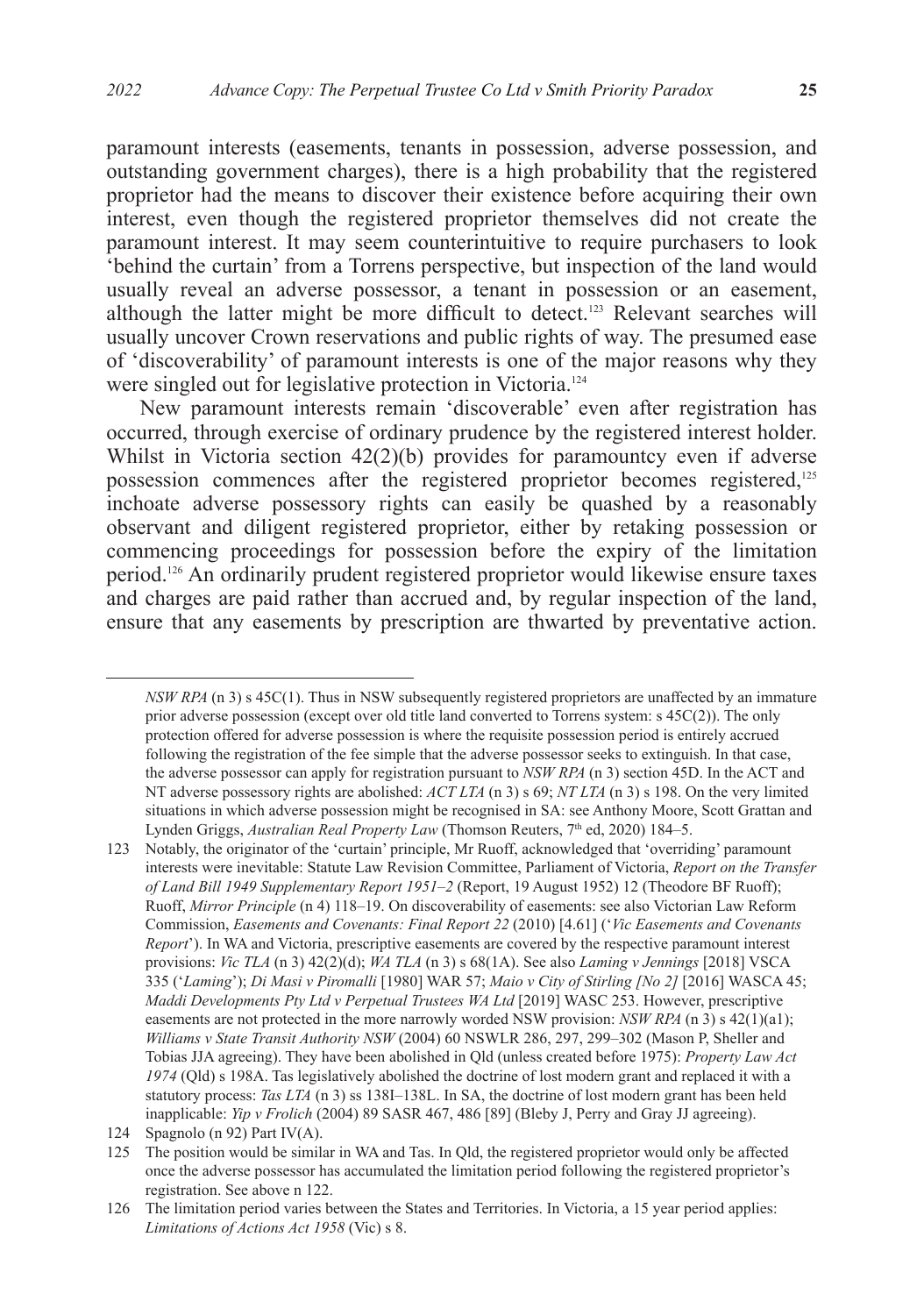These considerations militate against the idea that timing qualifications should apply to paramount interests generally.<sup>127</sup>

However, registered mortgagees are a somewhat different case to registered fee simple holders. Whilst it is relatively easy for the latter to ensure possession is not subsequently acquired by a tenant or adverse possessor, this is far more difficult for a registered mortgagee. From the perspective of the 'discoverability' rationale, it therefore makes sense that protection vis-a-vis registered mortgagees should only extend to *pre-existing* tenants in possession, easements and restrictive covenants, a position bolstered by *TLA* section 87C and its predecessor.128 Hence, the confinement of the timing qualification to instances expressly provided for by the particular legislation at hand makes more sense. Notably, Torrens legislation in many jurisdictions other than Victoria expressly impose timing qualifications on certain paramount interests.<sup>129</sup>

A second rationale for identification of paramount interests by the Victorian Parliament was 'practicability'. It was considered impracticable to require small and fluctuating interests or rights to clutter up the register with frequent registrations or caveats, such as short-term leases or annual council rates owed, especially where the costs of recording the interest on the register would be out of all proportion to the value of interests to be protected.<sup>130</sup>

Parliament appears to have identified as paramount interests rights it considered particularly vulnerable, for example: inchoate adverse possession; unregistered, implied or prescriptive easements; and short-term leases.<sup>131</sup> Although Victoria protects all leases, the fact that all other jurisdictions protect only short-term leases is telling.132 Provisions protecting Crown reservations, public rights of way and unpaid taxes and charges appear to have been justified as protecting the public interest.<sup>133</sup> The rationale of protecting the public purse underlies sections  $42(2)$ (a), (c) and (f). Arguably, the same outcome could arise from the inconsistent legislation 'exception' due to the imposition of statutory charges for outstanding rates;134 however, the Victorian and West Australian provisions protect rates and

<sup>127</sup> It will be recalled that two possible bases were advanced for timing qualifications in the discussion above at Part  $II(A)(3)$  of this article.

<sup>128</sup> See above n 28.

<sup>129</sup> For example, only prior leases are protected in WA, SA, the ACT and NSW: see above n 25. See also the significant variance in approaches to adverse possession: above n 122.

<sup>130</sup> This rationale is discussed in detail in Spagnolo (n 92) Part IV(B). Similar observations can be found for failure to register implied easements or easements by prescription: *Vic Easements and Covenants Report*  (n 123) [4.44], [4.80].

<sup>131</sup> Spagnolo (n 92) Part IV(A) (explaining assessments of vulnerability within the Torrens system, due to the likelihood that such interests would be destroyed by registration despite being easily discoverable).

<sup>132</sup> See above n 11.

<sup>133</sup> Spagnolo (n 92) Part IV(A). An analogy can be drawn to general principles of statutory interpretation discussed above, that is, where all else is equal, public rights should prevail over private rights.

<sup>134</sup> See, eg, *Vic LGA* (n 91) s 181. Note that some jurisdictions simply rely upon inconsistent legislation to protect unpaid rates and taxes, while others have specific paramount interest exceptions to varying degrees, such as Victoria, ACT, Tas and WA: *ACT LTA* (n 3) s 58(1)(f) ('unpaid duty, rates, taxes or other moneys which are expressly declared by any Act or law to be a charge upon land'); *Tas LTA* (n 3) s 40(3) (g) ('any money charged on land under any Act'); *Vic TLA* (n 3) s 42(2)(f); *WA TLA* (n 3) s 68(1A) ('any unpaid rates').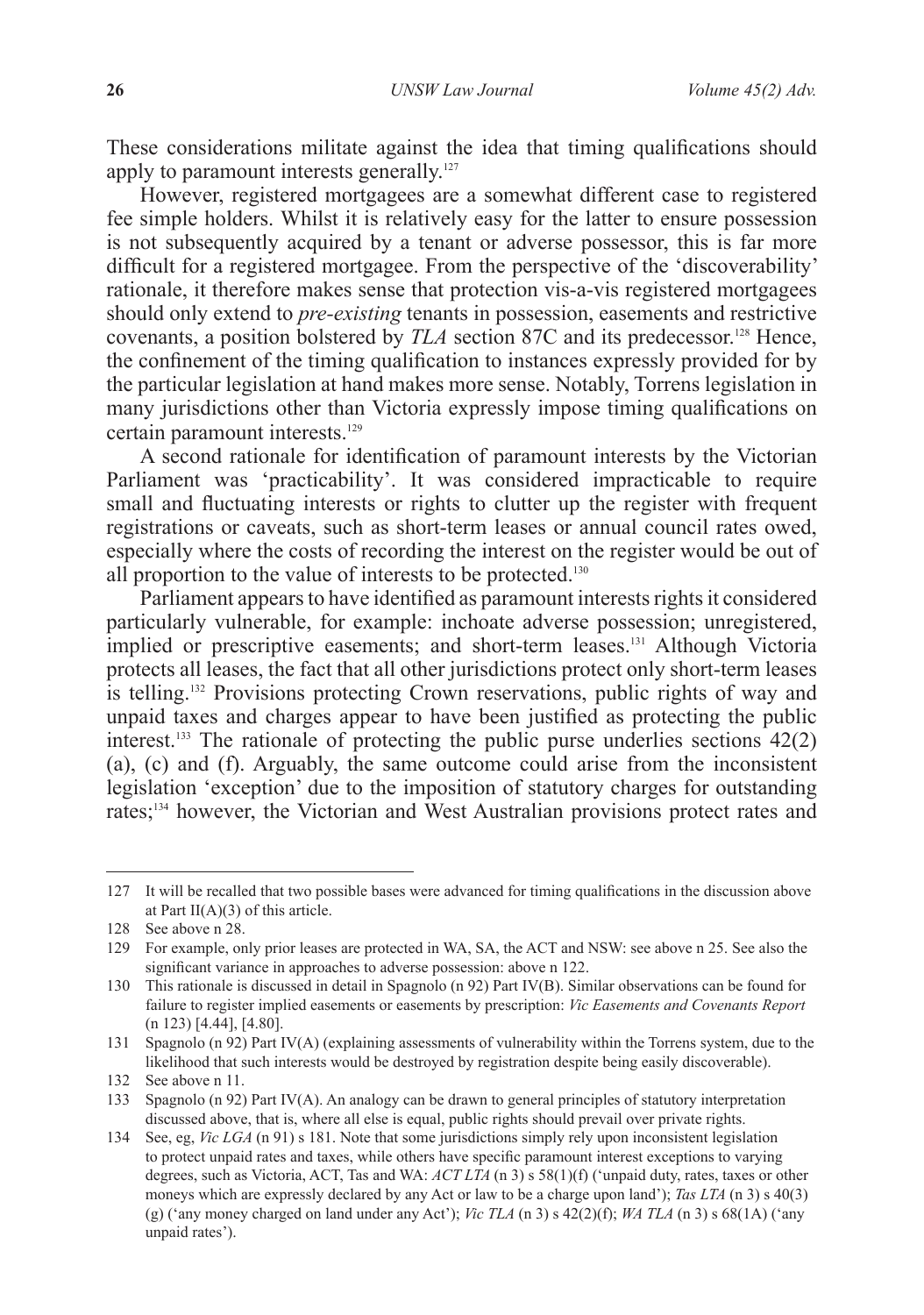taxes even before the land is charged.<sup>135</sup> Moreover, government taxes and charges, Crown reservations and public rights of way were considered 'discoverable' through purchaser enquiries of statutory bodies.<sup>136</sup>

The high likelihood that such interests could be easily discovered and the need to protect vulnerable private interests and the public purse justified automatic, onestep paramountcy, especially where there was no other practical method to protect such interests under the Torrens system.<sup>137</sup> The most efficient and fair rule was to simply grant priority to identified interests where the burden of discovering their existence could more fairly be placed upon registered proprietors.<sup>138</sup>

This explains why one-step paramountcy for all paramount interests in section 42(2) was justified, despite the absence of a causal nexus. The common thread is 'discoverability' and 'practicability', overlaid with a desire to safeguard vulnerable interests and the public purse. The rationale explains the wide time span of protection accorded to Victorian paramount interests, arising both before and after registration except in relation to registered mortgagees.<sup>139</sup> On this basis, it can be argued that the two-step test drawing on general law priority principles is misguided, and that automatic priority should be accorded because Parliament has determined that registered interests should be 'subject to' the paramount interests listed in section 42(2).

It is also possible that each paramount interest could have its own disparate rationale. Even so, courts applying a second step could still effectively be undermining legislative intent. However, the above framework provides a coherence that otherwise might be perceived as lacking by comparison with other exceptions to indefeasibility. Consequently, it supplies the missing juridical rationale to fill the void which courts have thus far sought to fill by resort to general law principles.

The 'discoverable and practicable' rationale is not without difficulties. The extent to which each paramount interest is discoverable is inconsistent. This becomes increasingly problematic when applied to easements, which might not be acquired for value and may not be easily discoverable, such as implied or prescriptive easements. Nonetheless, legislative history appears to indicate that the Victorian Parliament intended automatic priority.<sup>140</sup>

Despite this, if one were to accept that paramount interests lack a corrective justice rationale, then one might still question whether general law priority rules are capable of supplying the missing juridical basis for priority allocation for paramount interests. Can general law rules adequately fill the void? This, and the manner in which general law priority rules should be employed for this task, are explored further in Part V and VI below.

<sup>135</sup> See above n 134.

<sup>136</sup> A great deal of time was spent from 1949–54 redrafting what is now *Vic TLA* (n 3) section 42(2)(f) to ensure that protected interests would correspond with what was discoverable by ordinary enquiries: Spagnolo (n 92) Parts III(B), IV(B).

<sup>137</sup> Ibid Part IV.

<sup>138</sup> The legislature engaged in identification of the 'least cost avoider' by balancing these issues: see Spagnolo (n 92) Parts IV(B), V(A), VI.

<sup>139</sup> As noted earlier, protection does not extend in both temporal directions in relation to all paramount interests in other jurisdictions. See, eg, above n 25.

<sup>140</sup> Spagnolo (n 92) Parts III, IV.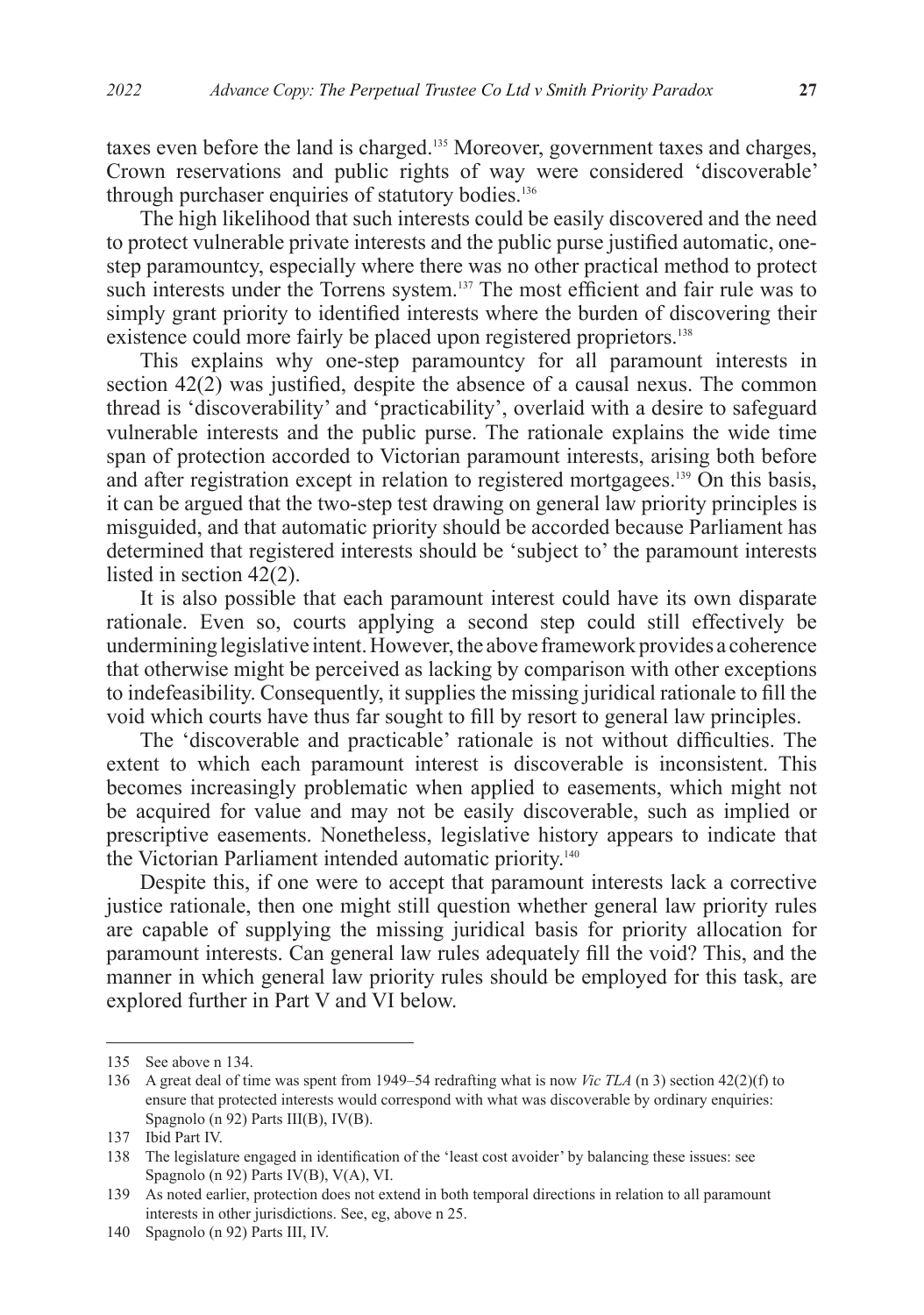# **V ASSUMING A TWO-STEP APPROACH TO SECTION 42(2)(e) IS JUSTIFIED, DID THE FULL FEDERAL COURT PROPERLY CHARACTERISE THE NATURE OF THE INTERESTS?**

Assuming for the purposes of discussion that the Full Court of the Federal Court in *Perpetual* was correct to interpret section 42(2)(e) as requiring it to apply general law priority rules to resolve the priority dispute between the retirees' leases and Perpetual's mortgages, then, in the interests of parity and accuracy, it needed to characterise them both in a consistent manner with what the position would have been under the general law.

## **A Characterisation of the Unregistered Interest Seeking Paramountcy**

If section 42(2) requires that courts utilise general law priority rules, then the unregistered interest seeking paramountcy should assume its general law character, whether that be legal or equitable. In the context of section  $42(2)(e)$ , leases that comply with section 54(2) of the *Property Law Act 1958* (Vic) ('*PLA*') will be legal. Similarly, within section 42(2)(d), implied easements and easements of long user based on the notion of a lost modern grant are legal, not equitable, in nature. Likewise, adverse possession is a legal, not equitable, doctrine.

## **B Characterisation of the Registered Interest Seeking Priority**

As explained above, Moore and Stone JJ took the view that for the purposes of section  $42(2)(e)$ . Perpetual was stripped of its indefeasibility but not its registration.141 If so, it is arguable that they should have treated Perpetual as having a legal mortgage, given that the general law counterpart of a registered interest under the Torrens system is a legal interest. Being subsequent in time, Perpetual's legal mortgage interest should have been pitted against the retirees' prior equitable tenancy for life<sup>142</sup> with the result that Perpetual's mortgage would prevail if Perpetual was a bona fide purchaser for value without notice. However, Moore and Stone JJ stated that 'our conclusion as to the priority of the retirees' interests does not depend on whether … Perpetual's interest is legal or equitable'.143 They proceeded to characterise the dispute as one between two equitable interests and thus applied the merits test to resolve it. While the ultimate outcome may have been the same, the process by which the dispute was resolved was different. Although the joint judgment purports to provide reasons as to why it made no difference whether Perpetual's interest was legal or equitable, in fact it never does.

In our view, on Moore and Stone JJ's analysis, Perpetual's mortgages should have been characterised as legal and should have been pitted against the retirees' leases using a priority rule cognisant of its proper characterisation at general law.

<sup>141</sup> We do not believe that Moore and Stone JJ appreciated the distinction, but we will nevertheless analyse the situation on that basis: see above n 67.

<sup>142</sup> It might be argued that, because the retirees were in possession, they additionally held pursuant to a common law implied tenancy. However, this would not have advanced their position, since it lacked the security of tenure they sought.

<sup>143</sup> *Perpetual* (n 10) 585 [65].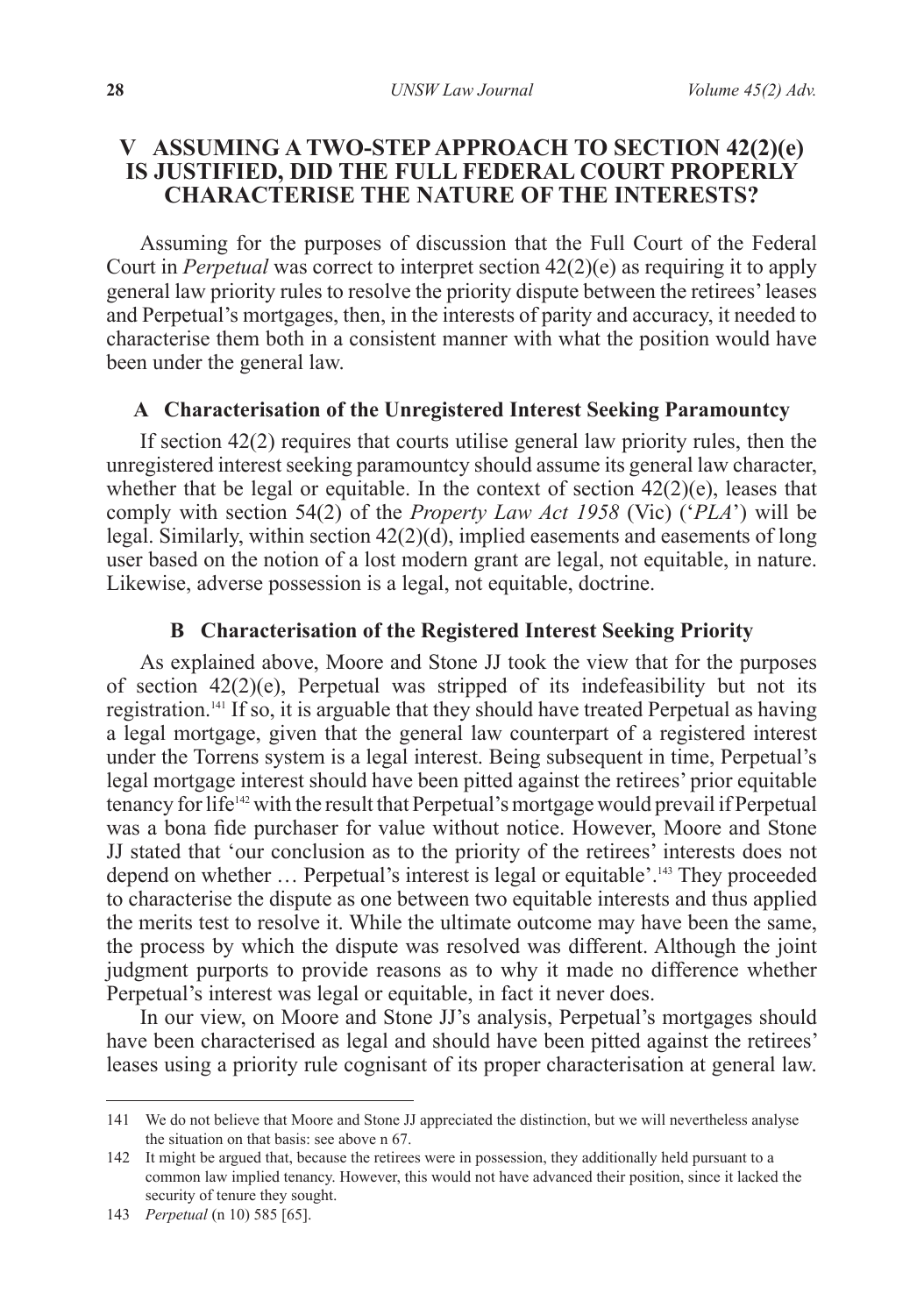This would ensure Perpetual was not at a disadvantage just because the land was Torrens land. It also recognises that registered instruments concerning Torrens land were (at the time) deemed to take effect as a deed under the former section 40(2) independently of the operation of indefeasibility, and this is necessary because *PLA* section 52 still applies.144 The wording of section 40(2) of the *TLA* is important here (although it has since been repealed). Registered interests may be either legal or equitable under the general law, but was the inapplicability of section 40(2) a consequence of stripping Perpetual of indefeasibility? We argue that it does not necessarily follow that merely because Moore and Stone JJ disregarded Perpetual's indefeasibility, their Honours should also have ignored section 40(2)'s effect of conferring the status of a deed upon registration. Our interpretation is also consistent with section 3 of the *TLA*, which preserves the operation of the *PLA* and general law principles to the extent unaltered by the *TLA*. 145

Dowsett J took a different view. As explained above, his Honour regarded section  $42(2)(e)$  as stripping a registered proprietor of their registration, not merely their indefeasibility.146 His Honour was therefore more consistent than Moore and Stone JJ in proceeding to treat Perpetual's mortgages as equitable and pitting them against the retirees' equitable life tenancies. Nevertheless, there is an objection to this approach. To treat the interest of Perpetual as equitable, though it was in fact registered, is to put it on the same plane as if, having entered into specifically enforceable contracts for mortgages, Perpetual had not lodged the mortgages for registration. The same objection could be made if the registered fee simple holder were treated as someone with a specifically enforceable contract of sale who had not taken steps to complete the contract. This may work an injustice. Why, having procured registration and thus a legal estate by the only means available in the Torrens system, should the purchaser not be treated as having a legal interest? After all, the registered proprietor had no choice other than to comply with the formalities for registration (rather than have taken a deed of conveyance, which would have been the means of acquiring the legal interest under the general law).

### **C The Consequences of Characterisation**

The manner in which the paramount interest holder's interest and the registered proprietor's interest is characterised will impact the resolution of the priority dispute, as it will trigger different priority rules which may, in turn, produce different outcomes.

<sup>144</sup> See above n 71 regarding the repeal in 2014 of *Vic TLA* (n 3) section 40(2).

<sup>145</sup> *Vic TLA* (n 3) s 3(1):

Except so far as is expressly enacted to the contrary no Act or rule of law, so far as inconsistent with this Act, shall apply or be deemed to apply to land under the operation of this Act; but save as aforesaid any Act or rule of law relating to land, unless otherwise expressly or by necessary implication provided by this or any other Act, shall apply to land under the operation of this Act whether expressed so to apply or not.

<sup>146</sup> *Perpetual* (n 10) 589 [84].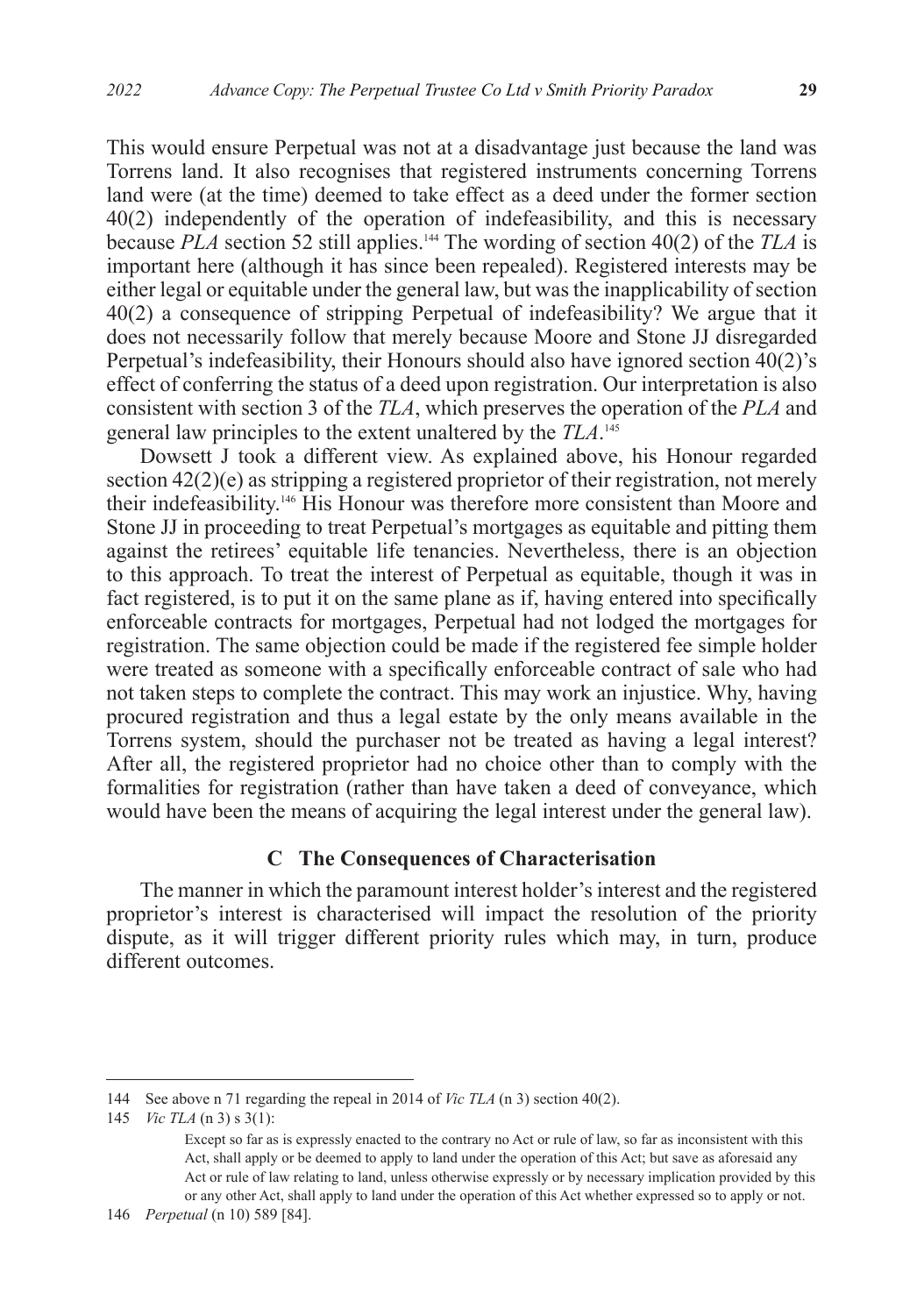#### *1 If the Paramount Interest is Characterised as Legal*

If the paramount interest is classified as legal, then the outcome of the twostep test will depend on whether it arose first or second in time. If the paramount interest is a prior legal interest, it will ordinarily prevail over a subsequent putatively registered legal interest*.* If the subsequent putatively registered interest were classified as equitable, the prior legal paramount interest would be postponed only in the event of fraud or gross negligence.<sup>147</sup>

On the other hand, if both interests were characterised as legal but the paramount interest arose second in time, then the opposite result would arise. The subsequent legal paramount interest would lose priority to the earlier putatively registered legal interest. However, if the prior putatively registered interest were instead an equitable interest, then a subsequent legal paramount interest would only succeed if it was acquired bona fide for value without notice of the former. This is unlikely, unless the registered status of the prior putatively registered equitable interest were also entirely disregarded for the purposes of the notice test,<sup>148</sup> an imaginative feat which would approach new heights of legal fiction!

## *2 If the Paramount Interest is Characterised as Equitable*

Again, different results would ensue, depending on timing. If the paramount equitable interest came first in time and the subsequent putatively registered interest is regarded as legal (either on the basis that it is stripped of its indefeasibility but not its registration, or is stripped of both but should nonetheless be properly characterised as legal under the general law), the putatively registered legal interest will prevail if the holder is a bona fide purchaser for value without notice of the prior paramount interest. Alternatively, if a paramount equitable interest was second in time,<sup>149</sup> then if the prior putatively registered interest is regarded as legal it will prevail unless the holder is guilty of fraud or gross negligence.<sup>150</sup> Finally, if the putatively registered interest is earlier but equitable, the merits test (or notice test) will apply.

As can be seen from the above analysis, outcomes under general law have multiple permutations and are highly unpredictable by comparison with automatic priority.<sup>151</sup> Moreover, as mentioned, some general law priority rules are difficult to apply within the Torrens context, eg*,* does registration (even after being stripped) still imply constructive notice?

<sup>147</sup> *Northern Counties of England Fire Insurance Co v Whipp* (1884) 26 Ch D 482 ('*Whipp*').

<sup>148</sup> It is unclear how the notice test would be resolved in this scenario. Is it possible for a paramount interest holder to acquire without notice of the registered interest? It may be that although registration is to be disregarded for the purposes of classification of the interests in the dispute, it may retain its relevance for this aspect of the test, rendering the entire exercise redundant.

<sup>149</sup> With the exception of paramount interests being tenants in possession or easements created subsequently to a registered mortgage in Victoria: see *Vic TLA* (n 3) s 87C, discussed above n 28.

<sup>150</sup> *Whipp* (n 147).

<sup>151</sup> The uncertainty of general law rules in relation to priority disputes between unregistered interests was a source of dissatisfaction which spurred the 1949 Bill (n 93) and ultimately led to a lengthy review of the nature and role of paramount interests now found in *Vic TLA* (n 3): Spagnolo (n 92) Part III(B).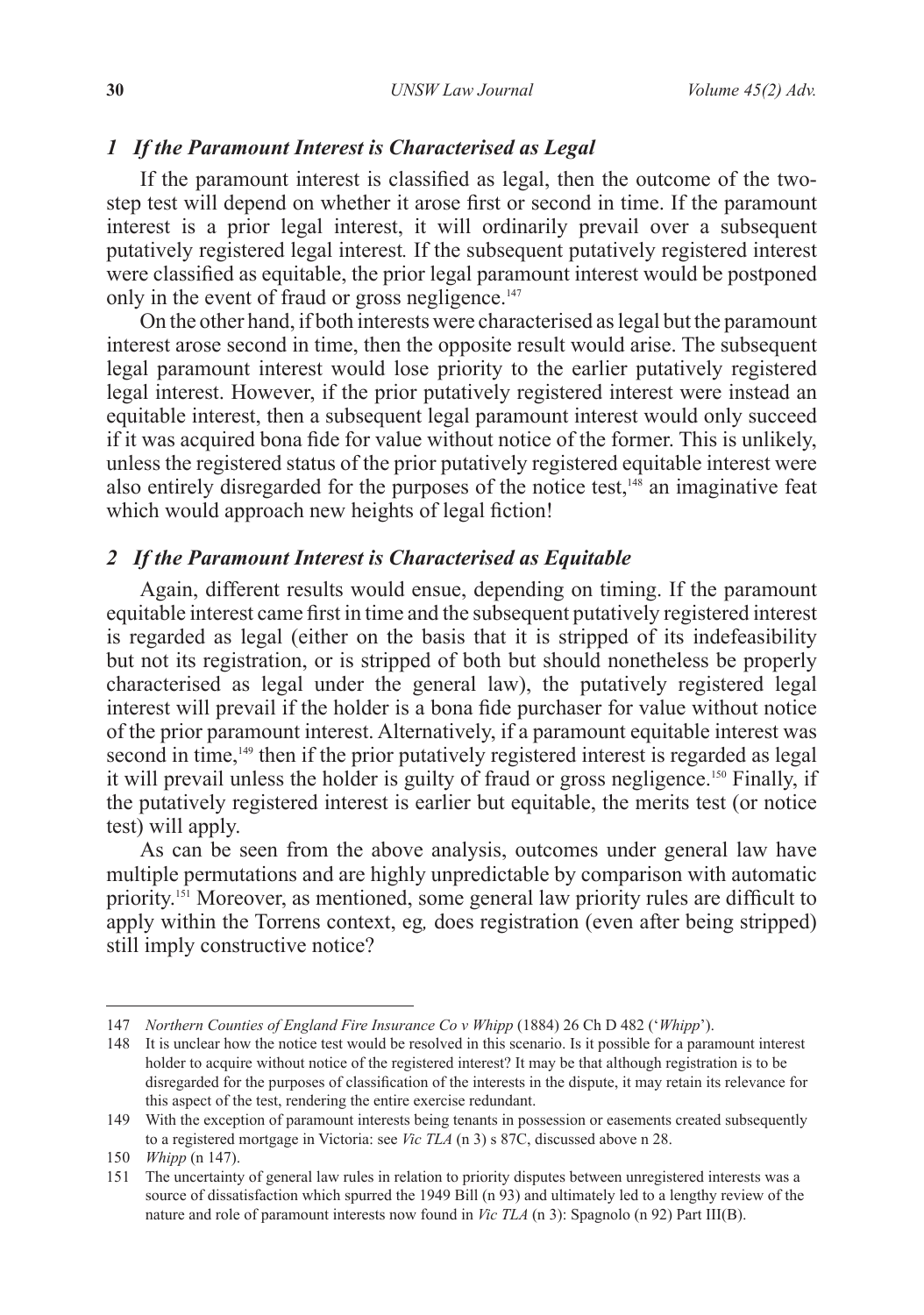On the other hand, if a two-step method must be applied, then rather than reintroduce the complexities of the general law rules, it could be argued that all unregistered interests should be characterised the same in this context in order to ensure consistent treatment. If so, the equitable versus equitable analysis undertaken in *Perpetual* is at least justifiable, even if technically incorrect.

## **VI COULD (AND SHOULD) THE APPROACH ADOPTED IN**  *PERPETUAL* **APPLY TO ALL PARAMOUNT INTERESTS?**

If we again assume for the purposes of discussion that the Full Court in *Perpetual* took the correct approach to section 42(2)(e) by applying a two-step approach, including application of general law priority rules, then the question arises whether this approach should apply to all paramount interests. There are a number of reasons to suggest it should not.

#### **A Paramount Interests Are Not All Proprietary**

Firstly, not all paramount interests are proprietary in nature. The interests listed in section  $42(2)(f)^{152}$  have no independent proprietary status, at least until a statutory charge is imposed on the land to secure unpaid rates, which may not occur until amounts are overdue by a period of three years.153 Non-proprietary paramount interests presumably enjoy automatic priority since there is no means of doing otherwise.

Since the *Perpetual* principle can sensibly operate only in respect of interests that are proprietary, its application to such interests means that section 42(2) must operate differently for different paramount interests. The one-step approach creates no such disparity, which is a further reason why we argue that it best serves the public interest.

#### **B General Law Rules Are Not Always Needed to Resolve Priority**

Secondly, the competition between those paramount interests that *are* proprietary in nature and the registered interest may sometimes be resolved without resort to general law priority rules. Adverse possession is the prime example. If the requisite limitation period has elapsed (15 years in Victoria), the title of the registered proprietor is simply extinguished and application of priority rules is unnecessary. The registered owner, by dint of section 18 the *Limitation of Actions* 

<sup>152</sup> A similar argument could be raised in relation to section 42(2)(a) (rights reserved in Crown grants) and section  $42(2)(c)$  (public rights of way). There is insufficient space in this article to explore this matter. However, it is likely that reservations in Crown grants can be considered as proprietary. They were certainly treated as proprietary by early commentators. In any event, compulsory acquisition rights render the question redundant. Ownership of public rights of way relating to roads are deemed to be vested in either the Crown or local municipal council by legislation: see, eg, *Road Management Act 2004* (Vic) sch 5, cls 1(1), (4). For a holding that common law private dedications of public rights of way fall within the definition of 'road': see *Anderson v City of Stonnington* (2016) 217 LGERA 179.

<sup>153</sup> See above n 91.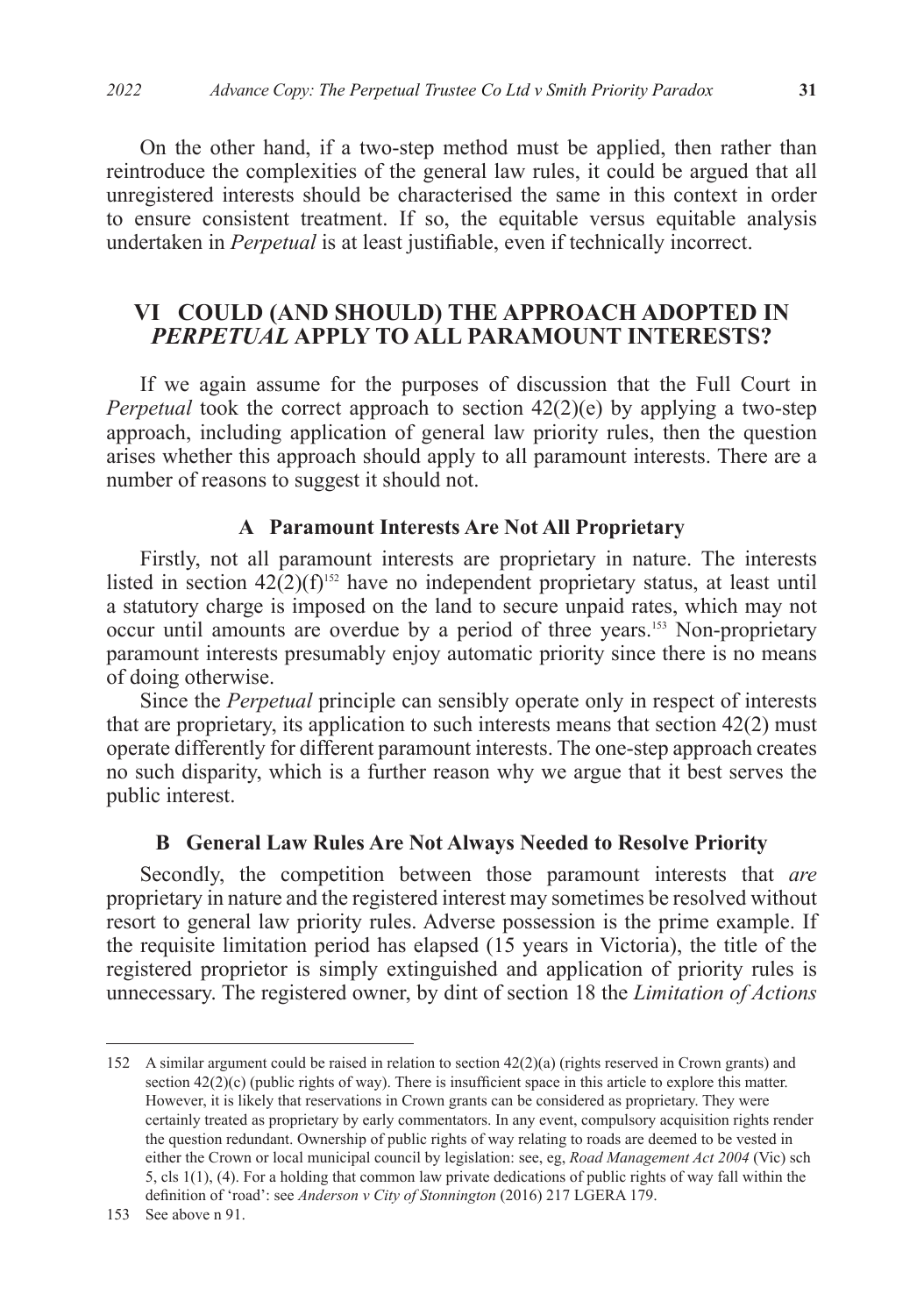Act 1958 (Vic) and its counterpart in other jurisdictions,<sup>154</sup> is more than just stripped of their indefeasibility or registration; they are stripped of their interest in the land by the operation of inconsistent and specific legislation.

Conversely, if the 15 years have not elapsed, general law does play an important part. In Victoria, Tasmania and Western Australia,<sup>155</sup> unless and until the registered owner takes action to stop time running, they are subject to the inchoate possessory rights of the adverse possessor due to the general law of adverse possession. The latter therefore controls which interest holder has priority, not the fact of registration. This is because of the combined effect of section  $42(2)(b)$  of the *TLA*, 156 stripping the status of the registered proprietor, and the general law. General law even determines whether the registered owner has stopped time from running. However, prior to expiry of the limitation period, the function of general law is to simply define adverse possessory rights, not to allocate priority per se.

#### **C The Timing Qualification Does Not Apply to All Paramount Interests**

As discussed earlier, a tenancy in possession or easement must predate the registered mortgage interest for section 42(2)(d) or (e) to apply to protect the leaseholder or easement holder. It is argued in this section that the timing qualification is not transposable, either under section 42(2)(d) or (e) to registered interests other than mortgages, nor, more importantly, to other paramount interests beside tenancies in possession or easements.157 For example, after the current proprietor registers, the Crown could designate the land as a public right of way, which would bind the current registered owner. Likewise, a registered proprietor will be subject to government taxes and charges whether accrued before or after registration. Similar to Western Australia and Tasmania, Victoria has no timing qualification for adverse possession in section  $42(2)(b)$ .<sup>158</sup> Take a registered fee simple owner who is dispossessed by an adverse possessor. At that point in time, the owner's registration predates the adverse possession, but if the owner transfers their title during the 15 years period of adverse possession, the interest of the adverse possessor will predate the interest of the new registered owner, who will take subject to the inchoate possessory rights. This is not necessarily true in other jurisdictions.<sup>159</sup>

The position in respect of easements of long user is unsettled. In *Laming v Jennings*, an issue arose as to whether, for the purposes of section 42(2)(d), 'an easement can be held to have been subsisting over a servient tenement at the time a person became its registered proprietor even though the period of 20 years of uninterrupted use was completed after the time of registration'.160 The Victorian Court of Appeal noted that the issue was a complex one, on which there

<sup>154</sup> On the status of adverse possession in various jurisdictions, see above n 122.

<sup>155</sup> Victoria, WA and Tas are the only jurisdictions which protect inchoate adverse possessory title: *Tas LTA*  (n 3) s 40(3)(h); *Vic TLA* (n 3) s 42(2)(b); *WA TLA* (n 3) s 68(1A). On other jurisdictions: see above n 122.

<sup>156</sup> See also *WA TLA* (n 3) s 68(1A); *Tas LTA* (n 3) s 40(3)(h).

<sup>157</sup> As discussed above, this is now due to *Vic TLA* (n 3) section 87C.

<sup>158</sup> Inchoate adverse possession rights are protected by an exception in these jurisdictions: see above n 155.

<sup>159</sup> The same would be true in WA and Tas: see above n 155.

<sup>160</sup> *Laming* (n 123) [188] (Kyrou, McLeish and Niall JJA).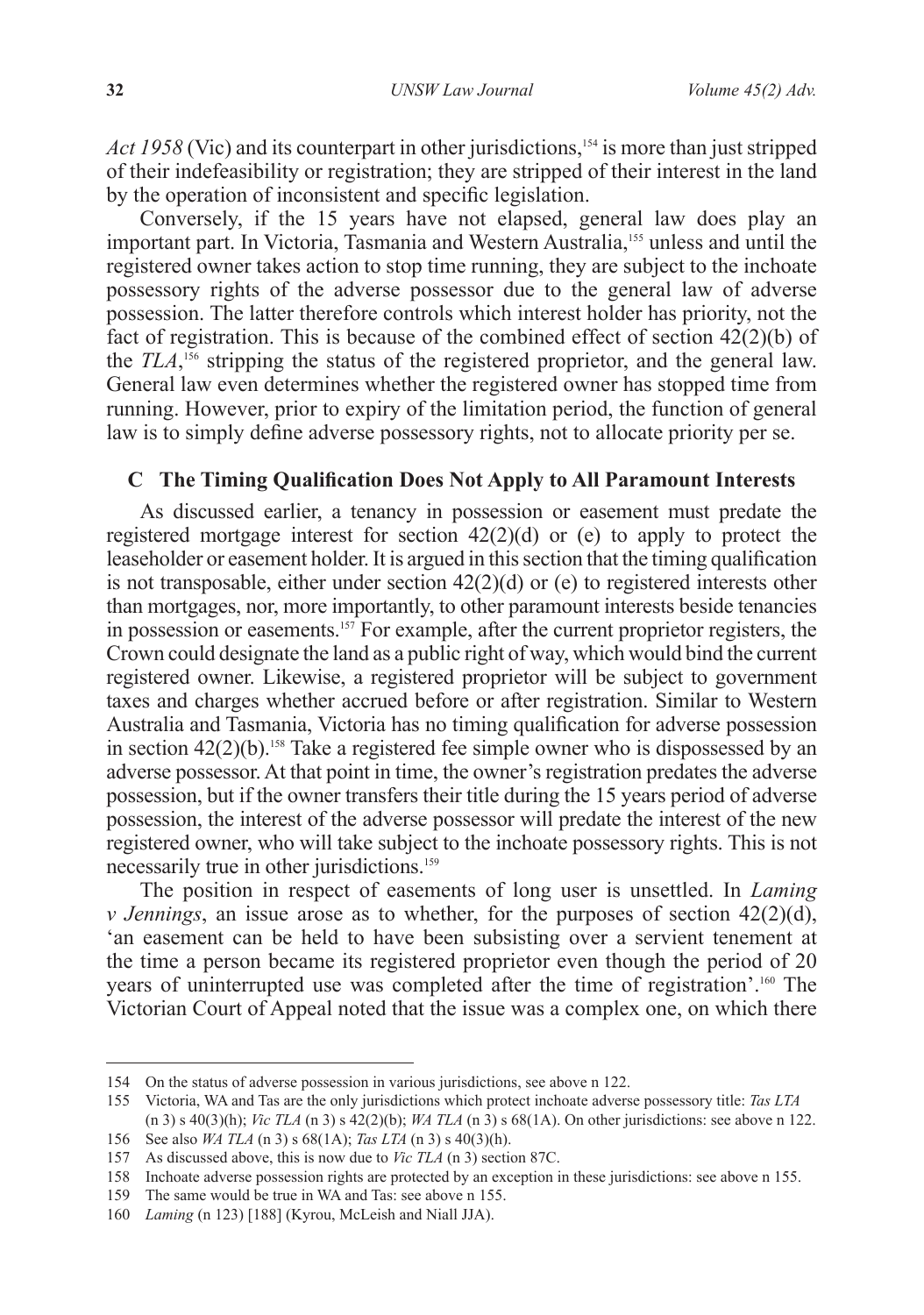was no authority. The Court refrained from expressing a final view but identified considerations that would 'inform the resolution' of the question, including:

[T]he differences in the wording of s 42(2)(b) and (d) of the *TLA* might support a different analysis of the circumstances in which an unregistered easement arising from long user binds the registered proprietor of the servient tenement compared to the circumstances in which title by adverse possession binds such a proprietor. The phrase 'any rights subsisting' in  $s$  42(2)(b) may more readily be construed as rights that are continuing to accrue through user compared to the phrase 'any easements howsoever acquired *subsisting*'. The latter phrase might indicate that an easement must have already crystallised as distinct from continuing to accrue at the time a person becomes the registered proprietor of the servient tenement.<sup>161</sup>

However, consistently with the above conclusion regarding timing qualifications on paramount interests, it has been suggested that the phrase was indicative only of a legislative desire to ensure implied easements were included within section 42(2) (d), rather than to indicate a temporal limitation.<sup>162</sup> As already mentioned, the timing qualification in relation to tenants in possession and easements only arises in the context of registered mortgages, a position explicable on the basis of section 87C. In terms of the coherent justificatory framework discussed above, it is 'impractical' to expect registered mortgagees, who lack possessory rights in the absence of default, to 'discover' the creation of leases or easements. This makes the registered mortgage the more 'vulnerable' of the two interests, consistently with the justificatory framework. By contrast, a registered owner in possession *is* subject to the rights of subsequent tenants in possession or easement holders, since they either created the competing interest (possibly also raising the *in personam* exception) or presumably could have discovered it and taken action to prevent it from arising or persisting.

Can the above coherent justificatory framework assist in the quandary identified in *Laming v Jennings*?163 Would it support an interpretation favouring different treatment for an immature as opposed to a crystalised prescriptive easement visa-vis a subsequently registered proprietor? Interestingly, the Court of Appeal expressly mentioned the ability of the outgoing registered proprietor to 'observe the user and take steps to stop it' in contrast to the comparative lack of opportunity of the incoming registered proprietor to do the same, especially if their registration only occurred in the final weeks of the 20 year period.164 This is consistent with the coherent justificatory framework above. The latter reminds us that the provision provides counterbalancing protection of 'vulnerable interests'; that prescriptive

<sup>161</sup> Ibid [189] (emphasis added). Some of the other considerations listed by the Court also pointed to such a construction, including: the centrality of indefeasible title to the Torrens system and the consequent need to ensure that the scope of the statutory exceptions 'remains within the intended statutory limits': at [190]; the legislative history of s  $42(2)(d)$ : at [191]–[194]; the diminution of the historical rationale for legal fictions: at [196]–[197]; and at [195], the potential of the doctrine of lost modern grant to operate unfairly in respect of a person

who becomes the registered proprietor of the servient tenement during the period of 20 years of uninterrupted use compared to a person who has remained the registered proprietor for the entire period. This is because the former person has less opportunity to observe the user and take steps to stop it, particularly if he or she becomes the registered proprietor in the last weeks of that period.

<sup>162</sup> Spagnolo (n 92) Part V(B).

<sup>163</sup> Notably absent from the discussion in *Laming* (n 123) was any resort to general law priority rules.

<sup>164</sup> *Laming* (n 123) [195] (Kyrou, McLeish and Niall JJA). See above n 161.